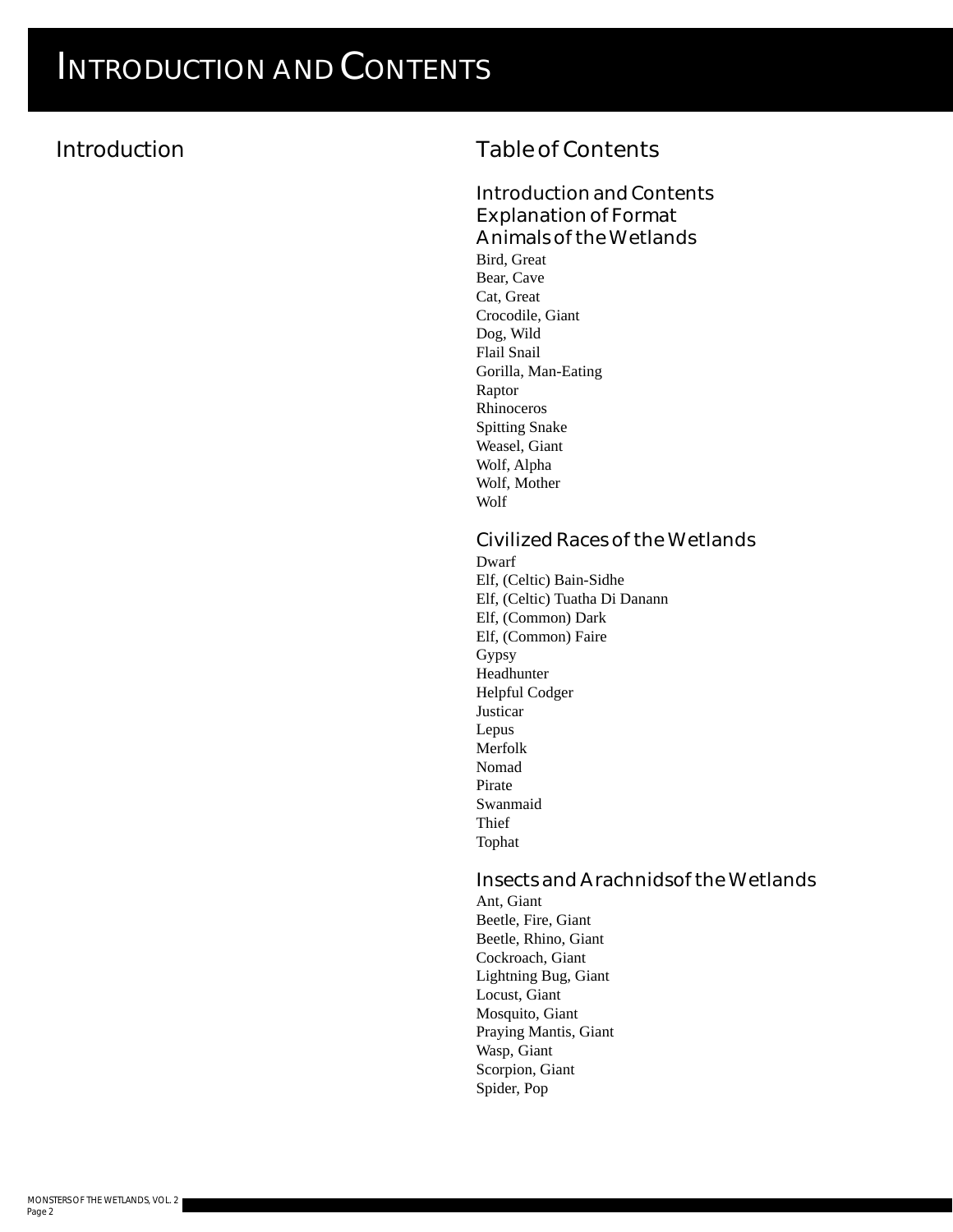#### **Oriental Monsters of the Wetlands**

Goblin Hound Naga Ninja Oni-Mage Ronin Samurai Shinma Tengu Yuki-Onna (Snow Woman)

#### **Mystical Creatures of the Wetlands**

Arachnae Dweomalign Fae, Spirit of Air Fae, Spirit of Earth Fae, Spirit of Fire Fae, Spirit of Water Giant, Thunder Leprechaun Living Storm \*\*Phoenix (waiting for Little John) Pixie Pooka Satyr Wood Witch Wyrm, Great

#### **Servant Monsters of the Wetlands**

Daxen, Blue Daxen, Gray Daxen, Red Daxen, White Elemental, Undead Elemental Guardian, Flame Elemental Guardian, Ice Elemental Guardian, Mist Elemental Guardian, Stone Elementoid, Magmanus (fire/earth) Elementoid, Mudman (earth/water) Elementoid, Nimbane (fire/air) Elementoid, Rainbow (air/water) Ephreet Genie of the Lamp Golem, Clockwork Golem, Rag Golem, Rope Golem, Paper Poket Monster

#### **Standard Monsters of the Wetlands**

Amphiboid Baalrogg Broodling Bog Imp Calimarin Carnivorous Plant Chaos Fungus Crabmen Drake, Fire Drake, Lightning Lizard Drake, Stone Drake, Venomous Giant, Firbolg Giant, Sea Giant, Two-Headed Goblin, Pop Muck-Dweller Neanderthal Netherworm Oaken Ogre **Quillion** Protozoan Rock Caller Shemeshoe Troll, Bridge Warrior of Wrath Un-Humans

#### **Undead Creatures of the Wetlands**

Animated Corpses Daemonmate Darke Steed Deathwall Hordes of Manos Hounds of Hell \*\*Necromancer (Latest Version) Night Dragon Shade Shadow Knight Shadow Warrior Skeletal Champion Spirit of Light Undead Jester Will-O-Wisp Zombiekin Zombie, Sea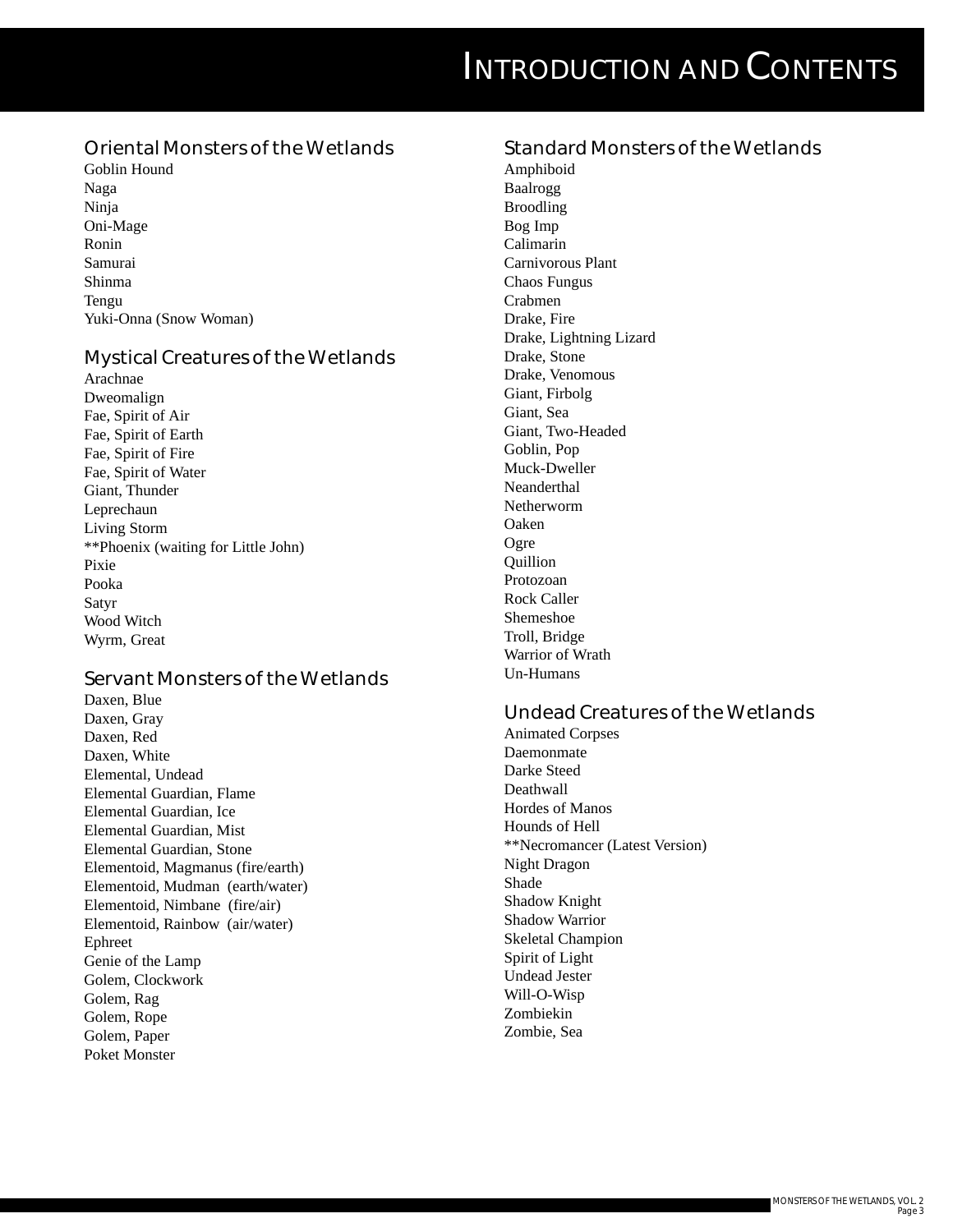### **Format**

What follows is the description of the format used for each monster. Clarifications for each section are described therein. In case of disputes, assume that the specific monster description is correct over any general rules listed herein.

#### **Name of Monster**

(Here is a two-letter code for the land where the monster was discovered, followed by the name of the person who submitted, created or inspired the monster).

- DM Darkmoor GS Granyte Spyre
- IG Irongate, Golden Plains
- MS Mushroom Shrine
- MG Mordengaard
- RH Rogue's Haven
- SW Stormwall
- WL Wetlands

**Type:** Animal, Civilized Race, Insect/Arachnid, Mystical Creature, Oriental Monster, Standard Creature, Servant Monster, or Undead Creature.

**Q/M Ratio:** Questor to monster ratio. This category is designed to give quest organizers an idea of how many questers it should take to kill a monster at its lowest level. If the word 'QUEST' is found after these numbers, the monster should only be used in a quest scenario and not in an average battlegame.

**Armor:** There are two types of armor, Natural and non-natural. The points of inherent armor a monster has before any additional worn armor is donned is Natural armor. Natural armor may be recovered by a *Heal* spell (recited once for each point of armor, in each location that is being repaired). Monsters that can regenerate may recover a point of natural armor every 50 count. Natural armor also adds to armor bestowed by *Berserk* ability.

Any armor not referred to as Natural is, of course, non-natural armor. Non-natural armor is the armor we are all used to. Chainmail and studded leather are examples. Non-natural armor must be worn for a monster to receive additional man-made protection (refer to *Amtgard: Handbook on the Rules of Play*, for a detailed description of non-natural body armor).

Some monsters have a special type of armor called *Invulnerability*. *Invulnerability* is the pinnacle of protection. Every hit against invulnerable armor (whether it be a melee blow, a bolt of magic, a projectile, or a verbal spell) will do a single point of damage to that location. Magics that do not do damage to a specific location (i.e.: *Sleep*) will do a point of damage to the torso.

This section also states what kinds of shields, if any, may be used by a monster. For simplicity of play, all shields are treated as if a normal Amtgard class was using them (i.e.: Warrior). For a monster to use a shield, this section must specifically state that a shield is available to it. **Attacks:** This section includes the weapons that the monster may use. Any weapon that is referred to as Natural (this includes claws, tails, and the like) are considered part of the monster. Any non-melee weapon that strikes a Natural weapon will deal damage to the limb wielding it, even if the limb is simulating a tail, etc. A *Heal* spell can bring back the limb and the weapon. Spells that require a weapon as a target have no effect on Natural weapons (i.e.: *Heat Weapon, Pyrotechnics*, etc.)

Some weapons are termed *White* weapons. There are two types. The first are the poisonous ones. They act in exactly the same manner as an Assassin's *Poison* ability. The second type are those that do damage as a siege weapon. These weapons will kill a person through his shield and/or armor in a single blow. Only the strongest of magics can protect against these weapons.

**Abilities:** This category is for any special abilities that the monster has beyond those inherent to its type.

**Vulnerabilities:** Any specific weaknesses the monster has are listed here.

Garb: Garb is a requirement for ALL monster classes. No garb, no play. While this section suggests what type of garb may be worn by a monster, imagination is the key. Have fun and wear the garb you and the Guildmaster of Monsters feels best personifies the monster.

**Description:** Herein is a simple narrative about the monster.

**Lives:** The initial number of lives that the monster has. Not all monsters have a limit to their number of lives.

Levels: Here can be found a level by level description of abilities. Some monsters do not have levels.

Monster levels differ from other Amtgard levels. The Monarch and Guild Master of Monsters decide the level of Monster to be played in a quest. If the Monarch and GM of Monsters have allowed a Monster to be played in a battlegame, the level of the Monster is determined by the amount of credits the person playing the monster has accumulated.

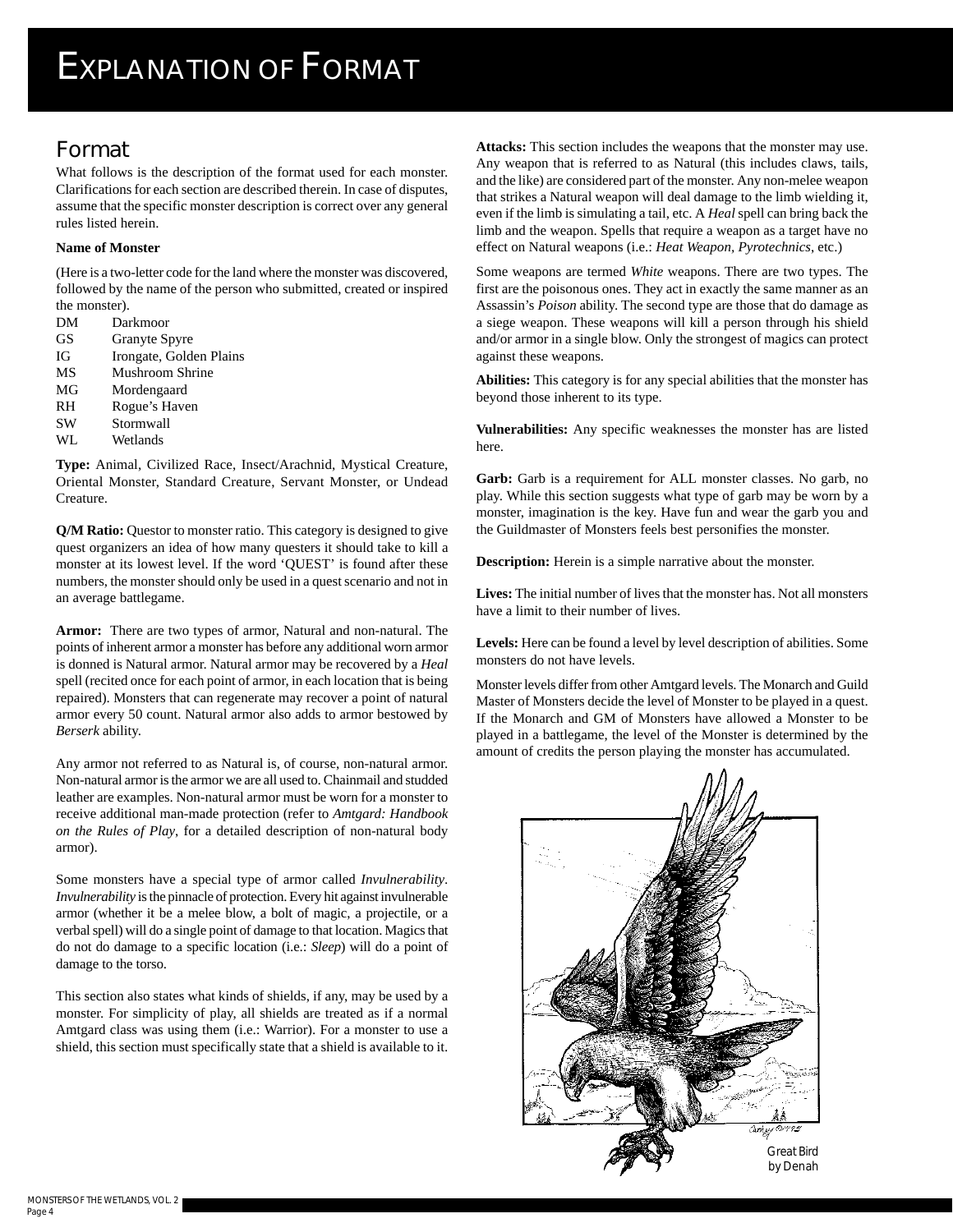## **ANIMALS**



#### **Animals of the Wetlands**

Creatures in this category are generally non-intelligent in that they do not build structures, use tools, or practice "civilized" behavior. Most Animals tend to travel in packs (or flocks) for support and protection. Monsters in this category are afraid of open flame. Animals will never approach more than 10 feet from a source of fire (charged *Fireball, Sword of Flame, Flamewall,* torch, etc.) unless they are cornered and forced to fight.

## **Bird, Great**

| (SW: Various)        |                                                                |
|----------------------|----------------------------------------------------------------|
| Q/M Ratio:           | 2/1                                                            |
| <b>Armor:</b>        | None                                                           |
| <b>Attacks:</b>      | two short swords (Natural)                                     |
| <b>Abilities:</b> 1) | <i>Flight</i> (as Wizard, unlimited)                           |
| 2)                   | <i>Dive Attack</i> (2/life) treat as <i>Teleport</i> , but may |
|                      | carry swords throughout. "Diving" x5 to                        |
|                      | begin, "Striking" x5 to attack.                                |
| 3)                   | May block normal projectiles with weapons                      |
|                      | (only while flying) to simulate the great                      |
|                      | dodging ability these creatures exhibit in flight.             |
|                      |                                                                |

**Garb:** Feathers or a big flapping cape.

**Description:** These huge birds are the lords of the winds, using their keen eyesight to spot unsuspecting prey miles away.

**Lives:** 3

**Levels:** None

#### **Bear, Cave**

| (SW: Various)                                                         |       |                                                                                       |
|-----------------------------------------------------------------------|-------|---------------------------------------------------------------------------------------|
| <b>O/M Ratio:</b>                                                     |       | 3/1                                                                                   |
| Armor:                                                                |       | 3 points Natural                                                                      |
| <b>Attacks:</b>                                                       |       | two daggers or short swords (at 3rd) (Natural)                                        |
| <b>Abilities:</b> 1)                                                  |       | <b>Barbarian Immunities</b>                                                           |
|                                                                       | 2)    | Fight After Death As Barbarian, on last life.                                         |
|                                                                       |       | <b>Vulnerabilities:</b> Bears can not escape Scout <i>Entangle Trap</i> without help. |
| Garb:                                                                 |       | Black, brown, or white fur.                                                           |
|                                                                       |       | <b>Description:</b> These creatures are just like normal bears, only they live        |
| in caves and have been known to befriend other cave-dwelling Monsters |       |                                                                                       |
| from time to time.                                                    |       |                                                                                       |
| <b>Lives:</b>                                                         | 3     |                                                                                       |
| Levels:                                                               | - 1st | Daggers treated as red                                                                |
|                                                                       | 2nd   | As above                                                                              |
|                                                                       | 3rd   | May use two short swords (treated as red)                                             |
|                                                                       |       |                                                                                       |

- 4th *Fight After Death* on last two lives
- 5th As above
- 6th *Fight After Death* on all lives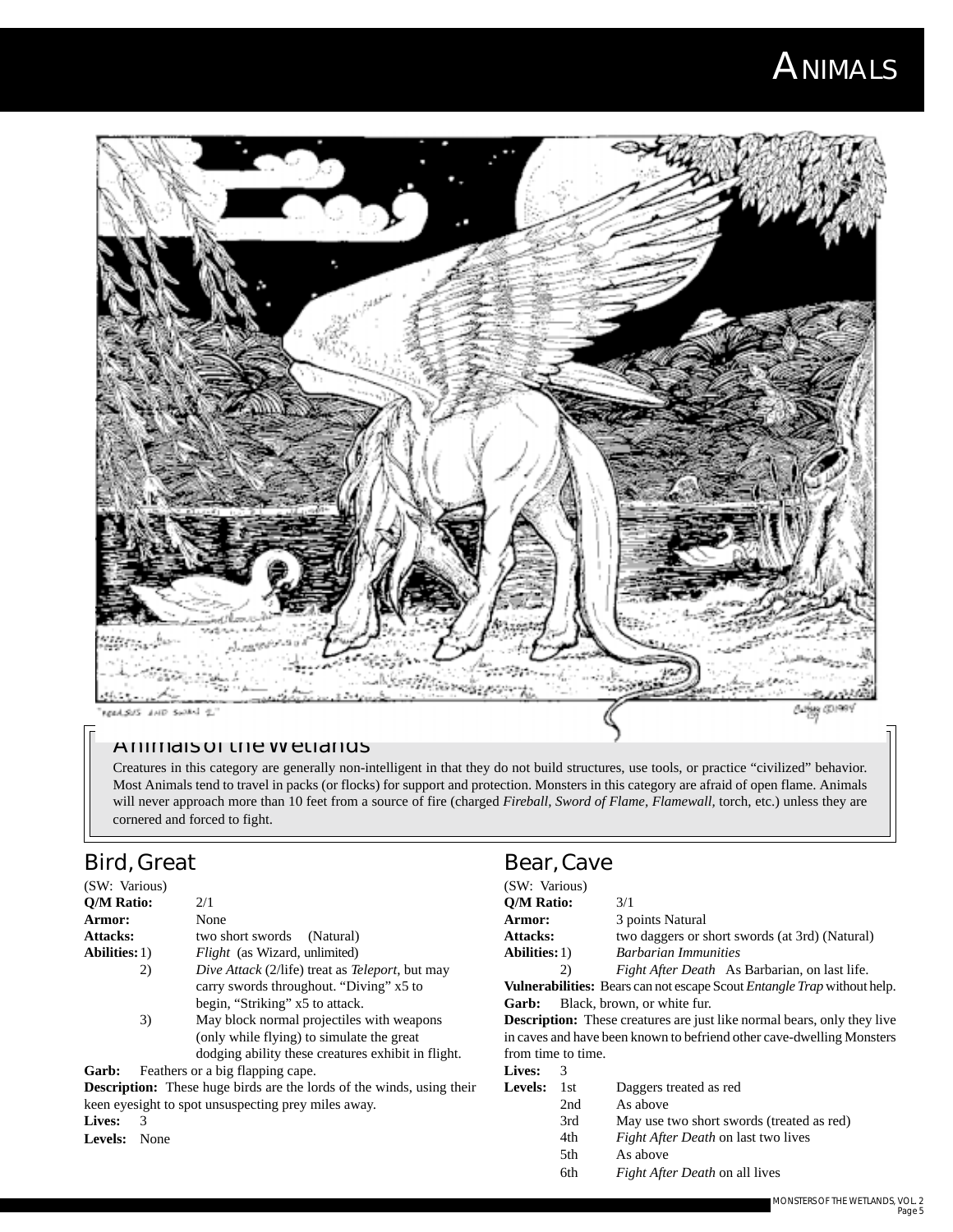## **ANIMALS**

## **Cat, Great**

| (WL: Various)        |                                 |
|----------------------|---------------------------------|
| <b>O/M Ratio:</b>    | 2/1                             |
| Armor:               | 2 points Natural                |
| <b>Attacks:</b>      | two short swords (Natural, Red) |
| <b>Abilities:</b> 1) | Pass Without Trace (1/game)     |
| 2)                   | <b>Barbarian Immunities</b>     |
| 3)                   | Heal Self (1/life) As Barbarian |

Garb: Prints with patterns indicative of the Cat you are playing (i.e.: tiger stripes, cheetah spots) or tawny yellow, black or plain white. Of course, tails and ears help tremendously.

**Description:** Great Cats come in many varieties, the most famous being Tigers, Panthers, Lions, and Cheetahs. All are powerful predators, roaming their territories with fierce carnivorous instinct, pausing only to kill and devour their next meals.

Lives: 3

**Levels:** None

#### **Crocodile, Giant**

(WL: Various, Sable)

**Q/M Ratio:** 4/1 Armor: 4 points Natural, Invulnerable

- Attacks: One short sword and one flail (Natural, Red) **Abilities:**1) *Killing Grounds* All Giant Crocodiles live in or near a body of water. This is depicted by a blue or green ribbon placed on the ground in an area no larger than 100' x 100' and no smaller than 20' x 20" The Croc may not move outside of this area any faster than a walk, but may move freely inside the area. Any trespasser within this "water" is subject to the full range of the Giant Croc's abilities. Optionally, the Water Rules presented in *the Memoirs of a Master Smith* volume may be used.
	- 2) *Submerge* (unlimited) By saying "Submerge" x3, the Giant Croc hides itself below the water and cannot be attacked. While Submerged, the Croc may not attack or move toward any opponent, but may hide, flee, or otherwise move within the water area.
	- 3) *Wounding* (4/life) From any point within the water, the Croc may point at a target and say "I rend off your right or left/arm or leg" x3. Only usable against those within the water.
	- 4) *Touch of Death* or *Touch of Stun* (2/life) Croc's option, repeat "I bite you in half!"x3 (for *ToD*) or "I carry you beneath the waves!"x2 (for *Stun Touch*). If the Croc can reachout and touch a target with a bare hand, regardless of normal armor, the target is dead or stunned, and considered consumed or drowning. These powers are only usable within the confines of the *Killing Grounds*.
	- 5) *Limited Sever Spirit* (unlimited) If a target is eaten by a Croc, they may not be *Resurrected* until the Croc is slain.
	- 6) *Immune to Flame*

**Vulnerabilities:** Outside of their watery domain, Giant Crocodiles move much slower. Any Croc outside their Killing Grounds may only move as fast as a slow walk. Their Immunity to Fire and Flame vanishes on dry land, as well.



**Garb:** Dark green scales and a BIG smile!

**Description:** The swamps of the Wetlands serve as home to the largest and deadliest reptiles in the world (except maybe for the Dragons), the Giant Crocodiles! These huge behemoths are usually content to hunt prey easier to catch than Man, but hunger and fear can cause even the most docile Croc to go on a wild rampage. These long, toothy, leatherskinned beasts, are highly sought after for their tough hides, sharp teeth, and tasty meat. Of course, the risk is perhaps greater than most hunters are willing to take.

**Lives:** 2

Levels: None. Aren't these things mean enough?

## **Dog, Wild**

| (SW: Various) |                                              |
|---------------|----------------------------------------------|
| O/M Ratio:    | 1/1                                          |
| Attacks:      | 2 daggers (natural)                          |
| <b>Armor:</b> | None                                         |
| Abilities:1)  | <i>Tracking</i> (unlimited)                  |
| 2)            | Lick Wounds (non-magic, treat as Scout First |
|               | Aid, but no bandage is necessary, by levels) |

**Garb:** Pointy or floppy ears, just about any shade of black, red, yellow, or white, Dalmatian spots, maybe a tail

**Description:** Really mean dogs that travel in extended packs through the urban and sylvan wildernesses.

| Lives:  |     |                                                   |
|---------|-----|---------------------------------------------------|
| Levels: | 1st | As above                                          |
|         | 2nd | Lick Wounds (1/game)                              |
|         | 3rd | As above                                          |
|         | 4th | Lick Wounds (1/life)                              |
|         | 5th | As above                                          |
|         | 6th | <i>Lick Wounds</i> usable on other Dogs or Wolves |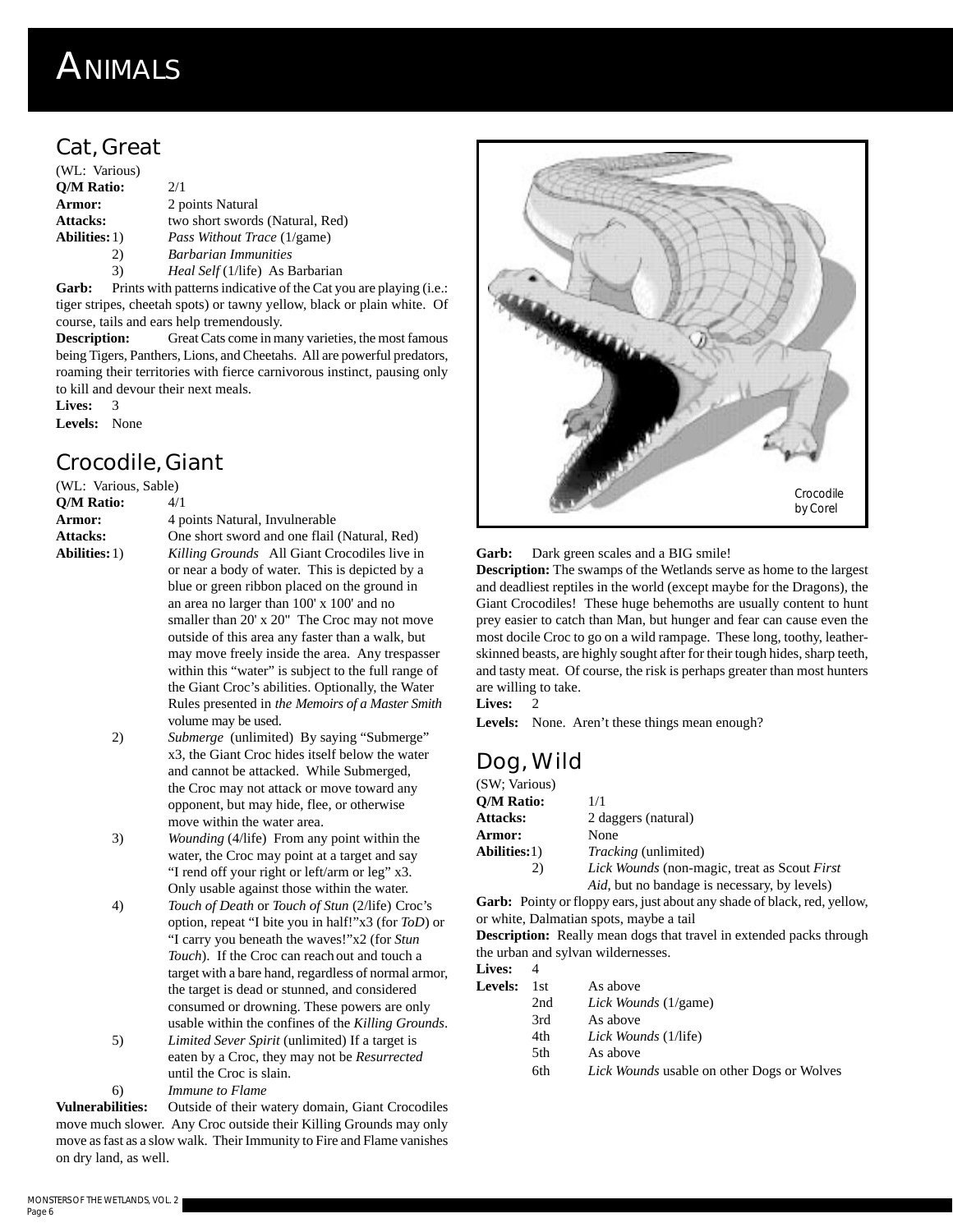

### **Flail Snail**

| . .u v. .u              |                                                               |
|-------------------------|---------------------------------------------------------------|
| (DM: Nikolai Greyswift) |                                                               |
| <b>O/M Ratio:</b>       | 3/1                                                           |
| Armor:                  | torso counts as shield (the snail's shell),                   |
|                         | 2 points Natural on each limb                                 |
| <b>Attacks:</b>         | 2 flails or clubs (Natural, Red)                              |
| <b>Abilities:</b> 1)    | <i>Entangle</i> (2 reusable bolts) The Flail Snails           |
|                         | second defense is its ability to spit extraordinarily         |
|                         | disgusting mucus at its prey, thereby immobilizing            |
|                         | it by combination of shock/disgust/being covered              |
|                         | in slime. This ability is non-magical.                        |
| 2)                      | Magic resistance. Any spell ball that hits its shell          |
|                         | is ineffective due to the snail's strong magic                |
|                         | resistance. Flail Snails are also immune to charm,            |
|                         | control, and holding verbals (exception: Healer               |
|                         | <i>Stun</i> ) Note: spell of <i>Wounding</i> can not harm the |

snail's legs (what legs?) but may be directed at its "antennae" (i.e. the player's arms)

- 3) *Look Ma, No Limbs!* Because it's a snail (and therefore has no legs) leg shots do damage but don't hinder the snail from moving. In addition you must remove 3 limbs to kill the snail due to its natural toughness.
- 4) *Regeneration*: Regenerates limbs in 50, regenerates from death in 300, 1 point of armor will regenerate in a 100 count.

5) *Circle of Protection* (unlimited) simulates snail retreating into shell. Must say "Into my shell" x3 to activate and "out of my shell"x3 to get out, shell may be attacked while inside but not limbs.

#### **Vulnerabilities:**

- 1) MUST WALK!!! You're a snail for cryin' out loud! 2) Since the shell counts as a shield, if a red weapon destroys it the snail dies and may not regenerate, thus it loses a life
- 3) Salt hurts! If for some reason the snail is covered in salt (used in quest upon creation of monster, a wizard had salt spell balls as spell components) 3 times in one life, flail snail is shattered. But whenever a snail is salted it may run for a 100 count to retreat (it really hurts)

4) Affected by Bardic *Presence*

Garb: bright offensive colors or multi-colored face paint, antennae (especially those disco ball ones).

**Description:** Once upon a time, two demented wizards got together in their laboratory and started screwing around with creating life and made this freaky snail thing with mace heads on its antennae, and multi-colored peace signs, flowers and various other designs all over it. Horrified, the two wizards tried to destroy it, but found it nearly impervious to magic. Becoming scared, the creature fled the laboratory, made a mess, and escaped to the wild and reproduce more snails (how we're not exactly sure and probably don't wanna know). Now several of these things roam the countryside eating slime, trash, pets, and occasionally small children. Surprisingly Elves took a liking to it because of its ease in cleaning over polluted lands in a short amount of time. Yet at the same time many Kobold clans worship them as gods and make them into exceptionally slow war steeds. **Lives:** 4

**Levels:** None

#### **Gorilla, Man-Eating**

| (SW: Man'Sun)     |                   |
|-------------------|-------------------|
| <b>O/M Ratio:</b> | 2/1               |
| Armor:            | 1 poir            |
| <b>Attacks:</b>   | 2 shop            |
| Abilities:1)      | Pass <sup>1</sup> |
|                   | hrochi            |

**Armor:** 1 point Natural rt swords (Natural), throwing rocks Plant (unlimited) To simulate the act of brachiation (vine-swinging), the Gorilla may grasp any stout tree and declare "Swinging!" The Gorilla may then move to any other tree within 20 feet. They may continue to do so indefinitely, so long as there are trees within 20 of another. Only missile fire and verbal magic may be used against brachiating Apes, and then the attacker must remain at a distance of 20 feet.

2) *Climbing* (as Thief, by levels)

3) *Barbarian Immunities* and Abilities (by level)

**Vulnerabilites:** Man-Eating Gorillas will not attack anyone who remains motionless and shows no fear.

Garb: Black, dark brown, or white fur, ape-man masks, monkeysuits (not tuxedoes!)

**Description:** The primates live in colonies in remote regions, well away from the grasp of man. The males dominate the tribe, using their great physical strength and combat prowess. Most of the time, these Apes leave humans alone, but they may be provoked to attack by any number of means, including fear, hunger, and defense of territory and young. Lives:

| 1.1VG3.        |      |                                                   |
|----------------|------|---------------------------------------------------|
| <b>Levels:</b> | 1st. | <i>Barbarian Immunities, Climbing (1/life)</i>    |
|                | 2nd  | As Above                                          |
|                | 3rd  | May go <i>Berserk</i> on last life as a Barbarian |
|                | 4th  | Climbing(2/life)                                  |
|                | 5th  | As Above                                          |
|                | 6th  | Considered <i>Berserk</i> on last 2 lives         |
|                |      |                                                   |

#### **Raptor**

| (WL; Wyngarde)       |                                            |
|----------------------|--------------------------------------------|
| O/M Ratio:           | 3/1                                        |
| <b>Armor:</b>        | 2 points Natural.                          |
| <b>Attacks:</b>      | 2 short swords and/or flail (Natural, Red) |
| <b>Abilities:</b> 1) | <i>Immune to Poison</i>                    |
| 2)                   | <i>Tracking</i> (as Scout, 1/life)         |

Garb: Scales or greens to show the hides of these ravenous lizards. **Description:** Raptors are giant lizards, generally at least 10 feet in length without the tail, which is very flexible. Raptors are voracious carnivores and can survive almost any climate except arctic. **Live** 

| LIVES.         |     |                                 |
|----------------|-----|---------------------------------|
| <b>Levels:</b> | 1st | As above.                       |
|                | 2nd | As above.                       |
|                | 3rd | One additional life (total 4)   |
|                | 4th | Natural amor becomes 3 points.  |
|                | 5th | As above.                       |
|                | 6th | Natural armor becomes 4 points. |

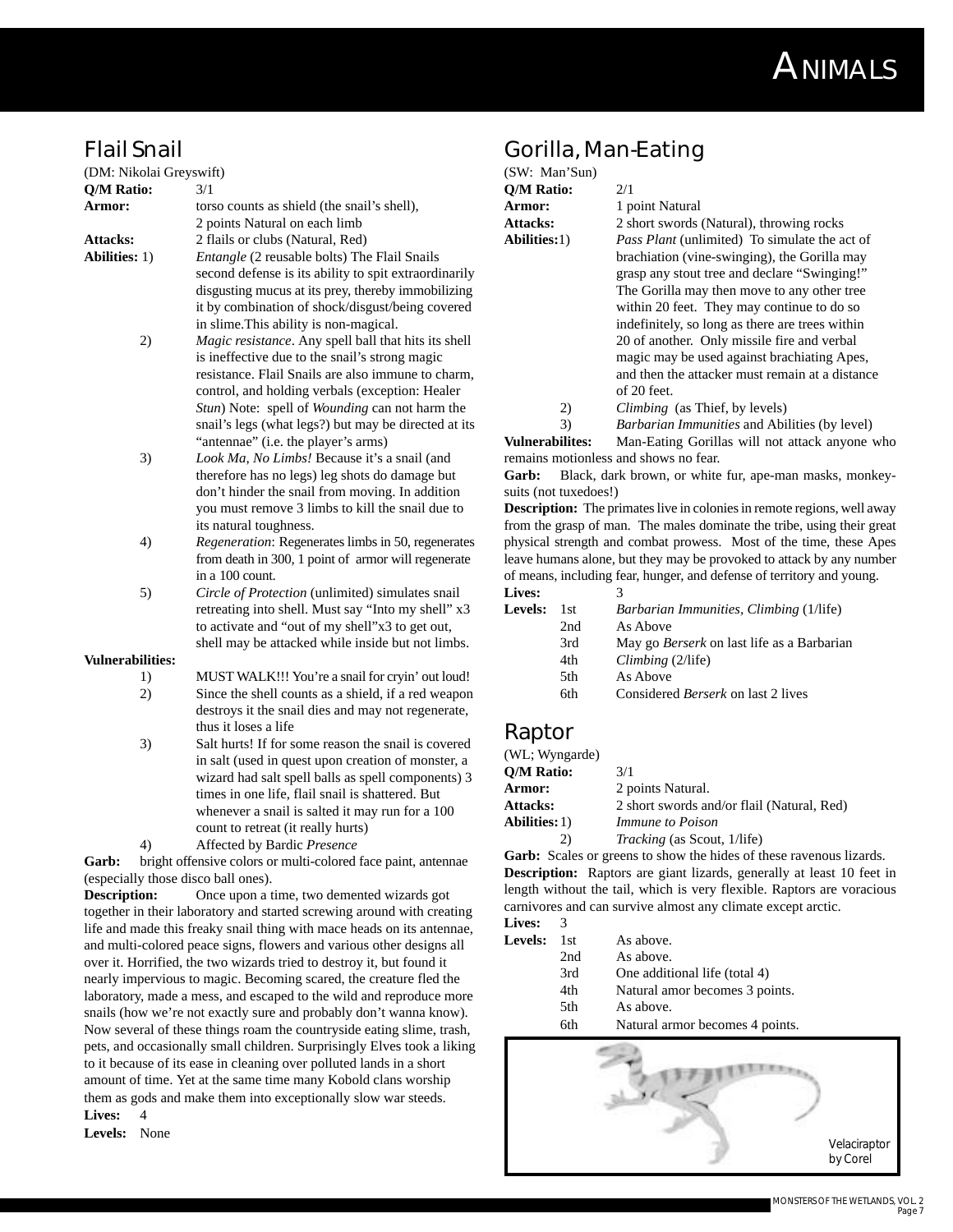## **ANIMALS**

#### **Rhinoceros**

| (WL; Wyngarde)       |                                                             |
|----------------------|-------------------------------------------------------------|
| <b>O/M Ratio:</b>    | 3/1                                                         |
| Armor:               | 4 points Natural                                            |
| <b>Attacks:</b>      | One polearm (Natural, Red)                                  |
| <b>Abilities:</b> 1) | <b>Barbarian Immunities</b>                                 |
|                      | <b>Garb:</b> Mottled gray garb with wrinkles, horned hat Ma |

roon and white. **Description:** Four-legged horned beasts. Rhinos, though largely vegetarian, are very territorial and will attack anyone who enters their perceived grazing grounds.

**Lives:** 3

**Levels:** None

## **Spitting Snake**

| (SW; Corwin Blackstone) |    |                                                        |
|-------------------------|----|--------------------------------------------------------|
| <b>O/M Ratio:</b>       |    | $1/1$ (OUEST)                                          |
| Armor:                  |    | None                                                   |
| <b>Attacks:</b>         |    | squirt gun and one melee dagger                        |
| <b>Abilities:</b> 1)    |    | <i>Spit Poison</i> - one full squirt every 10 seconds. |
|                         |    | Victims struck on a non-armored location               |
|                         |    | (including headshots!) are considered Poisoned and     |
|                         |    | will die in 100 count unless <i>Cured</i> or immune.   |
|                         | 2) | <i>Poison Weapon</i> (as Assassin)                     |

3) *Pass Without Trace* (as Druid, by levels)

**Garb:** Scales, pale greens, maybe a baby rattle for effect.

**Description:** These venomous reptiles are feared far and wide for their deadly poison. These snakes are not picky about their meals, either, consuming human and cattle with equal vigor. **Lives:** 3

| <b>Levels:</b> | 1st. | <i>Pass Without Trace</i> (1/life)                  |
|----------------|------|-----------------------------------------------------|
|                | 2nd  | May <i>Poison Weapon</i> (reusable, as Assassin)    |
|                | 3rd  | <i>Poison</i> takes effect in 50 count.             |
|                | 4th  | <i>Pass Without Trace</i> (total 2/life)            |
|                | 5th  | <i>Poison</i> works against those who are<br>immune |
|                |      | (including high-level Monks and Druids!)            |
|                | 6th  | <i>Poison</i> causes instant death                  |
|                |      |                                                     |

## **Weasel, Giant**

| (GS: Weasel)         |                                                   |
|----------------------|---------------------------------------------------|
| <b>O/M Ratio:</b>    | 2/1                                               |
| Armor:               | 1 point Natural                                   |
| <b>Attacks:</b>      | one polearm or long sword (Natural)               |
| <b>Abilities:</b> 1) | <i>Lightning Speed</i> (1/life) Treat as Assassin |
|                      | <i>Teleport</i> , though the Monster must declare |
|                      | "Running!" x5 to activate and "Slowing" x5        |
|                      | to cancel.                                        |
| $\mathcal{D}$        | Doison malag waanon (at 3rd laval)                |

2) *Poison* melee weapon (at 3rd level)

3) *Barbarian Immunities* and *Immunity to Poison*.

Garb: Pale brown or white garb, a long furry tail and small pointed ears. **Description:** Long, sleek, and incredibly fast, the Giant Weasel can be either friend or foe to humanity, depending largely on where the beast was raised. Some Giant Weasels have been trained to steal objects and return to their masters, while others are trained as dangerous guardians. **Lives:** 3

**Levels:** Giant Weasels may *Poison* weapon at 3rd level, and at 6th level gain an additional point of natural armor (total 2)

## **Wolf, Alpha**

| (SW; Corwin)         |                                                                                                                                                                          |
|----------------------|--------------------------------------------------------------------------------------------------------------------------------------------------------------------------|
| O/M Ratio:           | 1/1                                                                                                                                                                      |
| <b>Armor:</b>        | 2 points, non-sectional (Natural)                                                                                                                                        |
| <b>Attacks:</b>      | two daggers or one short sword (Natural)                                                                                                                                 |
| <b>Abilities:</b> 1) | <i>Pass Without Trace</i> (1/game) (as Druid, may                                                                                                                        |
|                      | be used while running)                                                                                                                                                   |
| 2)                   | <b>Barbarian Immunities</b>                                                                                                                                              |
| 3)                   | <i>Heal Self</i> (1/life) As Barbarian, but no herbs are<br>required.                                                                                                    |
| 4)                   | <i>Lupine Presence</i> (at level) Only works on wolves,<br>wild dogs, werewolves, and other non-giant<br>animals. This is not magical, but borne of fear and<br>respect. |
| 5)                   | <i>Tracking</i> (as Scout, at level)                                                                                                                                     |

Garb: Gray, brown, or black fur, big furry tail, long pointed ears. **Description:** The strongest male wolf who leads and protects the Pack. He is also the only one allowed to mate. Only one Alpha Wolf will ever be present in a given pack. Li

| 1st. | As above                                   |
|------|--------------------------------------------|
| 2nd  | Lupine Presence                            |
| 3rd  | <i>Tracking</i> (1/life)                   |
| 4th  | <i>Pass Without Trace becomes (1/life)</i> |
| 5th  | Weapons become Red                         |
| 6th  | Armor becomes sectional.                   |
|      |                                            |

## **Wolf, Pack Mother**

| 2/1                                                                                                                                                                                                                                                                           |
|-------------------------------------------------------------------------------------------------------------------------------------------------------------------------------------------------------------------------------------------------------------------------------|
|                                                                                                                                                                                                                                                                               |
| 1 point Natural                                                                                                                                                                                                                                                               |
| <b>Attacks:</b> two daggers or one short sword (Natural)                                                                                                                                                                                                                      |
| <i>Pass Without Trace</i> (1/game) (as Druid, may                                                                                                                                                                                                                             |
| be used while running)                                                                                                                                                                                                                                                        |
| <b>Barbarian Immunities</b>                                                                                                                                                                                                                                                   |
| <i>Lick Wounds</i> (as Healer <i>Heal</i> , only usable on<br>packmates, 1/life)                                                                                                                                                                                              |
| <i>Cure Poison and Disease</i> (as Healer, at level)                                                                                                                                                                                                                          |
| <i>Tracking</i> (as Scout, at level)                                                                                                                                                                                                                                          |
| <i>Death Howl</i> (as Monk <i>Transfer Life</i> , at level) By<br>standing over a fallen packmate and howling loudly<br>for a 10 count, the Mother Wolf <i>transfers</i> one of<br>her lives to the recipient. The Mother Wolf can<br>sacrifice her last life in this manner. |
|                                                                                                                                                                                                                                                                               |

Garb: Gray, brown, or black fur, big furry tail, long pointed ears. **Description:** Pack Mothers are the Alpha females who treat the ills of the pack. She is usually the mother of many of the cubs in her pack and is accorded almost as much respect as the Alpha Male.

| Lives:  |      |                                                  |
|---------|------|--------------------------------------------------|
| Levels: | 1st. | As above                                         |
|         | 2nd  | Cure Poison OR Cure Disease (1/life)             |
|         | 3rd  | One additional <i>Lick Wounds</i> (total 3/life) |
|         | 4th  | Natural weapons considered Red                   |
|         | 5th  | <i>Tracking</i> (1/life)                         |
|         | 6th  | Death Howl (1/game)                              |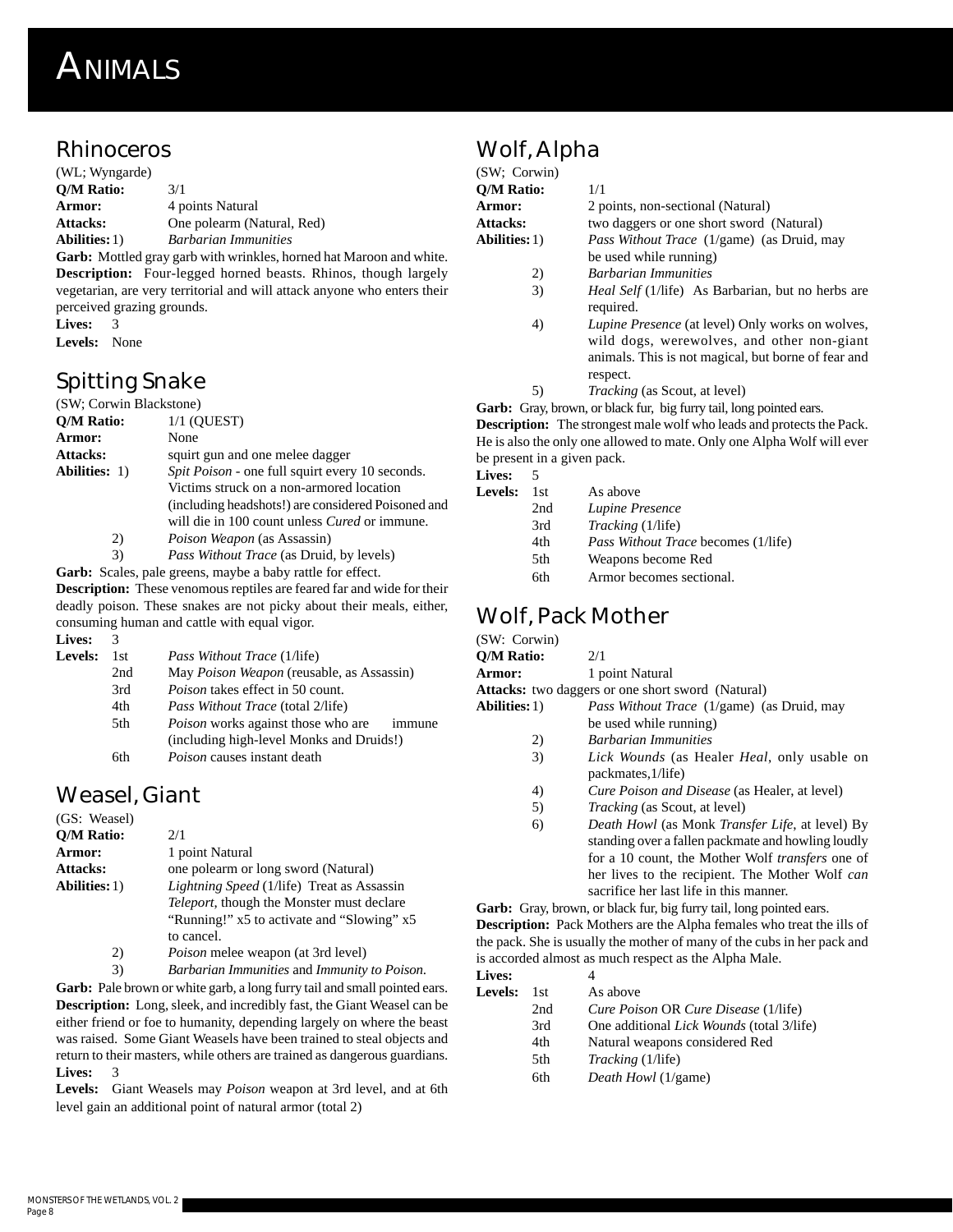## **ANIMALS**

#### **Wolf**

| (WL: Various)        |                                                      |
|----------------------|------------------------------------------------------|
| Q/M Ratio:           | 1/1                                                  |
| Armor:               | 1 point, non-sectional (Natural)                     |
| <b>Attacks:</b>      | two daggers or one short sword (Natural)             |
| <b>Abilities:</b> 1) | <i>Pass Without Trace</i> (1/game) (as Druid, may    |
|                      | be used while running)                               |
| 2)                   | <b>Barbarian Immunities</b>                          |
| 3)                   | <i>Heal Self</i> (1/life) As Barbarian, but no herbs |
|                      | are required.                                        |

Garb: Gray, brown, or black fur, furry tail, long pointed ears. **Description:** Uh...they look like mean dogs with more hair. Wolves also travel in packs for safety.

**Lives:** 4

| 111 V.S. |      |                                             |
|----------|------|---------------------------------------------|
| Levels:  | 1st. | As above                                    |
|          | 2nd  | As above                                    |
|          | 3rd  | <i>Pass Without Trace now (2/game)</i>      |
|          | 4th  | As above                                    |
|          | 5th  | $+1$ point of non-sectional armor (total 2) |
|          | 6th  | As above                                    |
|          |      |                                             |



*Wolf by Denah*

### **Animals in Quests and Battlegames**

Not every encounter in a Quest has to be with an All-Powerful Extra-Planar Entity guarded by sixteen Ogres with White weapons in the center of a Lava Field. In fact, your players will find little joy in a game in which they are continually barraged with wave after wave of neighinvincible Monsters.

That's where Animals come in handy for Quest designers. Singly, a tough Animal (like a Cave Bear or Flail Snail) can provide a diversion for a small group of mid-level adventurers without being devastating to the party. Lowpower Animals (like Wolves or Dogs) function better in packs of three to six, and are easy to stack in levels to match the Questors ability.

Another good use for Animals is as pets or guardians for Non-Questing Characters. They can provide the potential for combat in an otherwise non-combat situation (and we all know how much some of those Questors *LOOOOOVE* to swing their sticks!) or offer backup for a lone character who faces the possibility of a confrontation against overwhelming odds. Examples include:

1) An aging Druid lives like a hermit in the nearby forest. An unknown illness is plaguing the populace and rumor holds that the old Druid has a cure. A band of Questors are sent to find the old man and ask his assistance. Much to the adventurer's chagrin, the hermit has trained a clutch of Giant Weasels as pets and protectors of privacy.

2) A Stone Troll has moved into the area and befriended a mated pair of Cave Bears. The Troll and Bears share a lair and have developed a symbiotic relationship, sharing hunting duties and the catch-ofthe-day. Woe unto any intrepid Questors who happen into their path!

Another good idea might to have a Safari Day or a Big Game Hunters Quest. Send a variety of Animals (each worth a set amount of points) into the forest and have small teams vie for the highest point total.

Finally, Animals make excellent encounters for new players. These Monsters are easy to describe ("It's a Gorilla.") and identify. (Ask six people what an Orc looks like and you'll get six different answers. Then ask those same folks what a Crocodile looks like...

Animals. Use 'em in a Quest today!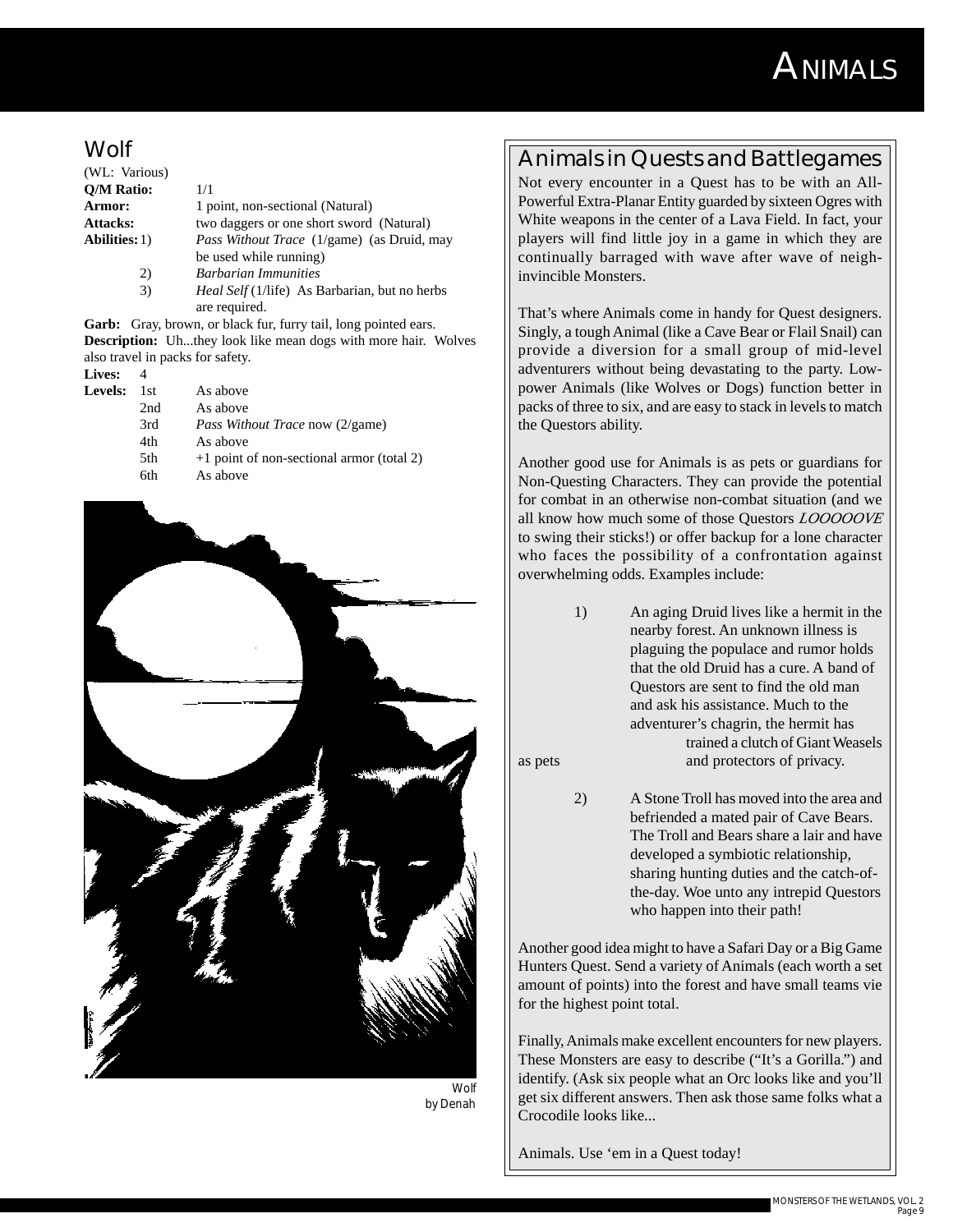

### **Civilized Races of the Wetlands**

The creatures detailed below are only "Monsters" in the absolute loosest sense of the word. Some of them are not true "races" at all, but tribes of mankind who have somehow separated themselves from the whole of humanity. The only unifying factor of the creatures in this section is that they all use tools, build shelters and clothe themselves.

### **Dwarf**

| (DM: Margul)        |                                                                                                  |
|---------------------|--------------------------------------------------------------------------------------------------|
| <b>O/M Ratio:</b>   | 1/1                                                                                              |
| Armor:              | May wear up to 5 points, may use small or<br>medium shields                                      |
| <b>Attacks:</b>     | Any one-handed melee weapon under 3'                                                             |
|                     | length, any melee axe, any melee hammer                                                          |
| <b>Abilities:1)</b> | <i>Improve Weapon</i> (1/life) Either for self or                                                |
|                     | another, takes 100 count.                                                                        |
| 2)                  | <i>Improve Armor or Shield</i> (1/life) Either for self<br>or another, takes 100 count.          |
| 3)                  | <i>Sprint</i> (1/life) The dwarf may jump to his feet                                            |
|                     | and run normally for a 10 count. This ability<br>may be combined with <i>Fight After Death</i> . |
| 4)                  | <i>Fight After Death</i> (last life only) As Barbarian,                                          |
|                     | but Dwarves gain no inherent natural armor,                                                      |
|                     | though any armor they are wearing that had                                                       |
|                     | not been destroyed prior to death still remains.                                                 |
| 5)                  | <b>Barbarian Immunities</b>                                                                      |
| 6)                  | Immune to Poison and Disease of all types.                                                       |

**Vulnerabilities:** All Dwarf players must fight from their knees. Leg shots still count, but not if the strike lands below the knee.

**Garb:** Metal armor, fake beards or mustaches. Whistle while you work. **Description:** Short and powerfully built, Dwarves have quite a reputation that defies their small size. Capable of the finest metal and stone crafting known to Man, these bearded warriors are not to be taken lightly. As a race they possess a grim determination and an amazing constitution against threats both magical and mundane.

| Lives: 3           |          |
|--------------------|----------|
| <b>Levels:</b> 1st | As above |

| $\cdots$ | .   | 113.411111111                                   |
|----------|-----|-------------------------------------------------|
|          | 2nd | <i>Improve Weapon</i> becomes (2./life)         |
|          | 3rd | May carry and use throwing axes                 |
|          |     | One additional life (total 4)                   |
|          | 4th | <i>Improve Shield or Armor becomes (2/life)</i> |
|          | 5th | All melee axes or hammers are treated as Red    |
|          | 6th | May <i>Fight After Death</i> on last two lives. |
|          |     |                                                 |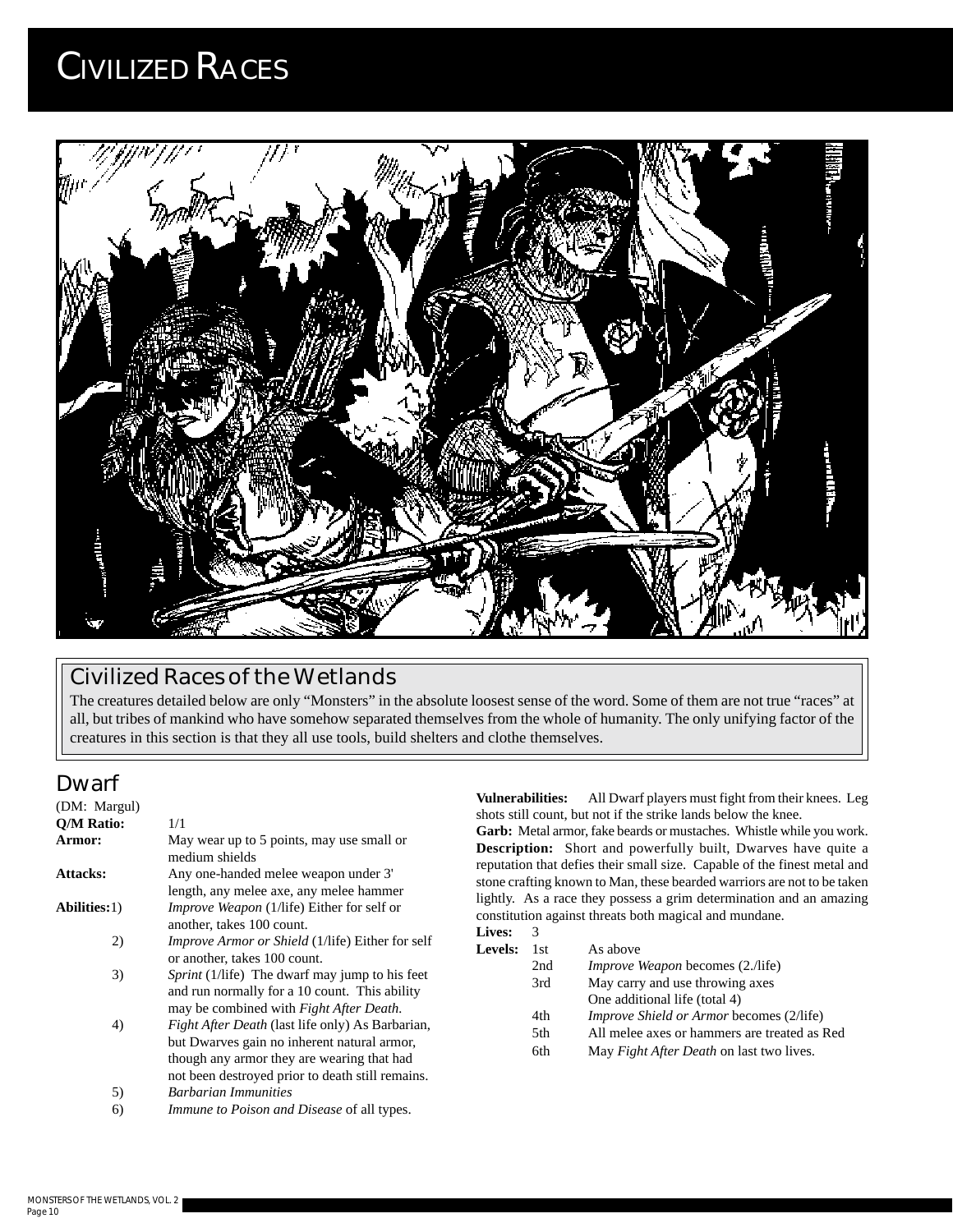### **Elves, Celtic**

(EV: Mandrake the Bard)

 Long ago, the *Tuatha di Danann* (the Tribe of Danu) came to the land we now know as Ireland and drove out the Firbolg, taking the lands for themselves. They prospered there, delving into the mystic arts, and thinking themselves masters of the world...until the Humans came.

 The arrival of Humans to Eire was a cause for much dissent within the ranks of the elves, for to deal with this incursion, they were of two minds. The majority of them felt that the Humans must be met with force and driven from the land like the cattle they were. A minority, however, cautioned that the Humans were not to be underestimated and that negotiation and peace was the only way to reach a satisfactory conclusion. This disagreement escalated, fueled by ancient feuds within the elves, and before long war ensued.

 One might think the minority dissent quickly quashed, they being far outnumbered. Yet among them were arrayed the finest, most accomplished practitioners of the mystic arts known to the elves, those not afraid to stretch the bounds and risks of their knowledge. So the war raged on while the Humans moved in almost unopposed. In the end, however, the Danann crushed the mystics, pushing those they named rebels into flight.

 Heady with success, the Danann turned upon the Humans but, weakened by their internal struggles, they found themselves soon defeated and forced to withdraw across the Veil, into the lands of the Sidhe where only they could go.

 In the meantime, the rebels took themselves across the waters to a rocky land, where they made peace with the humans there even as they withdrew to the dark places, within the earth and beyond the Veil. There they gathered their strength and there they increased their knowledge, vowing never to be drawn into such a meaningless struggle again.

 To the Danann, their place in the Universe remained supreme, themselves the royalty of all things under the heavens. Their former brothers and sisters they branded evil, and eschewed the arts they no longer possessed the knowledge of. The rebels became known as the Bain-Sidhe (pale ones), for their paleness of coloration, and they delved into the most dangerous arts, seeking to protect themselves in the land that soon became known as Scotland.

 There is little love lost between the Tuatha di Danann and the Bain-Sidhe, for each sees the other as dangerous and evil. Who is in the right, no man can say.

#### **Elf, Bain-Sidhe**

| Q/M Ratio:           | 3/1                                                                                                                |
|----------------------|--------------------------------------------------------------------------------------------------------------------|
| Armor:               | May wear up to 2 points                                                                                            |
| <b>Attacks:</b>      | Any sword, melee dagger, may use throwing<br>weapons                                                               |
| <b>Abilities:</b> 1) | <i>Pass Without Trace</i> (as per Druid).                                                                          |
| 2)                   | Immune to Charm, Control, Sleep, and Lost.                                                                         |
| 3)                   | May cast spells, taken from the list at the end<br>of this description, must have spell list.                      |
| 4)                   | The infections of Undead and lycanthropes<br>will fail to change the elf into one of these                         |
|                      | creatures, but will instead act like a poison,<br>causing death in 100 count, and curable only<br>by Cure Disease. |

**Garb:** These Elves favor dark, functional clothing, but are as varied as humans in their tastes.

**Description:** The Bain-Sidhe are a race of Celtic elves. They are tall and pale with long, angular features and pointed ears. They are related to the Tuatha di Danann but hold animosity towards them and are suspicious of other races.

| <b>Lives:</b> | 4 |
|---------------|---|
|---------------|---|

| Levels: | 1st | <i>Pass Without Trace</i> (1/game)               |
|---------|-----|--------------------------------------------------|
|         |     | 2 Minor spells (total)                           |
|         | 2nd | May <i>Poison</i> one melee weapon (as Assassin) |
|         |     | <i>Antidote to Poison</i> (as Assassin, 1/life)  |
|         |     | 3 Minor spells (total)                           |
|         | 3rd | 4 Minor spells and one Lesser spells (total)     |
|         | 4th | <i>Pass Without Trace</i> (1/life)               |
|         |     | 4 Minor spells and 2 Lesser spells (total)       |
|         | 5th | 5 Minor spells and 3 Lesser spells (total)       |
|         | 6th | 5 Minor spells, 3 Lesser spells, and 1 Greater   |
|         |     | spell (total)                                    |

**Minor Spells:** *Mend* (1/life), *Cure Disease* (1/life), *Banish* (1/life), *Bladesharp* (1/life), *Circle of Protection* (unlimited), *Sever Spirit* (1/life), *Touch of Death* (1/game)

**Lesser Spells:** *Charm* (1/game), *Vorpal Weapon (*as Cleric, 1/game), *Teleport* (1/game), *Curse* (1game), *Flamewall* (1/game), *Summon Dead* (1/life), *Animation of the Dead* (l/game)

**Greater Spells:** *Lore* (1/game), *Doomsday* (1/game), *Summoning* (1/game), *Transform* (1/game)

#### **New Elven Spells Summoning**

- T: Spell M: monster garb
- 
- I: Caster puts on monster garb and repeats "I summon thee from thy sleep" x10
- E: Caster disappears and is replaced by an elemental (*see Dor Un Avathar*, *7th Ed*.) of caster's choice. This effect lasts for 100 count, at which time the elemental disappears and the caster reappears. If the elemental is killed, the caster does not reappear until the end of the 100 count.
- N: A *Banish* spell will effectively kill the elemental

#### **Animation of the Dead**

- T: Enchantment
- M: yellow cloth and monster garb
- I: touch recipient and repeat "I animate this corpse" x10, tie on cloth
- E: Recipient becomes a Zombiekin (q.v.) until destroyed and fights on the caster's team.
- N: May only be cast on a dead person. Affects all classes. Will be neutralized by any magic or ability that destroys Undead creatures or restores life to a dead person. Does not affect a players allotment of lives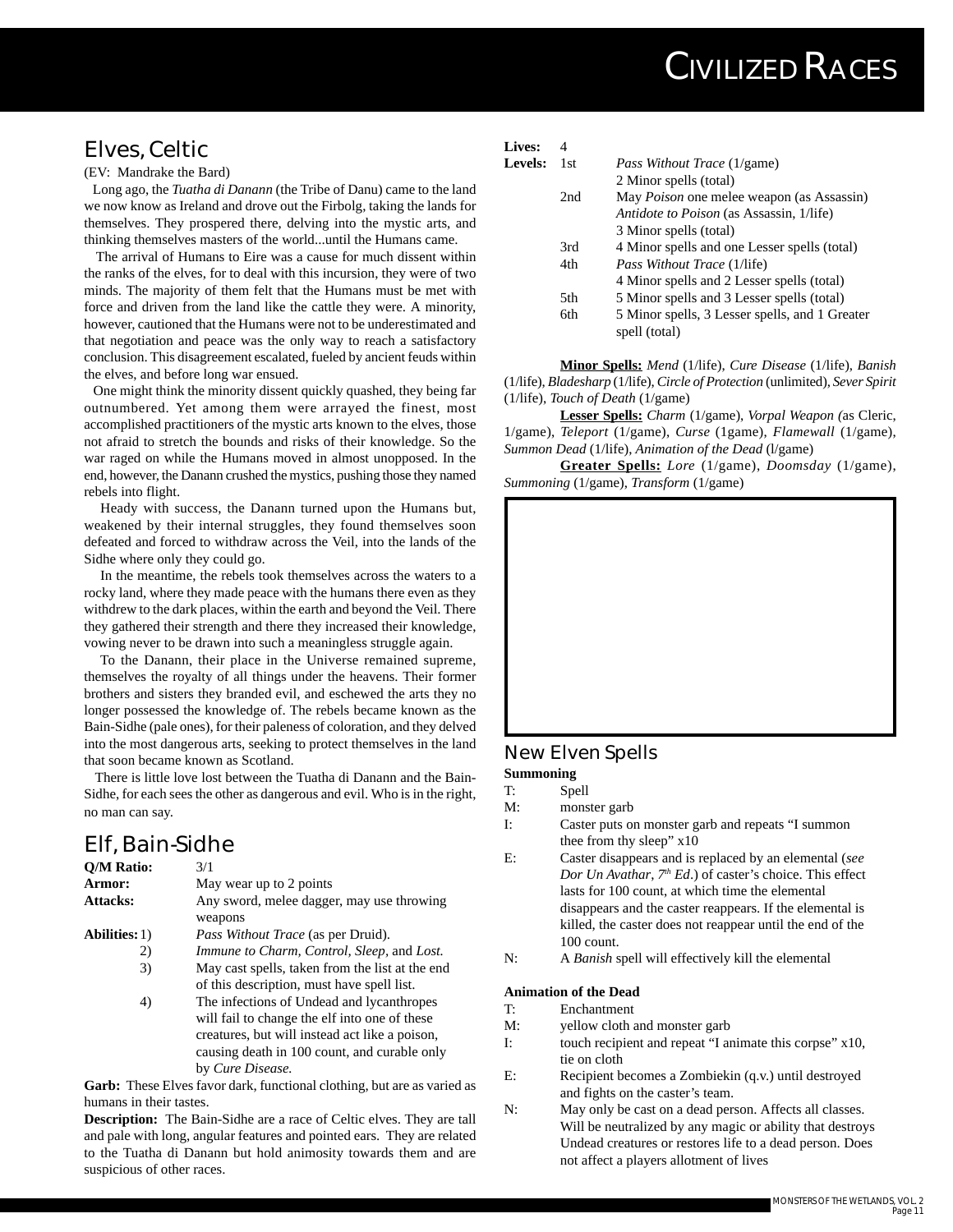## **Elf, Tuatha Di Danann**

| Q/M Ratio:          |     | 2/1                                                                     |
|---------------------|-----|-------------------------------------------------------------------------|
| Armor:              |     | May wear up to 3 points, small shield                                   |
| <b>Attacks:</b>     |     | Bow (any size), any sword, melee dagger                                 |
| Abilities: 1)       |     | <i>Pass Without Trace</i> (as per Druid)                                |
|                     | 2)  | Ilmmune to Charm, Control, Sleep, and Lost.                             |
|                     | 3)  | <i>Tracking</i> (as Scout)                                              |
|                     | 4)  | May cast the following spells according to                              |
|                     |     | levels: <i>Lost</i> (as Healer), <i>Mend</i> (as Healer),               |
|                     |     | <i>Sleep</i> (as Healer), <i>Commune</i> (as Druid)                     |
|                     | 5)  | The infections of Undead and lycanthropes                               |
|                     |     | will fail to change the elf into one of these                           |
|                     |     | creatures, but will instead act like a poison,                          |
|                     |     | causing death in 100 count, and curable only                            |
|                     |     | by Cure Disease.                                                        |
|                     | 6)  | <i>Special arrows</i> as an Archer (by levels)                          |
| Garb:               |     | These Elves dress lightly, favoring natural colors and finery,          |
|                     |     | but are as varied as humans in their tastes.                            |
| <b>Description:</b> |     | The Tuatha di Danann are a noble race of Celtic                         |
|                     |     | elves. They are tall, with long angular features and pointed ears. They |
|                     |     | are very aristocratic in manner and tend to look down on other races.   |
| <b>Lives:</b>       | 4   |                                                                         |
| <b>Levels:</b>      | 1st | Pass Without Trace, Tracking (1/game) Lost,                             |
|                     |     | Mend, Sleep, Commune (1/life)                                           |
|                     | 2nd | One Stun Arrow (as Archer)                                              |
|                     |     | +1 damage with all arrows                                               |

| 3rd | <i>Tracking</i> (1/life)                   |
|-----|--------------------------------------------|
|     | One additional <i>Lost</i> (total 2/life)  |
| 4th | <i>Pass Without Trace</i> (1/life)         |
|     | One additional <i>Sleep</i> (total 2/life) |
| 5th | One <i>Armor Piercing</i> arrow            |
|     | Commune (unlimited)                        |
| 6th | <i>Pass Without Trace now (2/life)</i>     |

## **Elf, Common, Dark**

| (WL; Various)           |                                                       |
|-------------------------|-------------------------------------------------------|
| <b>Q/M Ratio:</b>       | 3/1                                                   |
| Armor:                  | May wear up to three points, small shield             |
|                         | Attacks: Short swords, melee daggers, and short bows. |
| <b>Abilities:</b> 1)    | Armor Piercing Arrow (blue ribbon) This               |
|                         | arrow will pierce any armor and hit the target.       |
| 2)                      | <i>Penetration Arrow</i> (white ribbon) As armor      |
|                         | piercing arrow but also destroys shields.             |
| 3)                      | <i>Traps</i> (as Assassin, at level)                  |
| 4)                      | Wounding (as Wizard) Elf must repeat "From            |
|                         | the dark heart of the woods I strike off your         |
|                         | (right or left arm or leg)" x2.                       |
| 5)                      | Dispel Magic As Wizard, except say "may               |
|                         | the forest absorb thy magic" x3                       |
| 6)                      | Pass Without Trace, Barkskin and Passplant            |
|                         | (as Druid, by levels)                                 |
| 7)                      | <i>Tracking</i> (as Scout, by levels)                 |
| 8)                      | Charm (as Bard) Elf must say, "Come, the              |
|                         | forest will protect you, Come, the animals will       |
|                         | feed you, Come, the shadows will hide you,            |
|                         | Come, join the dark side!"                            |
| <b>Vulnerabilities:</b> |                                                       |
| 1)                      | Dark Elves hate fires in their forest and will        |
|                         | do anything to stop it.                               |
| 2)                      | Dark Elves have a special tree that is the source     |
|                         | of their power. It will be marked by a special        |
|                         | ribbon that indicates the owner of the tree.          |
|                         |                                                       |

Anyone can destroy the tree by hitting it ten times with a red weapon or burning it with a *Fireball*. If the tree is destroyed, or if the elf leaves the forest in which the tree is located, the elf loses his magic but his enchantments come back when he reenters the forest. Also a dark elf's Nirvana is his tree.

Garb: black, green, and brown with pointed ears **Description:** These creatures are of the Elven race that were exiled for using black magic, so they left for the Dark Woods were they are seldom seen, except in the kidnapping of maidens for their sacrificial rituals. **Lives:** 3

| Levels: | - 1 st | <b>Pass Without Trace</b>                          |
|---------|--------|----------------------------------------------------|
|         |        | <i>Charm</i> (1/life)                              |
|         | 2nd    | <i>Wounding</i> (1/game)                           |
|         | 3rd    | Ability to make <i>Traps</i>                       |
|         | 4th    | 1 reusable Armor Piercing Arrow                    |
|         |        | <i>Dispel</i> (3/game)                             |
|         | 5th    | <i>Tracking</i> (1/life)                           |
|         |        | <i>PassPlant</i> (1/life)                          |
|         | 6th    | 1 reusable <i>Penetration Arrow</i>                |
|         |        | <i>Barkskin</i> (3/game, may only be cast on self, |
|         |        | for a dark elf is too greedy to share magic)       |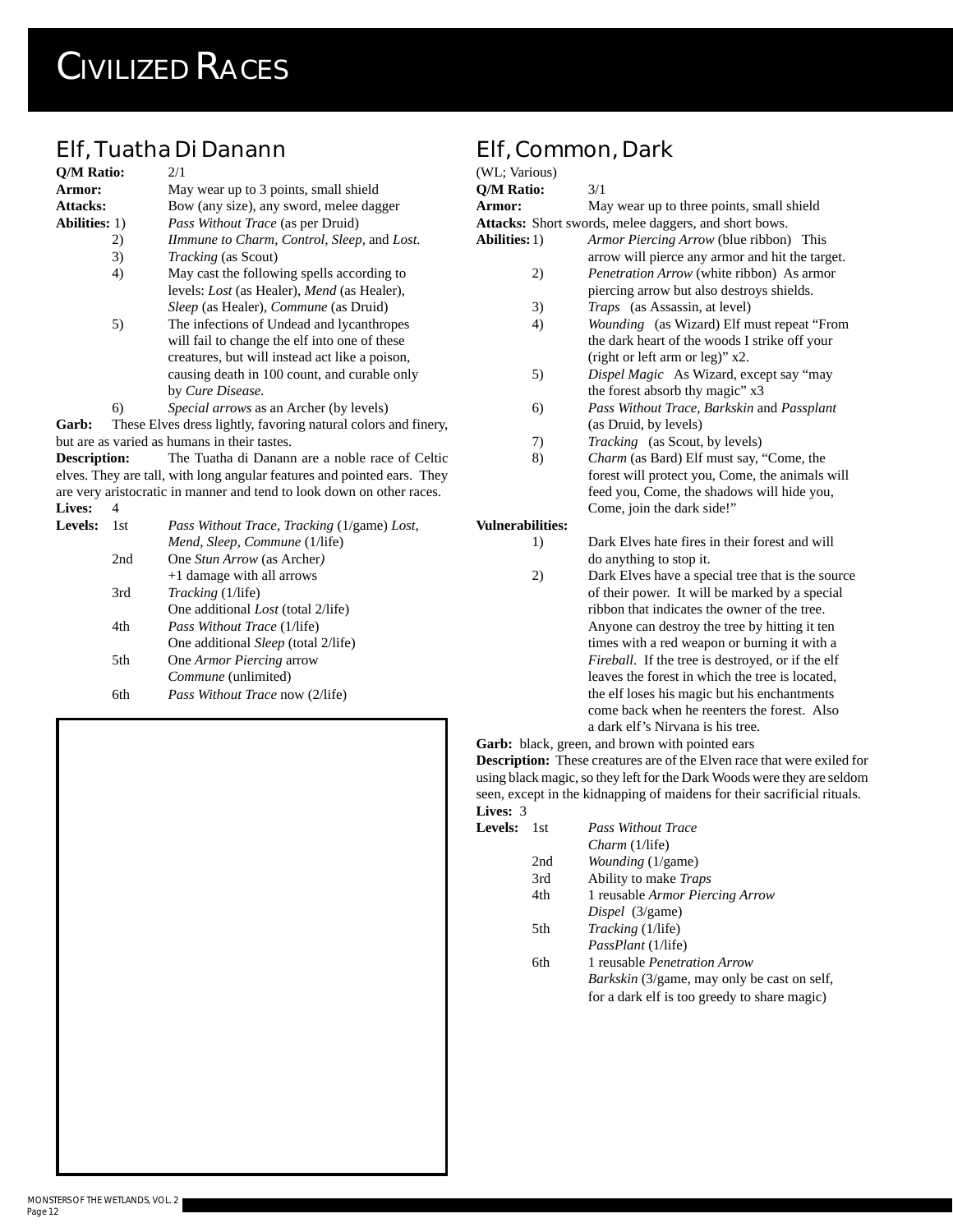### **Elf, Common, Faire**

| (Various)            |                                                              |
|----------------------|--------------------------------------------------------------|
| <b>O/M Ratio:</b>    | 1/1                                                          |
|                      | <b>Attacks:</b> Any melee weapon, any bow                    |
| <b>Armor:</b>        | May wear up to 3 points, small or medium<br>shield           |
| <b>Abilities:</b> 1) | <i>Immune to Sleep</i> and <i>Charm</i> spells               |
| 2)                   | All attacks with long swords and long bows                   |
|                      | $d\sigma + 1$ point of damage against armor                  |
| 3)                   | <i>Spellpoints</i> (as Druid, Wizard or Bard, chose          |
|                      | one class) OR abilities of a Scout of the same               |
|                      | level. If spellcasting is chosen, they must obey             |
|                      | all the rules for that class (including point cost           |
|                      | and availability of weapons). If armor is worn               |
|                      | as a spellcaster, the cost is one spellpoint per             |
|                      | point of armor. Elves do not gain the class                  |
|                      | abilities of the Druid ( <i>i.e.</i> : no <i>Immunity to</i> |
|                      | Poison or Pass Without Traces)                               |
| Vulnerahilities•     | Elves may not be <i>Resurrected</i> though the may           |

**Vulnerabilities:** Elves may not be *Resurrected*, though the may be *Raised* or *Reincarnated*.

Garb: Human styles with the addition of a green tunic for Scouts or an appropriate colored sash for their spellcasting class (Brown: Druid, Yellow: Wizard or Blue: Bard)

**Description:** Elves are the longest lived of all the civilized races. Their thin limbs and beautiful features cause many races to underestimate the Elven Nation – much to the dismay of any enemy who has lost a war to the graceful elves.

**Lives:** 3 Levels:

| 1st  | As class                    |
|------|-----------------------------|
| 2nd  | As class                    |
| 3rd  | As class                    |
| 4th  | As class                    |
| .5th | One additional life, as cla |
| 6th  | As class                    |



#### **Gypsy**

| (GS; Fionnghal)   |                                                            |
|-------------------|------------------------------------------------------------|
| <b>O/M Ratio:</b> | 1/1                                                        |
| Armor:            | Up to 1 point (at 5th level).                              |
|                   | <b>Attacks:</b> Short swords, daggers and throwing daggers |
| <b>Abilities:</b> |                                                            |
|                   |                                                            |

- 1) *Steal Object* (as Thief, by levels)
- 2) *Sleep Powder* (at level) One purple padded *Sleep Powder Bolt*. (Reusable. Only one can be carried at a time.) To charge, hold in hand and say "Sleep Powder" x5 Upon a hit, the victim must *Sleep* for 300 count and cannot be attacked. Since this simulates the victim being drugged, only Berserkers and those immune to poisons are immune to this ability. *Cure Poison* or *Antidote to Poison* removes the effects of *Sleep Powder*.
- 3) *Prophecy* (at level) Enchantment. Once per game. Must hold a yellow ribbon in hand and say "I foresee a disaster" x10, tie on ribbon. Will negate only one (1) physical hit or magical attack. Usable on self or another. This simulates the Gypsy "foreseeing" the future for himself or another, and thus allowing the bearer to advert disaster.
- 4) *Dying Gasp Curse* (at level) 20' range. When the Gypsy is killed he/she has the option of cursing his/her opponent upon his/her last dying gasp. Gypsy states upon dying "I curse thee with my last dying gasp" x1. Will kill after a hundred (100) count unless removed by *Remove Curse* or if the victim is bearing *Protection from Death* enchantment. Only 5th level or higher Monks are immune.
- 5) *Evil Eye* (at level) Once per Game. 50ft range. (As per Druid *Finger of Death* in that it is instantaneous death.) Point finger at victim and say "(Name or class) I call for your Death" x5. Only 5th level or higher monks are immune or if the victim is bearing *Protection from Death*.
- 6) *Luck Point* (1/life) This must be indicated with a purple or multicolored ribbon and is negated if the Gypsy wields a sword until 5th level.
- 7) *Pass without Trace* and *Heal* (as Druid, at level)
- 8) *Poison Weapon* and *Antidote to Poison* (as Assassin, at levels)
- 9) *Gypsy Band Powers* (by numbers) Gypsies on the same team can form a Gypsy Band. Gypsies in a band have powers that they collectively can utilize depending on the size of the band. Gypsy Bands must remain stationary to use Band Powers.
	- Perform (2 or more Gypsies, 2/game) The Gypsies must state collectively "Come one, come all, We theGypsies are about to Perform" x3. They must then either dance, perform music, sing or tell stories, tell jokes etc.. During which the Gypsy Band cannot move from their places, be harmed nor can they harm others. They must perform no more than 4 ft from one another and *Perform* ends when they are all are simultaneously silent for more than five seconds or when one or more separate further than 4 feet from the others.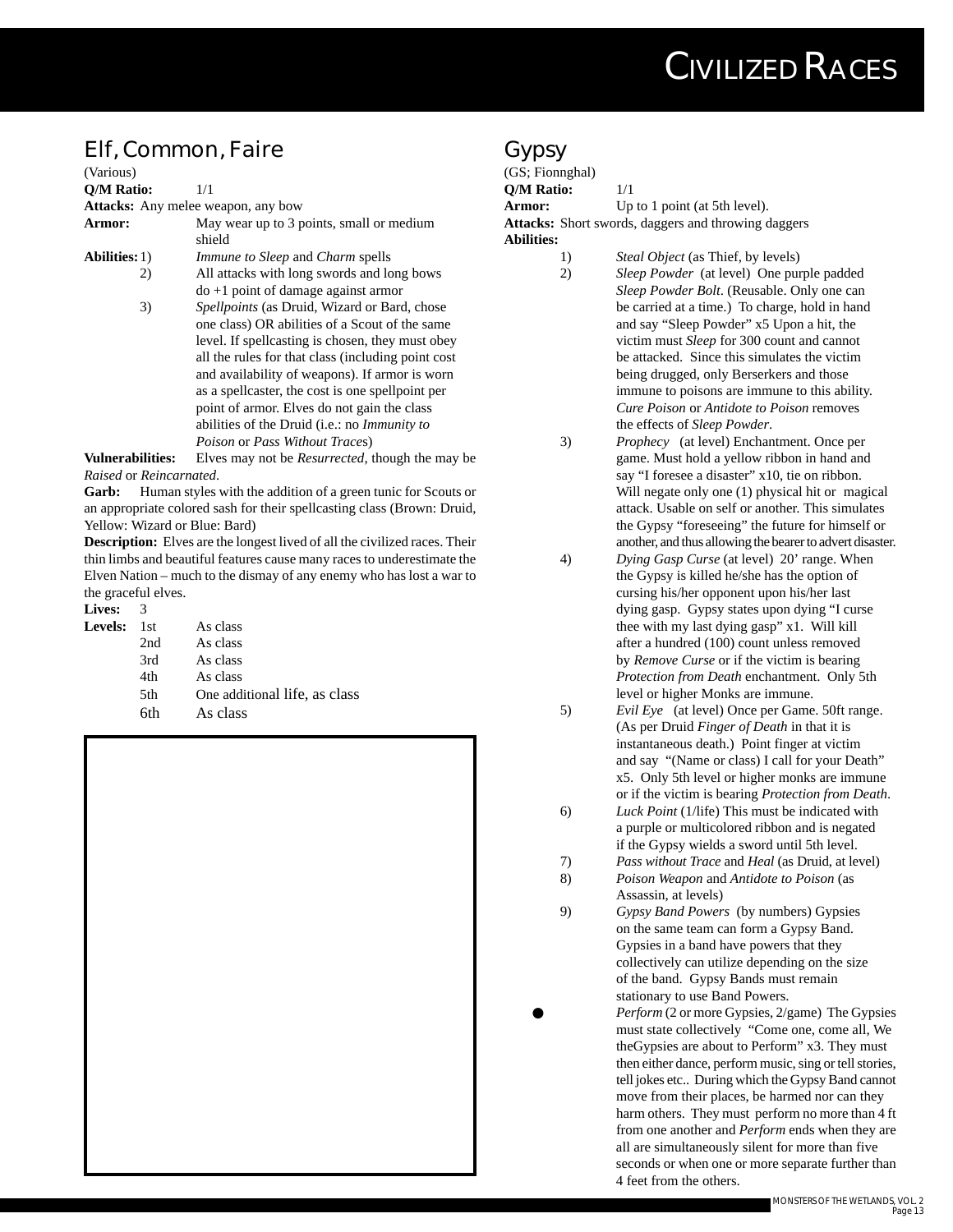- Gypsy Charm (4 or more Gypsies, 20ft range, 2/game) The Gypsies must state collectively to intended victim (Name or Class) "Come and run away with the Gypsies" x3 Victim is then charmed by the gypsies for 300 count and must do their bidding. One reasonable request, and cannot be harmed by Gypsies while charmed. Those immune to charm magic are immune.
- Plead for Sanctuary (6 or more Gypsies, 1/game) Victim must be visibly a Knight, Squire, Royalty, or Nobility. (i.e. wearing a circlet, cornet or crown denoting rank and/or a white or red belt, unadorned chain or spurs.) Gypsies must surround the victim in a circle of no more than a 20' radius, kneel before him/her and state collectively "We plead for your protection, O mighty and fearless one" x3. The victim must then defend the Gypsy Band for the rest of that life. No oneis immune.

#### **Vulnerabilities:**

- 1) Gypsies cannot attack other Gypsies, their kinship to one another is too strong.
- 2) Affected by Bardic *Presence* as per Barbarian (Due to the kinship they have with Bards.)

**Garb:** Must wear a multicolored bandanna that covers the head and a bright tunic.

**Description:** Gypsies are a race of human nomads who have adopted a particular life-style. Gypsy bands travel the countryside, performing for the nobles and peons alike. Most of these performances merely provide a cover for the Gypsies to rob their audiences.

#### **Lives:** 4 **Levels:** 1st (Beggar) *Steal Object* (1/life) *Luck Point* (1/life 2nd (Peddler) *Pass without Trace* (2/game) 3rd (Tinker) *Sleep Powder* OR *Poison Weapon* (1/game) *Antidote to Poison* (will *cancel Sleep Powder*) 4th (Soothsayer) *Prophecy* (1/game) *Heal* (1/game) 5th (Prince) May use a sword without loss of *Luck Point*.





#### **Headhunter**

(SW; Cricket and Howler) **Q/M Ratio:** 1/1 Armor: May carry a large shield (diamond-shaped) **Attacks:** Any spear, javelins, throwing rocks, melee daggers, any club

- **Abilities:**1) *Berserk* (as Barbarian, at level) Headhunter must first dance in a circle, howling madly, for a 20 count, *then* the Headhunter is considered *Berserk*. The Headhunter may choose which life he wishes to go *Berserk*.
	- 2) *Steal Life* (as Anti-Paladin, at level) Must dance around a fallen victim (or place where a victim was slain, if the victim just won't sit still) for a 20 count. The stolen life is added to the Headhunters total.
	- 3) *Sleep Poison Javelin* (as Gypsy, at level) The Headhunter *Sleep Poison* is transferred through a javelin instead of a spellball. After this ability has been used effectively, the Headhunter must wait a full 300 count before it can be used again. This javelin must be thrown to be effective.
	- 4) *Improve Weapon* (as Warrior, at level) May be used on *Sleep Poison Javelin*.
	- 5*) Immune to Fear, Lost, Emotion Control* and other abilities which alter the victim's mental state.

**Garb:** Grass skirts, tribal face paint, bone jewelry. Babble madly in shrill gibberish and jump around in a circle.

**Description:** Tribes of Headhunters have lived in the Wetlands since before the arrival of civilized men. These savages dwell in thatchedroof huts, gather fruits and nuts, and ritualistically devour the slain of their enemies. The language of Headhunters is a series of animal sounds, unintelligible gibberish and war howls.

**Lives:** 3

Levels: 1st As above 2nd May go Berserk on one life (player's choice) 3rd May use one *Sleep Poison Javelin* 4th One additional life (total 4) 5th *Improve Weapon* (1/game) 6th *Steal Life* (1/game)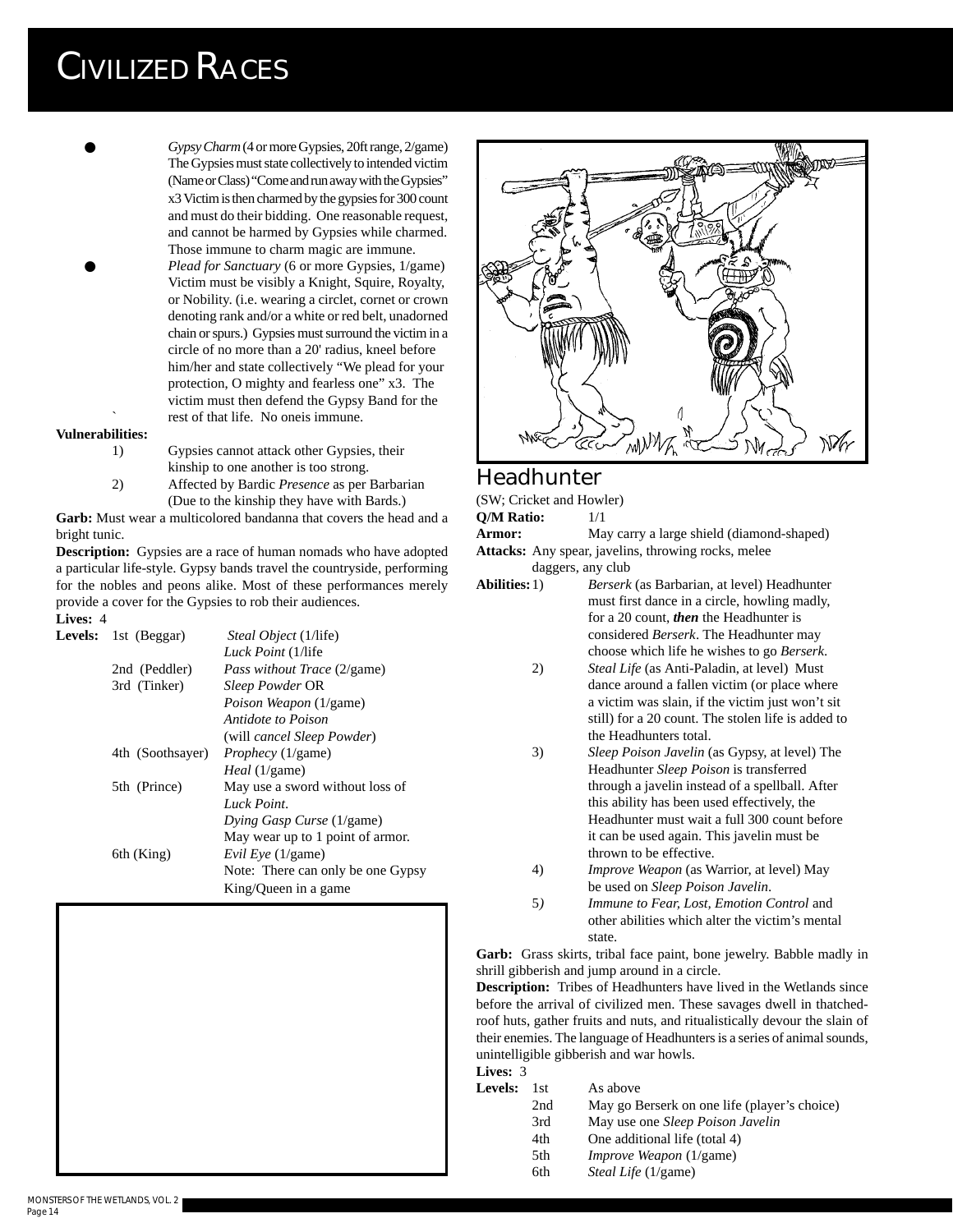## **Helpful Old Codger**

(WL; Stargazer) **Q/M Ratio:** 1/1 (QUEST) **Armor:** none initially **Attacks:** club, staff, or melee dagger **Abilities:**

- 1) *Heal, Mend, Cure Disease, Cure Poison* (by level, as Healer)
- 2*) Legend, Lore, Emotion Control* (by level, as Bard) *Legend* is twice as powerful as Bardic ability, and may be used against 2 players per level. Even Druids and Barbarians will stop and listen politely to the Old Codger's

ramblings. Codger's will NEVER harm someone in their *Legend*.

- 3) *Pass Without Trace* (1/life, as Druid)
- 4) *First Aid* (by levels, as Scout)
- 5) *Animal Companion* Helpful Old Codgers are rarely seen without their animal companions. These beasts serve the Old Codger without hesitation and will fight to the death to protect their master. Codgers do not take kindly to those who harm their pets, regardless of the provocation. As Codgers progress in levels, their animal companions get progressively more deadly.

Garb: Rags, furs, old robes and sandals.

**Description:** Old Codgers, particularly the Helpful variety, are hermits who live in the wilds outside urban areas. They are generally shy and reclusive, using their medicines and skills to aid the native fauna and friendly travelers alike. Helpful Old Codgers are best saved for Quest situations, where players and Monsters alike may be in need of healing, knowledge, or other services. Codgers will not join a team, and are as likely to help wounded creatures and players alike. **Lives:** 3 (or as designated by Reeve)

**Levels:**

| 1st  | Companion: Wild Dog                                              |
|------|------------------------------------------------------------------|
|      | Legend (x2 normal effect), Lore and First Aid                    |
|      | $(1/\text{life}$ each)                                           |
| 2nd  | Companion: Wolf                                                  |
|      | First Aid (total 2/life), Cure Disease and Cure                  |
|      | <i>Poison</i> (1/game)                                           |
| 3rd  | Companion: Great Cat                                             |
|      | <i>Heal</i> and <i>Mend</i> (1/life)                             |
| 4th  | Companion: 2 Wolves                                              |
|      | <i>Cure Disease</i> and <i>Cure Poison</i> (total 2/game),       |
|      | <i>Emotion Control</i> (1/game)                                  |
| .5th | Companion: Giant Weasel                                          |
|      | <i>Heal</i> and <i>Mend</i> (total 2/life), <i>Legend</i> (total |
|      | $2$ /life, x2 effect)                                            |
| 6th  | Companion: Cave Bear                                             |
|      | <i>Heal</i> (becomes unlimited but loses <i>First Aid</i> )      |
|      | <i>Emotion Control</i> (total 2/game),                           |
|      | <i>Lore</i> (unlimited)                                          |
|      |                                                                  |

#### **Justicar**

#### (WL; Wyngarde) **Q/M Ratio:** 1/1 **Attacks:** Any non-hinged melee weapon under 3' in length, javelins **Armor:** Up to 3 points, small or medium shield

**Abilities:**

- 1) *Wounding* (as Healer, by levels)
- 2) *Tracking* (as Scout, by levels)
- 3) *Paladin Immunities* (at level) *Immune to all Wizard magic,* except *Magic Bolt, Iceball, Lightning Bolt*, and *Sphere of Annihilation*.
- 4) *Talk With Dead, Heal, Touch of Death,* and *Resurrect* (as Healer, by levels) These abilities are non-magical in nature.
- 5) *Touch of Death* (as Assassin, by levels)
- 6) *Truth* (as Bard, by levels)

7) *Immune to Truth, Tracking,* and *Talk With Dead* **Vulnerabilities:** Must be a Knight for 12 weeks to play a Justicar. **Garb:** A yellow or gold Phoenix symbol openly displayed **Description:** The Justicar are an Order of Knights who walk a fine line between Good and Evil. Justicar are not mercenaries, though their penchant for changing sides in a battle might seem to make them so. In fact, the Justicar is not serving his own ends, but is striving to maintain the delicate balance of life.

#### **Lives:** 4

**Levels:**

|     | May request <i>Truth</i> $(1/life)$<br>1st                           |
|-----|----------------------------------------------------------------------|
|     | May Talk With Dead (1/game)                                          |
| 2nd | May <i>Heal</i> OR cast <i>Wounding</i> (1/life)                     |
|     | <b>Paladin Immunities</b>                                            |
| 3rd | May Touch of Death OR Resurrect (1/life)                             |
| 4th | May perform both <i>Wounding</i> and <i>Heal</i> (1/life)            |
| 5th | May perform both <i>Touch of Death</i> and <i>Resurrect</i> (1/life) |
| 6th | <i>Truth, Wounding OR Heal become (2/life)</i>                       |
|     | May <i>Track</i> like a Scout (1/life)                               |

May *Track* like a Scout (1/life) *Talk With Dead* becomes (1/life)

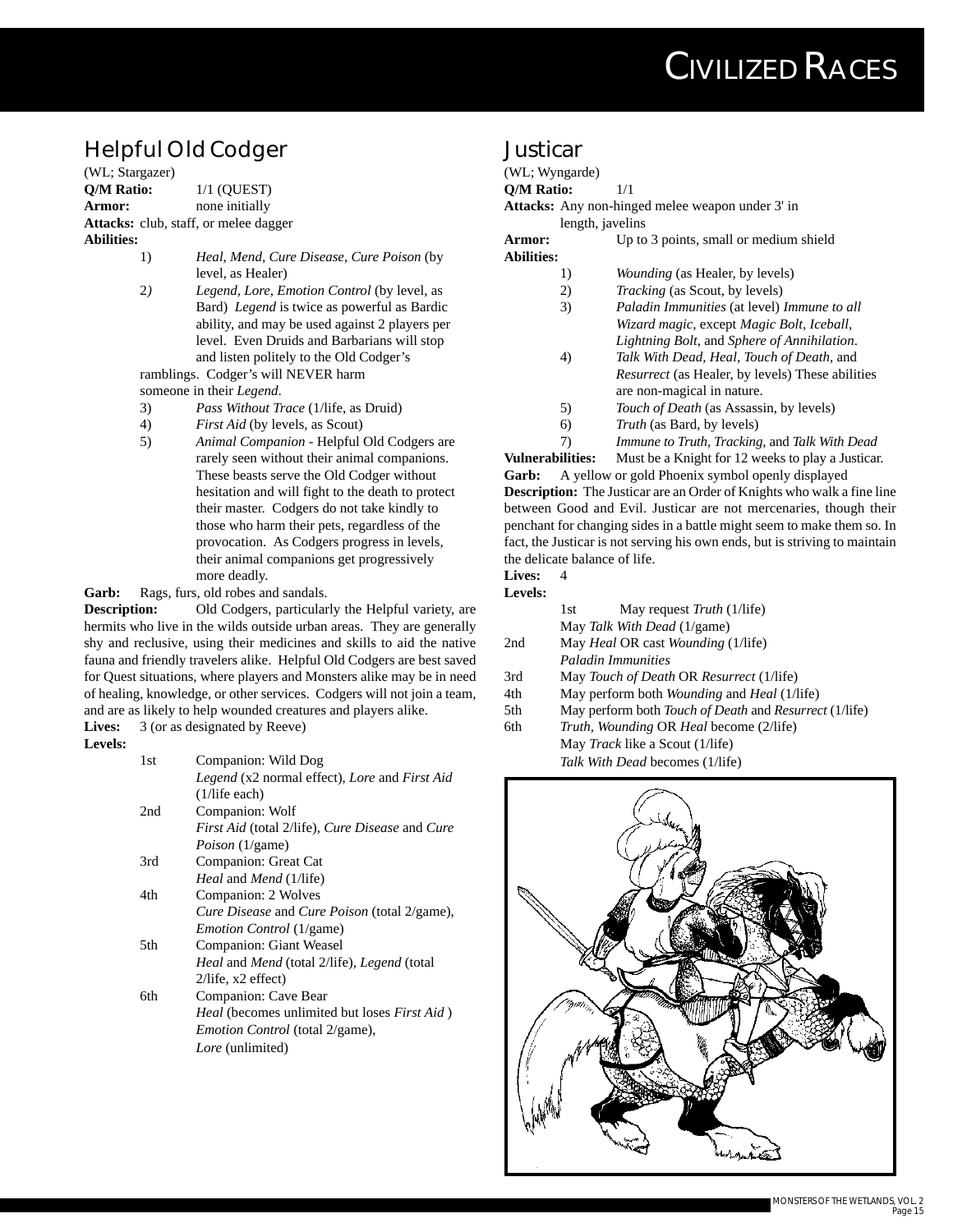

#### **Lepus**

(SW: Slyddur Rahbet) **Q/M Ratio:** 1/1

Armor: May wear up to 2 points OR 1 point Natural Attacks: Melee and projectile weapons as per Barbarian **Abilities:**1) *Bolt for Cover* (1/life) Must say "Bolt for Cover" x2, may be used while moving. Treat as Druid *Pass Without Trace*. Lepus may return safely to base, or remove self from game for a 100 count. If removed from the game, the Lepus must announce loudly "Returning" x5 and be 20 feet from the nearest opponent before rejoining the game.

2) *Leap* (1/game) Lepus must say "Leap" x5 to activate. This power simulates the Lepus ability to leap into and out of battle. After activated, the Lepus must continue chanting "Leaping ...leaping..." for up to a 20 count. While chanting, the player may not be attacked by melee weapons within a 20-foot radius, though verbal magic and thrown / projectile weapons still work normally from any range. The Lepus must say "Land" x5 before rejoining the melee, regardless. While this ability is similar to Monk *Sanctuary*, it should be noted that Lepus may carry weapons while leaping, though they may not attack while in the air.

#### **Vulnerabilities:**

- 1) Loses Natural armor when *Berserk*
- 2) At 6th level Lepus have the option to switch professions, if they so choose. All previously gained Barbarian abilities are lost, though the racial abilities remain.

**Garb:** Barbarian, Healer, or Monk garb, as appropriate for level and class. Also, big rabbit ears!

**Description:** Imagine a hugely-muscled humanoid rabbit standing over six feet tall, dressed in a loincloth and wielding a blood-stained twohanded sword. Then imagine a whole ARMY of them, lead by magicusers and priests throwing spells and snatching incoming arrows out of the air with their feet. Scary?

 In truth, the Lepus are a peace-loving and life-affirming people, content to live in touch with nature far from the grasp of mankind. Their leaders are wise and powerful Healers and Monks who have perfected spiritual harmony and balance. The remainder of the populace are semi-barbaric, nomadic forest-dwellers, living in thatch-roofed burrows on the fringes of civilized nations.

 The Lepus as a race are known to despise the Undead, and go out of their way to destroy those creatures of darkness. In particular, the Lepus hate the Hordes of Manos, for their continuing reinforcements to the tides of evil.

#### **Lives:** 3

| <b>Levels:</b> | 1st. | As 1st level Barbarian                                                                             |
|----------------|------|----------------------------------------------------------------------------------------------------|
|                | 2nd  | As 2nd level Barbarian                                                                             |
|                | 3rd  | As 3rd Level Barbarian                                                                             |
|                | 4th  | As 4th level Barbarian                                                                             |
|                |      | Leap becomes (2/game)                                                                              |
|                | 5th  | As 5th level Barbarian                                                                             |
|                | 6th  | As 6th level Barbarian OR may forsake all                                                          |
|                |      | previously gained Barbarian abilities for the<br>powers and abilities of either a 3rd level Healer |
|                |      | or Monk                                                                                            |

#### **Merfolk**  $\overline{M}$  ; Various

| (WL, VallOUS)        |                                                        |
|----------------------|--------------------------------------------------------|
| Q/M Ratio:           | 1/1                                                    |
| <b>Armor:</b>        | May wear up to two points of non-metallic armor        |
|                      | OR scale mail of any construction                      |
| <b>Attacks:</b>      | Any spear, trident or polearm, short swords,           |
|                      | javelins (at level)                                    |
| <b>Abilities:</b> 1) | Aquatic Nature                                         |
| 2)                   | <i>Entangle</i> (as Druid, by levels) This non-magical |
|                      | ability simulates a thrown net. Entangled victims      |
|                      | may be pushed by players, but may not move under       |
|                      | their own power for the duration of the spell.         |
|                      | <i>Improve Weapon</i> (as Warrior, by level)           |

**Vulnerabilities:** Merfolk who leave the confines of a Water Area will "drown" on dry land in a 100 count.

**Garb:** Green pants, fins and scales, seashell halters for women, bare chests for men. Merfolk generally use tridents as their weapon of choice. **Description:** The Merfolk have a thriving civilization beneath the waves of Amtgardia. They are a race of humanoids with the lower bodies of scaled fish. As a whole, Merfolk shun humanity and other species living above the ocean. They don't need our air-breathing ways and will defend incursions into their realm with fierce determination. **Lives:** 3

| Levels: | 1st | <i>Entangle</i> (1/life)               |
|---------|-----|----------------------------------------|
|         | 2nd | <i>Improve Weapon</i> (1/game)         |
|         | 3rd | <i>Entangle</i> (2/life total)         |
|         | 4th | One additional life (total 4)          |
|         | 5th | May use javelins                       |
|         | 6th | <i>Entangle</i> (3/life total)         |
|         |     | <i>Improve Weapon</i> becomes (1/life) |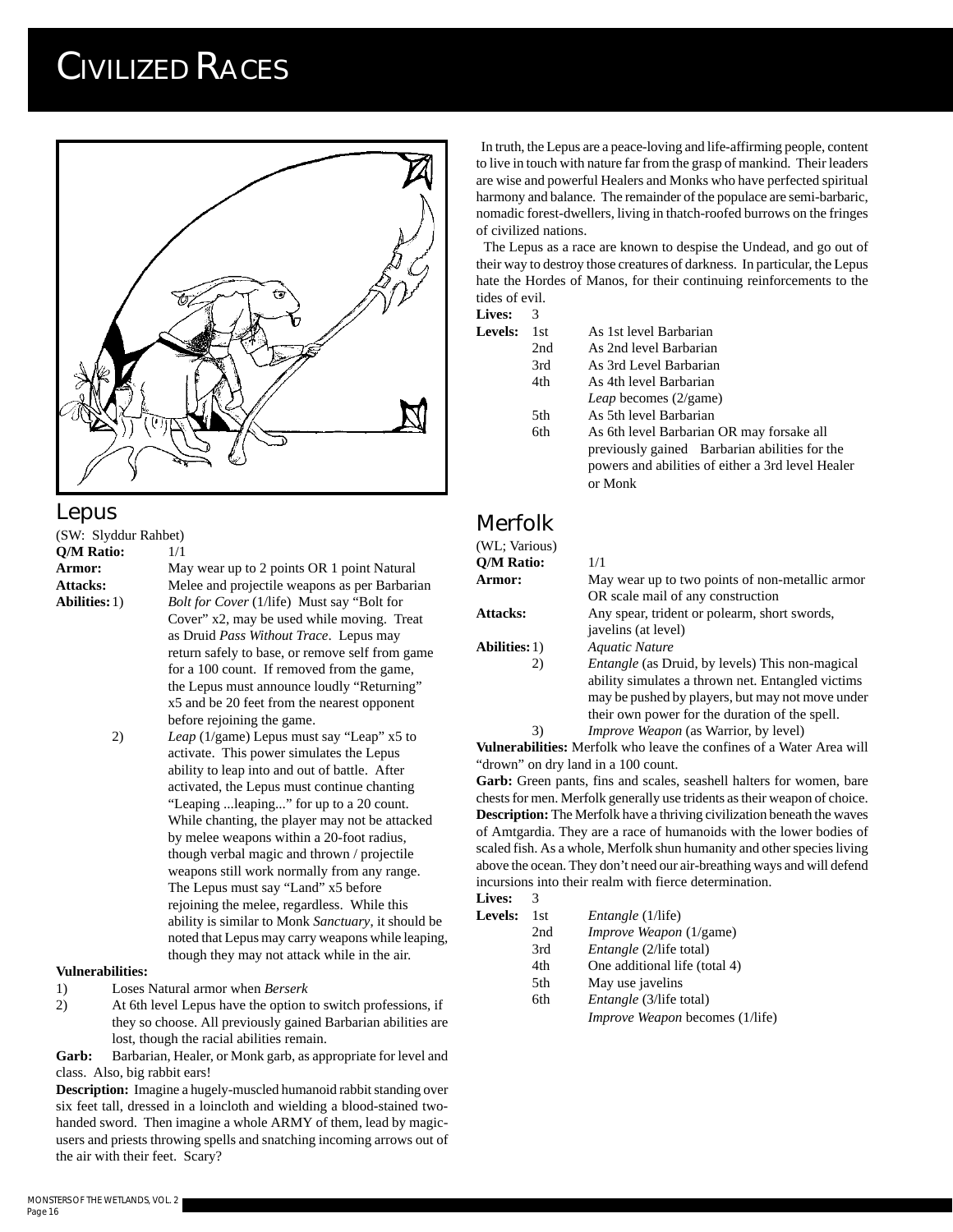#### **Pirate**

(WL; Gideon Goldmoon) **Q/M Ratio:** 1/1

**Attacks:** Any one-handed sword, melee daggers, throwing daggers (at 2nd level) Armor: Up to 2 points, small shield or buckler (at 5th) **Abilities:**1) *Amazing Agility* (at level) Pirates gain 1 point of over-all armor whenever they are wearing armor (i.e.: 2 point leather becomes improved to 3 point value) or carrying weapons other than a single sword. Pirates who go completely unarmored and carry only a single sword receive 2 points of natural armor, much like Berserkers. Natural armor may be *Healed*, and improved armor may be *Mended*. All bonuses gained from this ability end when the Pirate dies, though the Pirate may chose which life to use *Amazing Agility*. 2) *Disarm* (at level) By striking the target's

- weapon and saying "Disarm" x1, the Pirate forces his opponent to drop his weapon for 10 seconds. This ability does not work against two-handed weapons.
- 3) *Hook Hand* (at level) Any dagger or daggersized weapon may be used as a *Hook Hand*. This weapon is treated as a natural weapon, and may not be *Heated*, *Cursed*, or *Warped*. It may not be enchanted or otherwise *Improved*. Spellballs and other effects that strike a *Hook Hand* are treated as though they had struck the Pirate's arm.
- 4) *Jeweled Sword* (1/game, at level) This is perhaps the Pirate's greatest treasure. Any one-handed sword or dagger may be *Jeweled*. By tying red, blue, and/or green ribbons around the sword, it is treated as a *Warrior Improved*.
- 5) *Peg Leg* If a Pirate is wounded in the leg, they may substitute a *Peg Leg*. By tying a brown cloth around the wounded limb and counting to 50, the Pirate may move on both feet as if unwounded. However, the peg leg must be kept straight at all times, not bending at the knee (so as to show a limp). If the peg leg is hit again, it is destroyed, but may be *Mended*, and the Pirate must fight as though wounded again. Peg-legged Pirates are not considered wounded. *Healed* Pirates may NOT use this ability again in the same life.
- 6) *Pirate Stand* (at level) At the start of a battlegame, the Pirate may declare a 20 x 20 area to be his *Pirate Stand*. The *Stand* must be more than 50' away from any base or Nirvana. The *Stand* is considered a Nirvana for the Pirates team, though fighting still takes place in and around it. The Pirate's teammates may count their deaths here without the Pirate being present. The *Stand* remains in play until the Pirate is shattered.
- 7) *Poison Weapon* (as Assassin, at level)
- 8) *Immune to Lost, Honor Duel* and *Wind* spells and abilities;

**Garb:** Black headband or a Jolly Roger (skull-and-crossbones) evident on the person.

**Description**: Argh, mateys! Pirates come from all races and walks of

life. These fallen sailors have forsaken polite society in hopes of finding solace through acts of violence and plunder. Of course, not every Pirate is a cold-blooded killer, but that's how to treat them. **Lives:** 4

#### **Levels:** 1st (Swabbie) *Peg Leg* (1/life) 2nd (Mate) *Disarm* (1/life) May use up to 4 throwing daggers 3rd (Mariner) *Jeweled Sword* (1/game) 4th (Freebooter) *Amazing Agility* (1/game) May *Poison* any one reusable weapon 5th (Buccaneer) *Hook Hand* (1/life) May use small shield or buckler 6th (Pirate King) *Pirate Stand* (1/game)

#### **Swanmaid**

(SW: Cyn Ironbottom)

| (SW: UYILITONDOUOIII) |                                                                                                 |
|-----------------------|-------------------------------------------------------------------------------------------------|
| Q/M Ratio:            | $1/1$ (OUEST)                                                                                   |
| Armor:                | 1 point Natural (but may wear up to 2 more),                                                    |
|                       | small or medium shield                                                                          |
| <b>Attacks:</b>       | Any non-hinged melee weapon of less than 4'                                                     |
|                       | length, quarterstaff, short bow                                                                 |
| <b>Abilities:</b> 1)  | <i>Transform</i> at will into a swan. The Swanmaid<br>must say "Transform" x5 while flapping at |
|                       | least one arm like a wing. This power MAY                                                       |
|                       | be used while moving.                                                                           |
| 2)                    | <i>Flight</i> (unlimited) while in swan form. Must                                              |
|                       | say "fly" x5 to become airborne. Must say                                                       |
|                       | "land" x5 to descend. While in flight, the                                                      |
|                       | Swanmaid may not fight, and must flap her                                                       |
|                       | arms like wings. She may cast other spells                                                      |
|                       | while in flight, and may wear enchantments.                                                     |
| 3)                    | Swanmaids can perform the following spells                                                      |
|                       | and spell-like abilities, each twice per life.                                                  |
|                       | Pass Without Trace, Heal, Cure Poison, and                                                      |
|                       | Lost. All of these powers may be used while                                                     |
|                       | in swan or human form. <i>Heal</i> and <i>Cure Poison</i>                                       |
|                       | may be used on self.                                                                            |

**Vulnerabilities:** Should their yellow band ever be removed (i.e.: through coercion, subdual, or petrifaction) then the Swanmaid is forced to fight as a 1st level Warrior for the remainder of that life (when the band should be returned for the next life).

**Garb:** As Swanmaids are enchanted human females of the Scout or Druid fighting classes, they wear the formal regalia of either profession, therefor green tunics and anything brown and woodsy. (It should be noted that Swanmaids are actually neither Scouts nor Druids but a woodland spirit manifested in a worthy human being.) All Swanmaids are also REQUIRED to wear a gold or yellow band tied around one of their ankles. This is to represent the magical anklet that gives all Swanmaids their power.

**Description:** Swanmaids are normal human females who have performed some service for a particular woodland ruler and been granted superhuman powers for their efforts. They are universally beautiful and graceful, whether this is a Swanmaids natural appearance or another benefit of their power is unknown.

**Lives:** 4

| <b>Levels:</b> | 1st  | As above                                             |
|----------------|------|------------------------------------------------------|
|                | 2nd  | May cast 1 <i>Mend</i> spell per life                |
|                | 3rd  | As above                                             |
|                | 4th  | May cast 1 additional <i>Mend</i> (total 2) per life |
|                | 5th. | As above                                             |

6th One additional point of Natural armor (total 2)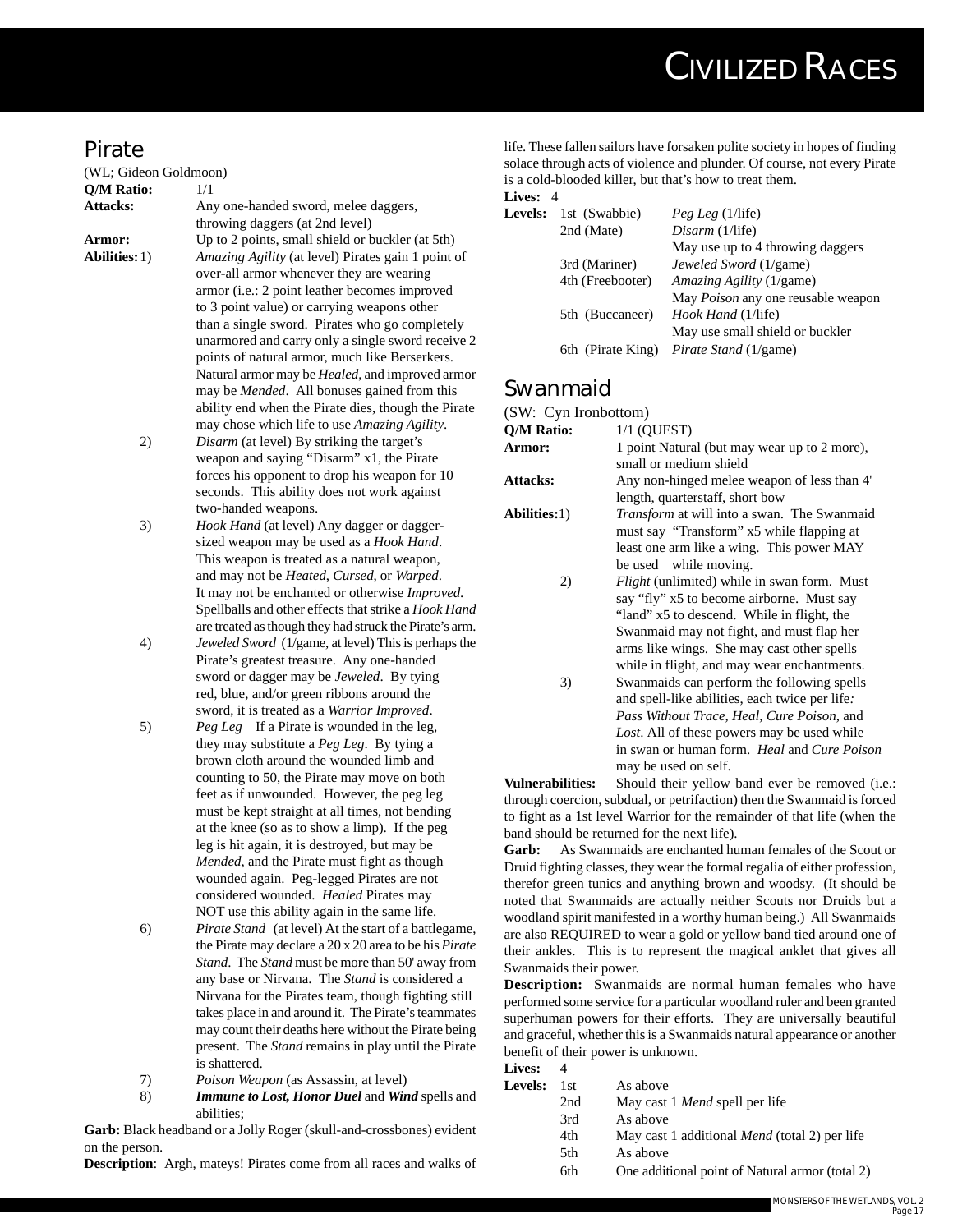#### **Thief**

(Dragonspine; Alaeric Sigurdsson)

| Q/M Ratio:           | 1/1                                                   |
|----------------------|-------------------------------------------------------|
| Armor:               | Up to 2 points initially. The armor must be           |
|                      | made of cloth or leather, but may include studs,      |
|                      | rings, or scales.                                     |
| <b>Attacks:</b>      | Any single-handed sword under 4 feet in               |
|                      | length, any single-handed club under 3 feet in        |
|                      | length, melee daggers and throwing daggers.           |
|                      | The Thieves Bag may be filled with foam and           |
|                      | used as a Stun-only weapon, but the bag itself        |
|                      | must be held (i.e.: can not be swung by the           |
|                      | drawstring) The Bag may be used to block              |
|                      | and takes damage as a weapon.                         |
| <b>Abilities:</b> 1) | Steal Object (by levels) Range 20 feet, must          |
|                      | say "I steal that (specific object)" x3. The          |
|                      | object may be retrieved from the thief within         |
|                      | a 100 count by making the thief return or drop        |
|                      | the item. The thief may drop an object at any         |
|                      | time during the initial 100 count by saying, "I       |
|                      | drop this (object)" x1. The owner may then            |
|                      | stop for a count of 5 to retrieve the object. If      |
|                      | the object is not retrieved within the 100 count,     |
|                      | the object and any enchantments are                   |
|                      | considered lost. The player must return to base       |
|                      | for another 100 count to retrieve a new object.       |
|                      | This ability only SIMULATES theft, it does            |
|                      | not allow the thief access to other people's          |
|                      | personal equipment. Once something has been           |
|                      | stolen, it is unusable unless it is retrieved,        |
|                      |                                                       |
|                      | dropped, or the 100 count is made at a base.          |
|                      | The victim does NOT give the equipment to             |
|                      | the thief (unless the victim is agreeable to such     |
|                      | a thing, always ask first before using someone        |
|                      | else's belongings) This ability does not work         |
|                      | on game items, garb, armor, Enchanted shields, or     |
|                      | any item that is in use when the thief Steal chant    |
|                      | began. (i.e.: a Warrior engaged in combat could       |
|                      | not have his sword stolen, but if the Warrior is just |
|                      | standing around, it can be stolen. A spellbook is     |
|                      | considered "in use" only if the victim is             |
|                      | actively casting magic.)                              |
| 2)                   | Hide in Shadows (by levels) Thief must                |
|                      | enter shadows, let go of their weapons, and           |
|                      | say "Hide in Shadows" x2. Under no                    |
|                      | circumstances may a thief carry weapons in            |
|                      | his hand or under his arms, and must maintain         |
|                      | a chant of "Hidinghiding" (much like                  |
|                      | Monk Sanctuary) the entire time they are              |
|                      | hidden. Shadows must be fairly large and              |
|                      | completely stationary (i.e.: one may not hide         |
|                      | in the shadow of a large person, but parked           |
|                      | cars are acceptable) While hiding, the thief          |
|                      | may move freely, so long as they remain               |
|                      | within the shadows, maintain the chant, and           |
|                      | do not approach within 15 feet of an enemy            |
|                      | that is NOT hidden (i.e.: may only approach           |
|                      | those who are Teleporting, Passing without            |

*Trace,* inside a *Circle of Protection* or *Plant Door,* or *Communing*, though they are still unable to affect those players) If an enemy

comes within 15 feet, the thief must either remain still or move away without breaking any other restrictions. Thieves may not Hide in Shadows while carrying game items or for a 100 count after stealing a special object, such as a spellbook or an enchanted item.

- 3) *Find and Disarm Traps* (by levels) The thief can determine the presence of any trap. The thief must say "Find traps" x5, and then call for a reeve to determine the presence of any traps. To disarm a trap, the thief must say "Disarm trap" x10. The trap is then rendered non-functional. The thief may locate any trap, including magical ones (i.e.: fixed enchantments), but may only disarm nonmagical ones. This ability may be used to render the thief immune to Scout Entangle Trap, simply inform the Scout that the ability is being used, and the effect is canceled out. Both Scout and Thief lose their per life ability, though.
- 4) *Hindrance* (by levels) To get away while being chased, the thief may say "Slip away" x3. This may be said while moving. All pursuers must then halt for a 10 count while they try to "figure out which way" the thief went. Scouts of 4th level and higher are immune to this ability.
- 5) *Escape* (by levels) The thief may escape after having been captured or subdued by saying "Slip these bonds" x10. The thief may then leave at their leisure, though they may feign incarceration as well. This ability is not detectable by anyone hearing or watching the thief.
- 6) *Climb Surfaces* (by levels) Thieves may scale any wall (tree, cliff, boulder, etc.) by saying "Climb walls" x10. The thief is then considered to be on top of the surface in question and may only be attacked by ranged attacks and spells. Also, the thief can only throw daggers as an attack while "on top of" the surface. To climb down again, the thief must say "Climb walls" x10. This ability may be combined with Hide in Shadows.
- 7) *Open Locks* (by levels) The thief may open any locked chest or door by saying "Open Lock" x20. The thief may then pass through the door, claim the contents of the chest, etc. To close the lock again, say "Close Lock" x20. This ability does not remove any traps associated with the lock.
- 8) *Cover Trail* (by levels) By saying "I cover my trail" x10, the thief become immune to *Tracking* for a 300 count and can not be tracked after that time if they remain stationary. This ability may be combined with *Hide in Shadows* and *Climb Walls.*

9) *Immune to all forms of Honor Duel* **Vulnerabilities:** Thieves can not be with out their bags for more then a 300 or they revert to first level Warriors for the remainder of that life or until the bag is regained.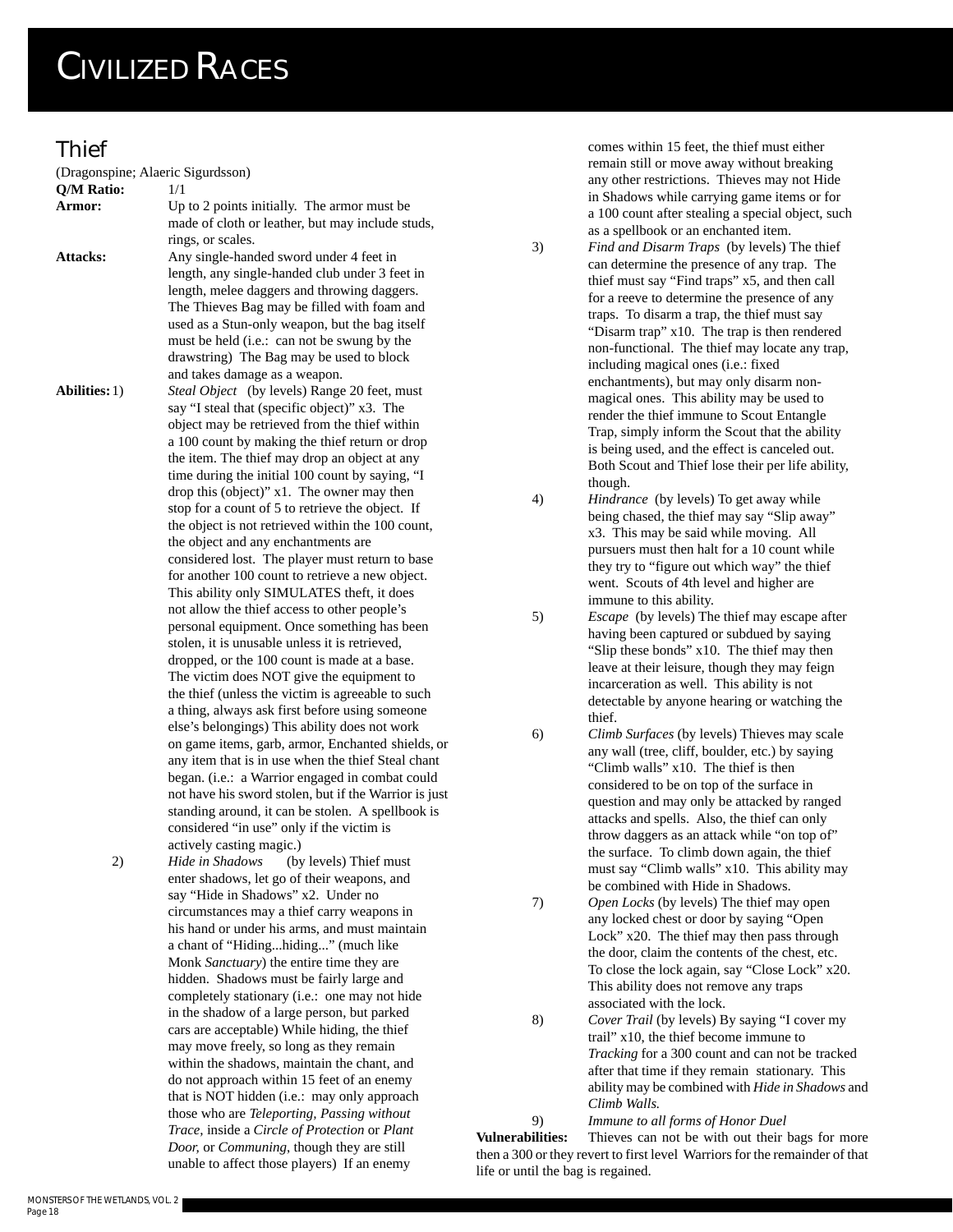Garb: A dark colored tunic or tabard. Thieves must carry a mediumto large-sized bag.

**Description:** Thieves are... well, they're thieves. They steal from those who have what they want (usually money, food or weapons). Thieves congregate in guilds, families and gangs for mutual support, protection, and to form a network of informants. Not all thieves are evil. Some, like the mythical Robin Hood, rob from only corrupt nobles and the like.

#### **Lives:** 4 **Levels:**

| 1st  | <i>Steal Object</i> (1/life)                     |
|------|--------------------------------------------------|
|      | <i>Hide in Shadows</i> (1/life)                  |
| 2nd  | <i>Find and Disarm Traps</i> (1/life)            |
|      | <i>Hindrance</i> (1/life)                        |
| 3rd  | Additional <i>Steal Object</i> (total 2/life)    |
|      | <i>Escape</i> (1/game)                           |
|      | Climb Surfaces (1/life)                          |
| 4th  | Additional <i>Hide in Shadows</i> (total 2/life) |
|      | <i>Open Locks</i> (1/life)                       |
| 5th. | May wear up to 3 points of armor (class          |
|      | restrictions still apply)                        |
|      | Additional <i>Escape</i> (total 2/game)          |
| 6th  | Cover Trail (1/life)                             |
|      | Additional ability from lower level-choices      |
|      | limited to: Steal Object, Hide in Shadows,       |
|      | <i>Hindrance</i> , and <i>Escape</i>             |
|      |                                                  |

#### **Tophat**

| (MS: Draw) |                              |
|------------|------------------------------|
| O/M Ratio: | 1/1                          |
| Armor:     | Up to 2 points, non-metallic |
|            |                              |

**Attacks:** Any one-handed melee weapon under 3' in

length, throwing daggers **Abilities:**

- 1) *Immune* to *Fear*, *Feeblemind*, all *Traps*, and *Curse*
- 2) *Tracking* (by levels, as Scout)
- 3) *H*i*de in Shadows* (as Thief, by levels)
- 4) *Steal Object* (as Thief, by levels)
- 5) *Hindrance* (as Thief, by levels)
- 6) May carry any enchantment except *Honor Duel and Emotion Control.*
- 7) *Hurl Insult* (by levels) By calling the name of any target within 50 feet, the Tophat may choose to Hurl an Insult. Insulted players are treated as if they had been *Feebleminded* (loss of all class abilities, Barbarians rush to attack) for a 30 count. Insulted players will always try to attack the Tophat, even to the point of running blindly into the ranks of the Tophat's team. Insults should be longer than 10 words, and be repeatable in polite company.

**Vulnerabilities:** If, for any reason, a Tophat's top hat is stolen, removed, or destroyed, that Tophat will go *Berserk* (exactly like a Barbarian) until the hat is returned, recovered, or *Mended*. No other abilities may be used while *Berserk*.

**Garb:** The only REQUIRED garb is a tall, brightly colored top hat, like those seen at festivals and amusement parks. Otherwise, Tophats dress just like small humans.

**Description:** Tophats are a race of small, elfin humanoids that live in the forests and hills near human settlements. The Tophats are fearless as a species, as well as being practiced thieves and pickpockets. Tophats have a deep insight into the characters of most creatures and have developed *Hurling Insults* to an art form heretofore unheard of in the realms. The Tophat's love to steal good food, human jewelry, and worthless baubles as a rule, but will steal other items as it amuses them. Lives: 4

#### **Levels:**

| 1st | <i>Hurl Insult</i> (1/game)   |
|-----|-------------------------------|
|     | <i>Steal Object</i> (1/life)  |
| 2nd | <i>Tracking</i> (1/game)      |
|     | Hide in Shadows (1/game)      |
| 3rd | <i>Hurl Insult</i> (2/game)   |
|     | Hindrance (2/game)            |
|     | One additional life (total 5) |
| 4th | Steal Object (2/life)         |
|     | Hide in Shadows (1/life)      |
| 5th | <i>Hurl Insult</i> (1/life)   |
|     | Hindrance (1/life)            |
| 6th | <i>Tracking</i> (1/life)      |
|     | One additional life (total 6) |
|     |                               |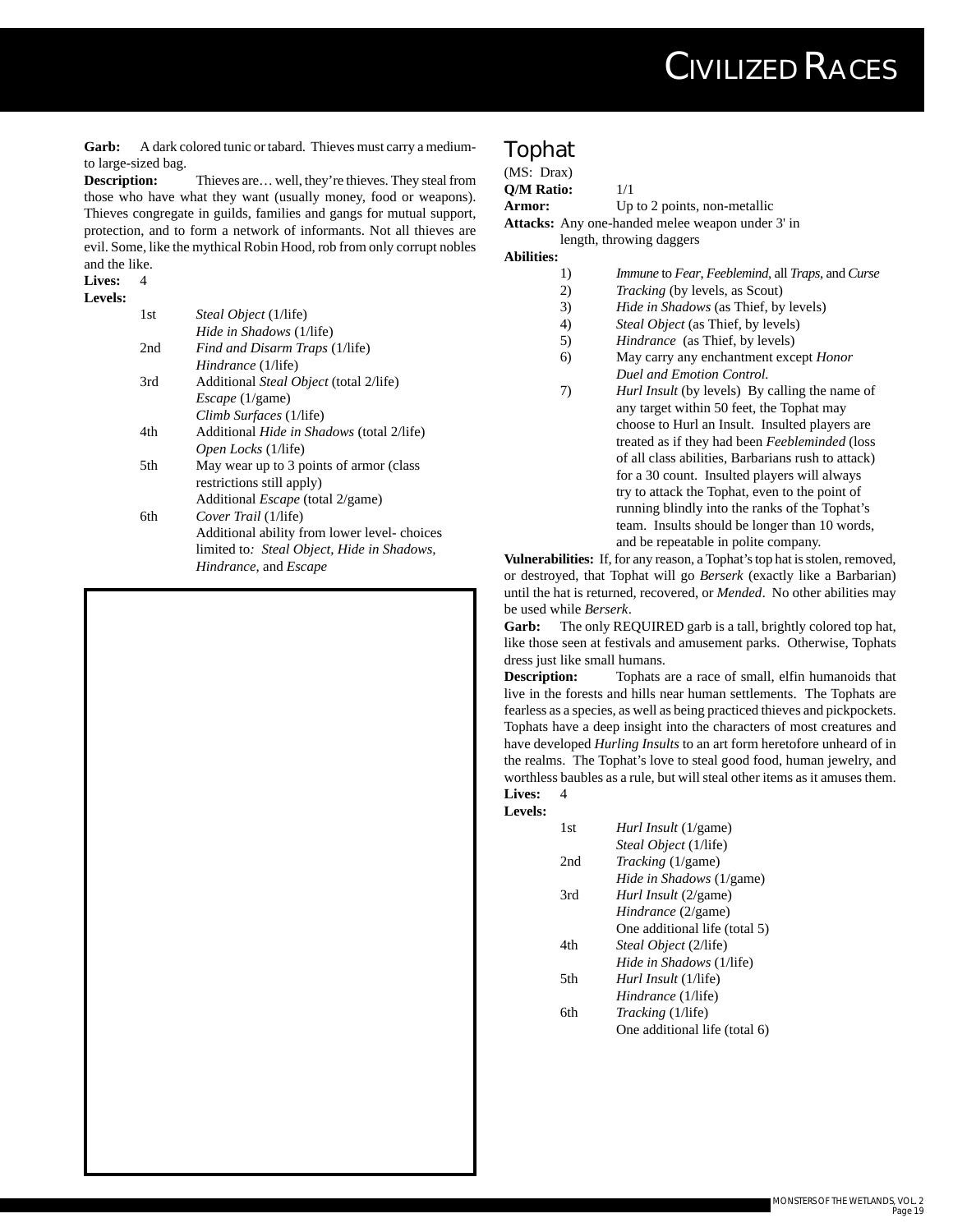#### **Insects and Arachnids**

This section details all manner of creepy-crawlers, both large and small. All Giant Insects and Arachnids are immune to spells and abilities which affect the mind. (i.e.: *Charm, Hold, Yield,* etc.) Also, all Giant Insects must have the *Wounding* spell used against the same limb twice before it takes the limb. Additionally, Giant Crawling Insects (i.e.: Ant, Mantis, Scorpion) are immune to *Entangle* and *Thornwall.*

## **Ant, Giant**

| (MS: Orel the Red)   |                                                                                                                                                       |
|----------------------|-------------------------------------------------------------------------------------------------------------------------------------------------------|
| <b>Q/M Ratio:</b>    | 2/1                                                                                                                                                   |
| Armor:               | 2 points Natural Invulnerable                                                                                                                         |
| Attacks:             | two daggers, two short swords, or one dagger<br>or short sword and a small shield (Natural)                                                           |
| <b>Abilities:</b> 1) | Weapon Improve (1/life) All weapons used                                                                                                              |
| 2)                   | by Giant Ants are considered Red.<br><i>Teleport</i> (1/life) To simulate the Giant Ant<br>burrowing into or out of the ground. Treat                 |
| 3)                   | this as Assassin <i>Teleport</i> in all respects.<br><i>Shield Improve</i> (1/life) Any shield used by a<br>Giant Ant is considered Warrior Improved. |

Garb: Red or black clothing fake antennae.

**Description:** Giant Ants look like normal ants, which though magic or bizarre evolution have attained tremendous size. Giant Ants are omnivorous, eating anything that does not (or can not) eat them first, and carrying off the remainder for later consumption. Giant Ants are loyal only to each other and the Queen of their hive.

#### **Lives:** 4

**Levels:** Giant Ants do not gain levels, though a 6th level Ant is considered the Queen and may command any other Giant Ants of her nest to do her bidding.

## **Fire Beetle, Giant**

| (MS: Orel the Red)   |                                                                               |
|----------------------|-------------------------------------------------------------------------------|
| Q/M Ratio:           | 3/1                                                                           |
| Armor:               | 3 points Natural                                                              |
| <b>Attacks:</b>      | One Long Sword (Natural, Red)                                                 |
| <b>Abilities:</b> 1) | Immune to Flame                                                               |
| 2)                   | <i>Fireball</i> (as Wizard, by levels)                                        |
| 3)                   | <i>Flameblade</i> (as Druid, by levels) On own                                |
|                      | natural weaponry                                                              |
|                      | 77.111111<br>$\mathbf{r}$ $\mathbf{r}$ $\mathbf{r}$ $\mathbf{r}$ $\mathbf{r}$ |

*4) Tunneling* (as Assassin *Teleport*, by levels)

**Garb:** Shiny black with dark red spots. **Description:** These hulking behemoths dwell near active volcanoes and other places were they can bask in the heat of magma. Their shiny chitinous exoskeletons are resistant to fire and heat, and have been carved

almost anything that moves or has a strong odor. **Lives:** 3

| 1st | <i>Fireball</i> (1/bolt, reusable)       |
|-----|------------------------------------------|
| 2nd | <i>Flameblade</i> on own weapon (1/game) |
| 3rd | <i>Tunneling</i> (1/game)                |
| 4th | <i>Fireball</i> (2/bolts, reusable)      |
| 5th | <i>Flameblade</i> (1/life)               |
| 6th | <i>Tunneling</i> (1/life)                |
|     |                                          |

out by humans wishing to cross lava pits. They are omnivorous and eat



## **Rhino Beetle, Giant**

| 3/1                                                              |
|------------------------------------------------------------------|
| 3 points Natural                                                 |
| One polearm (Natural, considered <i>Hardened</i> )               |
| <i>Tunneling</i> (1/life) Treat as non-magical <i>Teleport</i> . |
| Must say "Tunneling" x5 to submerge and                          |
| "Surfacing" x5 to return to play. May be <i>Tracked</i> .        |
|                                                                  |

**Garb:** Mottled gray and black, antennae, horned hat. **Description:** These long-nosed monstrosities are the huge, but generally peaceful, insects. They are scavengers, however, and will attack other creatures when threatened or hungry.

**Lives:** 3

**Levels:** One additional *Tunneling* at 3rd level. Gains one additional point of Natural armor at 5th level. At 6th level, their polearm (nose) is considered *Warrior Improved*.

## **Cockroach, Giant**

(WL; Wyngarde)

| O/M Ratio:            | 3/1                                            |
|-----------------------|------------------------------------------------|
| <b>Armor:</b>         | 2 points Natural Invulnerable                  |
| Attacks:              | one long sword (Natural, Red)                  |
| <b>Abilities:</b> 1 ) | Immune to Lightning and Poison                 |
| 2)                    | <b>Barbarian Immunities</b>                    |
| 3)                    | Consume Object (1/life) Treat as Druid Shatter |
|                       | spell, not versus "metal" objects.             |

**Vulnerability:** Giant roaches are solitary creatures. They attack anything that moves or smells like food (which is almost everything) and NEVER retreat from battle unless slain.

**Garb:** Brown garb with wings and/or antennae

**Description:** Ten-to-twenty foot long roaches. Luckily, they eat each other as well as everything else.

Lives: 4 (initially)

| <b>Levels:</b> | - 1st | Consume (1/life)                             |
|----------------|-------|----------------------------------------------|
|                | 2nd   | 5 lives total                                |
|                | 3rd   | Consume (2/life)                             |
|                | 4th   | one additional point of Natural Invulnerable |
|                |       | armor (total 3)                              |
|                | 5th   | Consume (4/life)                             |

6th 6 lives total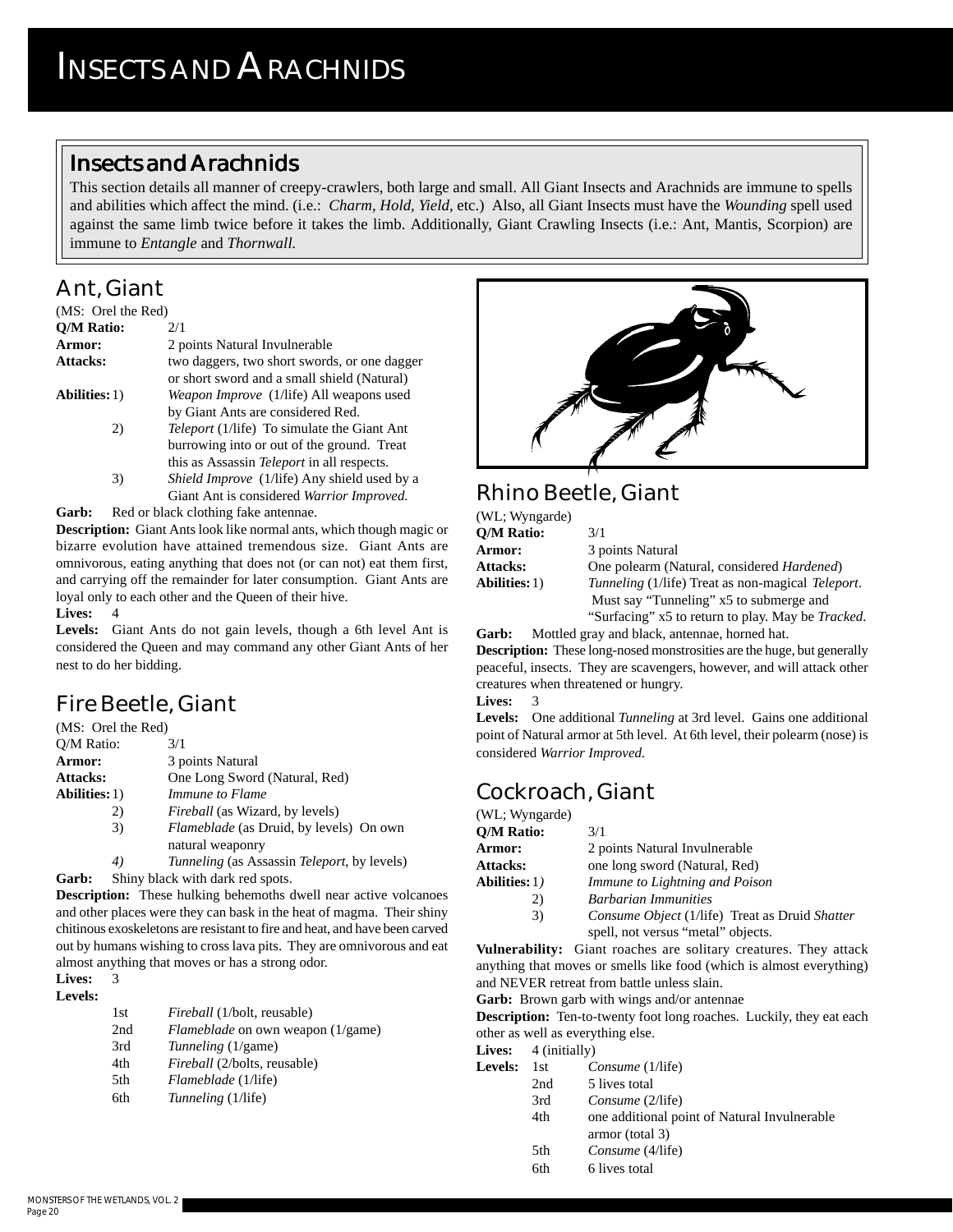## **INSECTS AND ARACHNIDS**

### **Lightning Bug, Giant**

| (MS: Orel the Red)   |                                                           |
|----------------------|-----------------------------------------------------------|
| <b>O/M Ratio:</b>    | 2/1                                                       |
| Armor:               | 2 points Natural                                          |
| <b>Attacks:</b>      | One dagger or short sword (Natural)                       |
| <b>Abilities:</b> 1) | <i>Flight</i> (unlimited) "I take flight" x3 to activate, |
|                      | and "land" x5 to deactivate. Lightning Bugs may           |
|                      | only be affected by ranged and verbal attacks while       |
|                      | flying, and may not attack while in flight, except        |
|                      | by it's own verbal abilities.                             |
| 2)                   | <i>Call Lightning</i> (1/game) "(Target's name) I         |
|                      | call my lightning to strike thou." X3                     |
| 3)                   | <i>Lightning Bolt</i> (unlimited) "Lightning Bolt"        |
|                      | x5 May carry any number.                                  |
| 4)                   | <i>Pyrotechnics</i> (1/life) "I call upon my lightning    |
|                      | to destroy that (specific object)" x2                     |
| 5)                   | <i>Immune to Electrical Attacks</i>                       |
|                      |                                                           |

Garb: Black and brown clothing. Strap some of those glow sticks (the green kind sold everywhere) to your butt.

**Description:** This Lightning Bug is a gargantuan of its species. Giant Lightning Bugs have evolved into dangerous enemies, using their internal glow to cause a variety of deadly effects.

Lives:

**Levels:** Giant Lightning Bugs gain one additional *Pyrotechnics* at 3rd level (total 2/life) and one additional *Call Lightning* at 6th level (total  $2$ /game).

### **Locust, Giant**

| (MS: Orel the Red)   |                                                                                                                                              |
|----------------------|----------------------------------------------------------------------------------------------------------------------------------------------|
| <b>O/M Ratio:</b>    | 3/1                                                                                                                                          |
| Armor:               | 2 points Natural                                                                                                                             |
| <b>Attacks:</b>      | Two daggers or a dagger and a small or<br>medium shield (Natural)                                                                            |
| <b>Abilities:</b> 1) | $(1/\text{life})$ "I command my swarm to<br>Swarm                                                                                            |
|                      | consume thee" x3 Treat as <i>Call Lightning</i> for<br>all other purposes, except <i>Protection from</i><br><i>Flame</i> offers no immunity. |
| 2)                   | <i>Shatter</i> (1/life) "I command my swarm to<br>destroy that (specific object)" x3 Only                                                    |
|                      | effective against wooden objects. (i.e.: shields,<br>bows, polearms, etc.) Also effective against<br><i>Entangles</i> and <i>Thornwalls.</i> |
| 3)                   | <i>Wounding (2/life)</i> "I cause my swarm to strike<br>off your (right or left arm or leg)" x2                                              |

Garb: Brown and dark green clothing, antennae.

**Description:** Traveling in huge swarms of devastating potential, the Giant Locust is a scavenger without par. These beasts consume everyone and everything in their paths, stopping only long enough digest a meal before moving along to the next.

**Lives:** 4

**Levels:** None

## **Mosquito, Giant**

| (WL: Various)        |                                              |
|----------------------|----------------------------------------------|
| <b>O/M Ratio:</b>    | 3/1                                          |
| Armor:               | 1 point Natural                              |
| Attacks:             | One long sword, pole arm, or spear (Natural, |
|                      | Red for stabbing only)                       |
| <b>Abilities:</b> 1) | <i>Flight</i> (as Wizard, unlimited use)     |
| 2)                   | <i><b>Insect Immunities</b></i>              |
|                      |                                              |

- 3) Once per life may declare weapon to be*Poisoned*, per the Assassin ability, except that it only works on one target before being expended
- 4) *Sever Spirit* (as Healer, at 3rd level) This ability is non-magical.

**Garb:** Wear gray clothing and gossamer wings. Fake antenna would be appropriate

**Description:** A really, really, really big mosquito. The nose is easily 5 feet long. Scary enough? .

**Lives:** 3

**Levels:** At 3rd level Giant Mosquitoes may drain a victim of all their blood, acting as a non-magical *Sever Spirit* (1/game). At 6th level, they may do this one additional time per game (total 2/game)

#### **Praying Mantis, Giant**

| (MS: Orel the Red)   |                                                                                                                                                                                                            |
|----------------------|------------------------------------------------------------------------------------------------------------------------------------------------------------------------------------------------------------|
| <b>O/M Ratio:</b>    | 3/1                                                                                                                                                                                                        |
| Armor:               | 3 points Natural                                                                                                                                                                                           |
| Attacks:             | two long swords (Natural)                                                                                                                                                                                  |
| <b>Abilities:</b> 1) | <i>Sneak</i> (2/life) Like Monk <i>Sanctuary</i> , but must                                                                                                                                                |
|                      | chant "Sneakingsneaking" Mantis must<br>still put weapons away, just like Monk Sanctuary.                                                                                                                  |
| 2)                   | <i>Teleport</i> (1/life) To simulate the Mantis jumping<br>into or out of combat. Treat as Assassin Teleport,<br>but Mantis must say "Teleport" x5 to activate and<br>may not be <i>Tracked</i> by Scouts. |
| 3)                   | <i>Entangle</i> (2 bolts/unlimited) To simulate the<br>Mantis' thick toxic spittle                                                                                                                         |

4) *Sever Spirit* (as Healer, at 3rd level) by consuming the body of any dead player.

5) *Poison* melee weapon (as Assassin, at 5th level)

Garb: Bright green tunic, with darker pants. A green mask or make-up. **Description:** With the ability to walk upright and the look of intellect in its eyes, the deadly Giant Mantis is the supreme hunter of the Giant Insect world. These silent giants are ruthless, tireless adversaries, relentlessly pursuing their prey until one or the other is slain. **Lives:** 2

**Levels:** Giant Mantis' gain *Sever Spirit* (1/game) at 3rd level and an additional *Sever Spirit* at 6th level (total 2/game). Additionally, the Mantis can *Poison* one reusable melee weapon at 5th level.

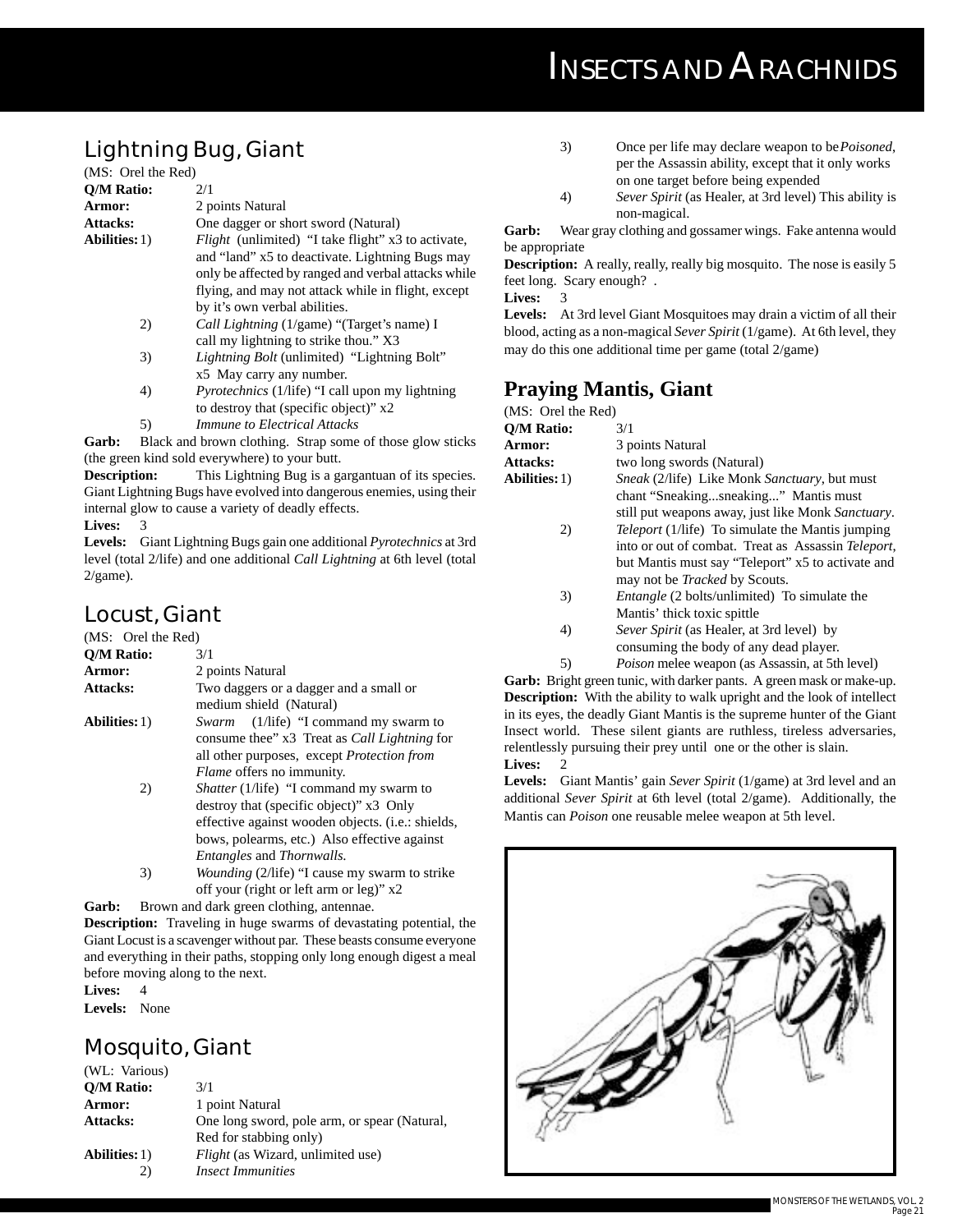## **INSECTS AND ARACHNIDS**

#### **Scorpion, Giant**

(WL: Various) **Q/M Ratio:** 3/1 **Armor:** 2 points Natural **Attacks:** One melee dagger and one flail (Red,Natural) **Abilities:**

- 1) Flail is considered *Poisoned* (as per Assassin ability, but death occurs in a 50 count, due to the speed and toxicity of the Scorpion's sting.)
- 2) *Fear* (2/life) Point at target and declare "I make thee afraid!" x3. Victim may not attack the Giant Scorpion, or approach within 50 feet of it, for a 300 count. Only Monks of 3rd level or higher are immune.*s*

**Garb:** Dark brown with segmented tail.

**Description:** Another of the more terrifying Giant Arachnids is the Giant Scorpion. With its fast-acting poison and fearsome demeanor, the Giant Scorpion can decimate an unprepared group of adventurers. Luckily, Giant Scorpions prefer other Giant Insects to humans as a source of food, though they have been known to attack human settlements in search of easy prey.

Lives: **Levels:** Giant Scorpions do not gain levels.

#### **Spider, Pop**

(WL; Various) **Q/M Ratio:** 2/1 **Armor:** None **Attacks:** One short sword (Natural) **Abilities:**

- 1) *Poison Weapon* (as Assassin)
- 2) *Sheer Numbers* (by levels) Players actually represent several Pop Spiders living in a cluster. Deaths are given a 30 count, followed by a loud "POP!" to come alive.
- 3) *Entangle* (as Druid, one reusable bolt) Nonmagical ability simulates webbing. Pop
- Spiders may strike an *Entangled* victim ONCE

without penalty (usually to *Poison* them!)

**Vulnerabilities:** Pop Spiders are fairly wimpy. Any wound slays them.

**Garb:** Black tabard with extra arms, bug-eye goggles

**Description:** Pop Spiders are more dangerous than they might first seem. Don't let their small size fool you into thinking they're harmless. Pop Spiders defend their territory fiercely and without mercy. Honor has no meaning to arachnids, so if you get *Entangled*, expect to die slowly!

**Lives:** See below.

**Levels:**

- 1st 6 lives total 2nd 8 lives total
- 3rd 10 lives total
- 4th 12 lives total
- 5th 15 lives total
- 6th 20 lives total (or unlimited if a Quest, or any other disgustingly high number decided by the Reeve or Questmaster)



#### **Wasp, Giant**

(MS: Orel the Red) **Q/M Ratio:** 2/1 **Armor:** 1 point Natural **Attacks:** one long sword or polearm (Natural) **Abilities:**

- 1) *Fear* (1/life) "I make thee afraid" x3 Victim becomes terrified of the Giant Wasp using this power. The target may only run away from any Giant Wasp that approaches him for 1000 count
- 2) *Flight* (unlimited) "I take flight" x3 to activate, and "land" x5 to deactivate. Wasp may only be affected by ranged and verbal attacks while flying, and may not attack while in flight.
- 3) *Swarm* (1/game) "I command my swarm to consume thee" x3 Treat as *Call Lightning* for all other purposes, except *Protection from Flame* offers no immunity.
- 4) *Touch of Stun* (1/life) By touching target and announcing "Stun!" x1, the Wasp can daze a potential victim prior to killing him. Honor has no meaning to insects and they will gladly kill a stunned victim. No class is immune to this ability.

Garb: Red and yellow horizontal stripes, antennae, and gossamer wings.

**Description:** The biggest bee you'll ever see!

**Levels:** Giant Wasps do not gain levels, though a 6th level Wasp is considered the Queen and she may command any other Giant Wasps to do her bidding.

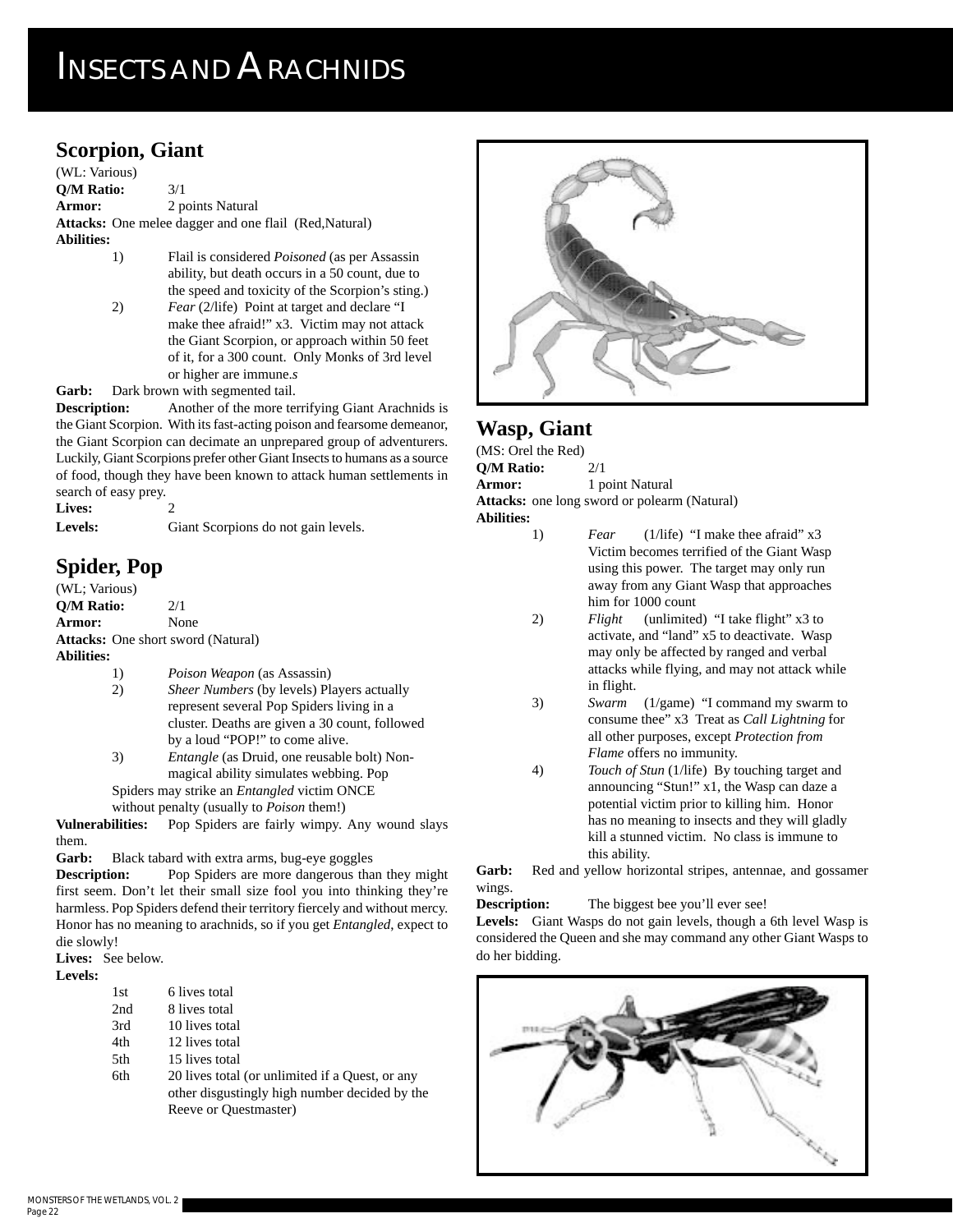#### **Mystical Creatures**

Mystical creatures are exactly the same as standard creatures except they all have one common vulnerability. Due to their extreme magical nature, the Wizard enchantment *Antimagic* reduces the monster's level by one (Note, a monster can not be reduced below first level).

#### **Arachnae (Spider, Giant Intelligent)**

| (SW: Wyngarde)       |                                                              |
|----------------------|--------------------------------------------------------------|
| Q/M Ratio:           | 3/1                                                          |
| Armor:               | 1 point Natural                                              |
| <b>Attacks:</b>      | one short sword (Natural)                                    |
| <b>Abilities:</b> 1) | Climb Surface May scale any wall (tree, cliff,               |
|                      | boulder, etc.) by saying "Climb walls" x10.                  |
|                      | The Spider is then considered to be on top of                |
|                      | the surface in question and may only be                      |
|                      | attacked by ranged attacks and spells. Also,                 |
|                      | the Arachnae can only use <i>Entangle</i> bolts as           |
|                      | an attack while "on top of" the surface. To                  |
|                      | climb down again, the Spider must say "Climb"                |
|                      | walls" $x10$ .                                               |
| 2)                   | Entangle (unlimited) To simulate spinning                    |
|                      | webs. Arachnae can attack targets inside their               |
|                      | web without penalty. Hold bolts and declare                  |
|                      | "Entangle" x5 before throwing.                               |
| 3)                   | Set Traps (as Assassin, unlimited) Spider                    |
|                      | Traps must be struck at 10 times on all arms                 |
|                      | and legs before victim is freed.                             |
| 4)                   | Spellpoints gained by level. May cast spells                 |
|                      | as any one type of spellcasting class (Wizard,               |
|                      | Healer, Druid, or Bard) though the creature's                |
|                      | natural weaponry does not cost spellpoints.                  |
|                      | Additionally, Arachnae may not cast any spell                |
|                      | requiring a spellball except their own <i>Entangle</i> , see |
|                      | above), but are exempt from using a wand.                    |
| Garb:                | Black garb, multiple arms. Big red bug eyes.                 |

**Description:** These fell creatures of darkness are an abomination to the other intelligent races. Arachnae are twisted and evil, reveling in the terror and mayhem they are capable of inflicting. Once thought to be peaceful, these treacherous beasts have made pacts of trade with local human communities, only to betray that trust at the first sign of weakness.

| Lives:  | 3 |
|---------|---|
| Levels: |   |

| 1st | 5 spellpoints | (1st level spells only)                          |
|-----|---------------|--------------------------------------------------|
| 2nd |               | 10 total spellpoints (5 points, 1st-2nd levels)  |
| 3rd |               | 15 total spellpoints (5 points of 1st-3rd level) |
| 4th |               | 20 total spellpoints (5 points of 1st-4th level) |
| 5th |               | 25 total spellpoints (5 points of 1st-5th level) |
| 6th |               | 30 total spellpoints (5 points of 1st-6th level) |
|     |               |                                                  |

#### **Dweomalign**

| (SW: Man'Sun)        |                                                             |
|----------------------|-------------------------------------------------------------|
| <b>Q/M Ratio:</b>    | 4/1                                                         |
| Armor:               | 2 points Natural Invulnerable                               |
| Attacks:             | 2 flails or long swords or combination (Natural)            |
| <b>Abilities:</b> 1) | <i>Immune</i> to all forms of magic.                        |
| 2)                   | Spell Reflection (unlimited) may catch any                  |
|                      | spellball and throw it as though they had cast              |
|                      | the spell.                                                  |
| 3)                   | Dispel Magic (at levels)                                    |
| 4)                   | <i>Anti-Magic</i> (see below, at levels)                    |
| 5)                   | A specialized form of Feeblemind (at levels)                |
|                      | that only works against spellcasters. By                    |
|                      | declaring a spellcasting target within 20 feet              |
|                      | and repeating "I drain thee of thy magic!" x5,              |
|                      | the Dweomalign strips its target of the ability             |
|                      | to cast magic for the remainder of that life.               |
|                      | Affected targets are considered first level                 |
|                      | Warriors, or may revert to any other non-                   |
|                      | magic using class in which they have experience.            |
|                      | Reeves should be made aware of the class changes.           |
|                      | The player returns to their former class for the next life. |
| 6)                   | Wounds regenerate in a 50 count.                            |
| 7)                   | Dissipate (1/game) Treat as Assassin Teleport.              |
|                      | This represents the Dweomalign dispersing its               |
|                      | energy form and re-assembling it elsewhere.                 |

may *Track* a dispersed Dweomalign. **Garb:** Rainbow colored or bright tie-dyed garb. Anything that glitters or sparkles.

Those who know what to look for (Scouts)

**Description:** The exact origin of these Beasts (also called a Magebane in some local areas) is unknown. What is known is these creatures appear as small shimmering columns of energy which take a roughly human shape most of the time. The creatures locate a spellcaster and "adopt" him for a time. The spellcaster's magic then begins to go haywire, enchantments don't last, spells fizzle, and eventually no magic works for the spellcaster at all. After draining its host of spell using ability, the Magebane drifts off to locate another unsuspecting wizard. **Lives:** 3

#### **Levels:**

| 1st  | Dispel Magic (2/life), 25' x 25' Anti-Magic                |
|------|------------------------------------------------------------|
| 2nd  | Feeblemind Spellcaster (2/game),                           |
|      | Dispel Magic (3/life)                                      |
| 3rd  | <i>Extension</i> on all <i>Dispels</i> (range of 40 feet), |
|      | Anti-Magic area (1/life)                                   |
| 4th  | Feeblemind Spellcaster (1/life),                           |
|      | Armor regenerates 1 point per 100 count                    |
| .5th | Dispel Magic (4/life), Dissipate (1/life)                  |
| 6th  | May have 2 <i>Anti-Magic</i> areas in effect per life,     |
|      |                                                            |

or may double the size of the pre-existing *Anti-Magic* area (100' x 100').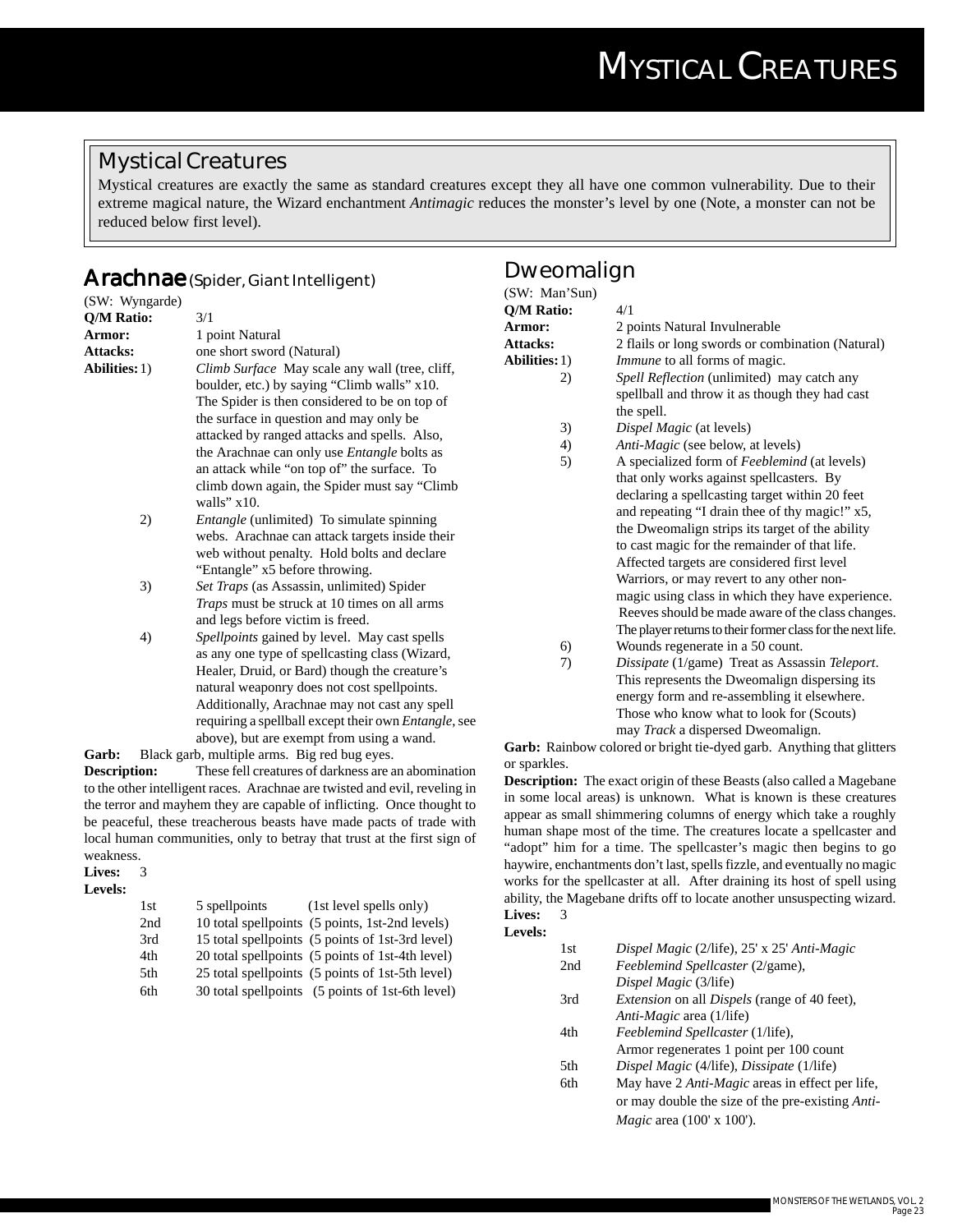### **Faeires**

Faeires are universally tiny humanoids with pointed ears and elfin features. Most have wings (functional or not) and many have small antennae spouting from the tops of their heads. Faeries are tied closely with a particular element or area, tending and caretaking the countryside surrounding their chosen patch space. They are not usually warlike, but will defend their territories with a fierce determination.

## **Faerie, Spirit of Air**

| (WL; Various)        |                                                        |
|----------------------|--------------------------------------------------------|
| O/M Ratio:           | 2/1                                                    |
| Armor:               | 1 point Natural                                        |
| Attacks:             | one short sword                                        |
| <b>Abilities:</b> 1) | <i>Flight</i> (as Wizard, unlimited) by saying "I take |
|                      | to flight." x3 and "Landing" x3 to land.               |
| 2)                   | <i>Vanish</i> (as Pixie)                               |
| 3)                   | <i>Charm</i> (as Bard, 4/Life) by saying "I charm      |
|                      | thee." $x5$ with a 50' range                           |
| 4)                   | <i>Entangle Trap</i> (as Scout, 2/life).               |
| 5)                   | <i>Faerie Dust</i> (1 bolt/unlimited) by saying        |
|                      | "Faerie Dust" x5 A hit causes victim to portray        |
|                      | one emotion in extreme {happy, drunk, sleepy,          |
|                      | etc.} The Faerie has control over which emotion        |
|                      | and will never choose anger. Effects last for 100      |
|                      | count. Barbarians, Druids above 4th level, and         |
|                      | Monks above 2nd level are immune.                      |
| 6)                   | <i>Lost, Yield and Bless (as Healer, by levels)</i>    |
| 7)                   | <i>Confusion</i> (as Druid, by levels)                 |
| Garb:                | Fairy wings, silken skirts, antennae, pointed shoes    |

**Garb:** Fairy wings, silken skirts, antennae, pointed shoes **Description:** Air Fae are legendary for their mischief, love of the forest, and wars with goblins. They are typical of any kind of forest, and get along well with Druids and other forest dwellers.

| Lives:  | $\overline{4}$ |
|---------|----------------|
| Levels: | 1.             |

| els: | 1st | Cost(2/life)           |
|------|-----|------------------------|
|      | 2nd | Yield (1/life)         |
|      | 3rd | Bless (2/life)         |
|      | 4th | Confusion (1/life)     |
|      | 5th | Lost becomes (4/life)  |
|      | 6th | Yield becomes (2/life) |

## **Faerie, Spirit of Earth**

(WL; Stargazer) **Q/M Ratio:** 1/1 Attacks: Single melee dagger or short sword, short bow **Armor:** One point Natural **Abilities:**1) *Commune, Plant Door, Thornwall, Warp Wood* and *Entangle* (as Druid, by levels) 2) *Dire Charm* (1/game) "By the power of my mind, I will you to defend me!"x3. 20' range. Victim must fight one enemy of the Faerie's choice. Monks, Paladins and Barbarians are immune. Effect ends when either the victim or their target is slain. *3) Shove, Hold Person* and *Wounding* (as Wizard, by

levels) 4) *Immune to Poison, Charm* and *Death Magic*. **Vulnerabilities:** Earth Faeries are instantly slain by the *Wind* and *Stone to Flesh* spells.

Garb: Brown and greens, caked on mud and grasses.

| <b>Lives:</b> |  |
|---------------|--|
|---------------|--|

| <b>Levels:</b> | -1st | <i>Commune</i> (unlimited)                               |
|----------------|------|----------------------------------------------------------|
|                |      | Shove, Hold Person, Warp Wood, Entangle<br>(each 2/life) |
|                |      |                                                          |
|                | 2nd  | <i>Wounding and Plant Door (each 1/life)</i>             |
|                | 3rd  | <i>Thornwall</i> (1/game)                                |
|                |      | Shove, Warp Wood and Entangle now (4/life)               |
|                | 4th  | <i>Wounding now (2/life)</i>                             |
|                |      | One additional life (total 4)                            |
|                | 5th  | <i>Thornwall</i> now (1/life)                            |
|                | 6th  | Dire Charm now (1/life)                                  |

## **Faerie, Spirit of Fire**

| $(MS; \text{Cargo})$ |                                                       |
|----------------------|-------------------------------------------------------|
| <b>O/M Ratio:</b>    | 1/1                                                   |
| Armor:               | None                                                  |
| <b>Attacks:</b>      | 1 short sword                                         |
| <b>Abilities:</b> 1) | <i>Flight</i> (as Wizard, unlimited) Only for a count |
|                      | of 30, then must land and rest for another 30.        |
| 2)                   | <i>Heal</i> (as Healer, unlimited)                    |
| 3)                   | <i>Invisible</i> (4/life) Must say "Hiding" x3 to     |
|                      | activate. Only for a 60 count per use.                |
| 4)                   | Immune to Vampire's bite, and Death Magic             |
| 5)                   | Fireball, Teleport, Circle of Protection,             |
|                      | <i>Protection from Flame</i> (as Wizard, at levels)   |
|                      | $\sim$ $\sim$ $\sim$ $\sim$ $\sim$ $\sim$             |

6) *Bless* (as Healer, 2/life) Garb: Fairy Wings, red and orange garb, fire patterns.

**Description:** The bravest of the Fae, Fire Faeries can be found working with other fire creatures. Fire Elementals will not attack them unless the elemental was summoned and under control. Shining things and money or drink can lure them. Of all Fay, these are most easy to anger. They can be helpful; they just have short tempers.

| Lives:  | 4     |                                                          |
|---------|-------|----------------------------------------------------------|
| Levels: | - 1st | <i>Protection from Flame</i> (1/game)                    |
|         |       | Bless (2/life)                                           |
|         | 2nd   | <i>Fireball</i> (1 reusable bolt)                        |
|         | 3rd   | May fly for a 60 count and rest 60                       |
|         | 4th   | 1 additional life (total 5)                              |
|         | 5th   | Circle of Protection (unlimited)                         |
|         | 6th   | 1 additional <i>Fireball</i> (total of 2 reusable bolts) |
|         |       | <i>Teleport</i> (1/game)                                 |
|         |       |                                                          |

## **Faerie, Spirit of Water**

| (MS; Cargo and Stargazer)                                                                              |  |
|--------------------------------------------------------------------------------------------------------|--|
| 1/1                                                                                                    |  |
| One point Natural                                                                                      |  |
| Single melee dagger or short sword                                                                     |  |
| Aquatic Nature                                                                                         |  |
| Iceball, Shove, and Protection from Flame (as                                                          |  |
| Wizard, by levels)                                                                                     |  |
| <i>Watery Form</i> Due to the vaporous nature of                                                       |  |
| the Water Sprite, these creatures are not effected                                                     |  |
| by any type of projectile or thrown weapon,<br>including spellballs but not boulders or white weapons) |  |
|                                                                                                        |  |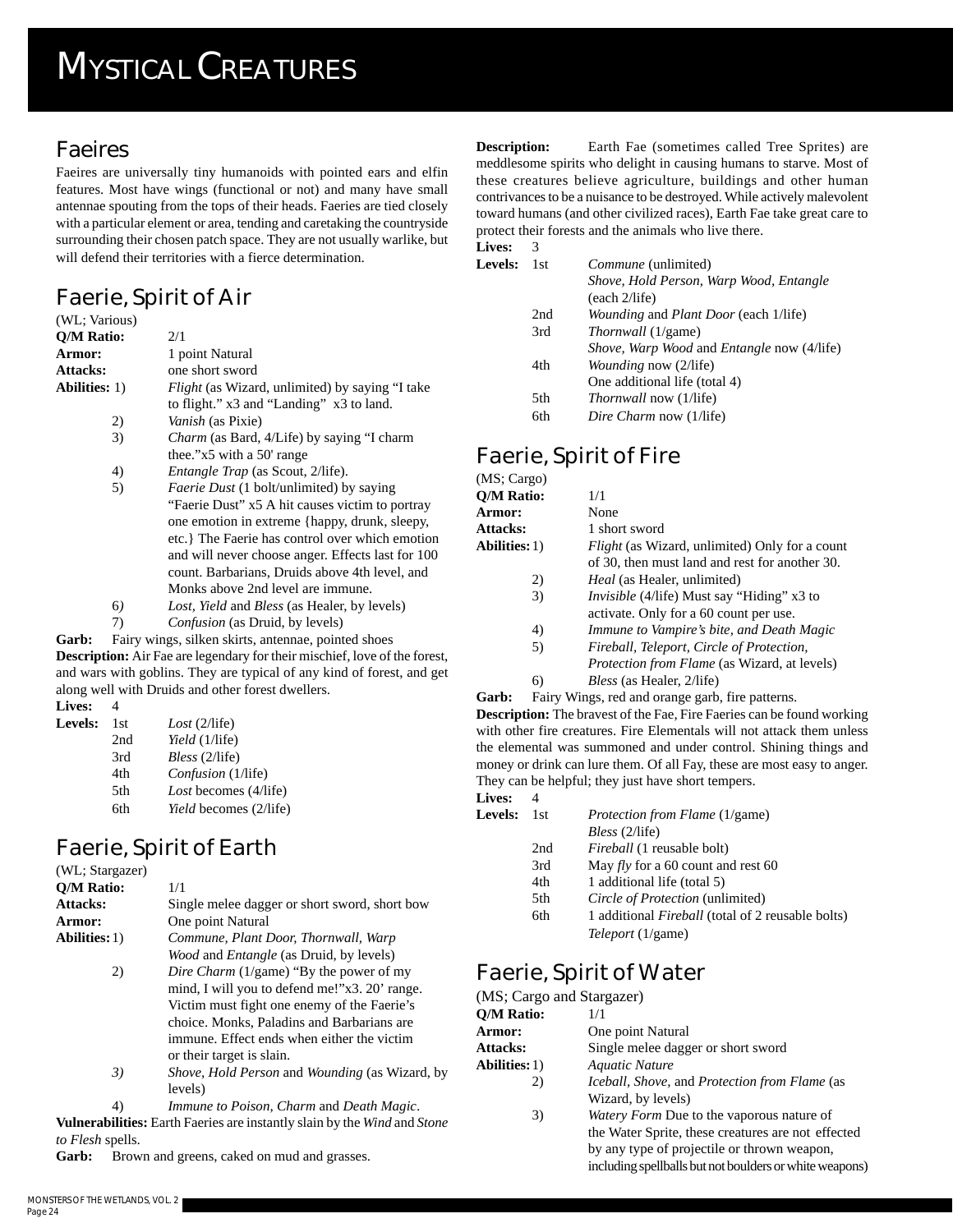4) *Immune to Poison, Death Magic* and all *Flame* **Vulnerabilities:** Water Sprites may not wander more than 50 feet from their Water Area.

Garb: Blue and green garb, should be light and gauzy.

**Description:** Small and painfully shy, these Fae can be lured out by drink, shiny things and offers of money . These Fay are least common because they can not stray far from water.

**Lives:** 4<br>**Levels:** 1st *Iceball* (2 reusable bolts), *Shove* (2/life) 2nd *Protection from Flame* (1/game) 3rd *Shove* now (4/life) 4th *Protection from Flame* (2/game) 5th *Iceball* now (4 reusable bolts) 6th *Protection from Flame* now (4/game)

#### **Gossamyr**

| (SW; Star)           |                                                                                                                                                                                                               |
|----------------------|---------------------------------------------------------------------------------------------------------------------------------------------------------------------------------------------------------------|
| Q/M Ratio:           | 1/1                                                                                                                                                                                                           |
| <b>Armor:</b>        | None                                                                                                                                                                                                          |
| <b>Attacks:</b>      | One melee dagger                                                                                                                                                                                              |
| <b>Abilities:</b> 1) | <i>Flight</i> (as Wizard, unlimited)                                                                                                                                                                          |
| 2)                   | <i>Immune</i> to all forms of magic                                                                                                                                                                           |
| 3)                   | <i>Spell Turning</i> (unlimited) May catch and<br>return any charged spellball thrown their<br>direction. The spell still effects it's new target<br>as if it had been charged and thrown by the<br>Gossamyr. |
|                      | <i>Stun</i> (by levels, as Healer spell)                                                                                                                                                                      |

**Garb:** Scintillating butterfly wings, brown body-stocking

**Description:** The Gossamyr (singular and plural) are a race of starfaring, intelligent butterflies. The Gossamyr feed off the ambiant magical energies shed by plantes that support life. They travel across the planes and between planets searching out new forms of life to satify their hungers. The feeding of Gossamyr normally go unnoticed, as they cause no harm to their "prey", though they have been known to attack powerful magical creatures (including human Wizards) who use their powers for evil.

| <b>Lives:</b>  | 3   |                                |
|----------------|-----|--------------------------------|
| <b>Levels:</b> | 1st | <i>Stun</i> $(1/l$ ife)        |
|                | 2nd | As Above                       |
|                | 3rd | Stun (2/life)                  |
|                | 4th | As above                       |
|                | 5th | Gains 1 point of Natural Armor |
|                |     | <i>Stun</i> becomes (3/life)   |
|                | 6th | Dagger is considered Red       |
|                |     | <i>Stun</i> becomes (4/life)   |
|                |     |                                |



#### **Giant, Thunder**

| SW: Wyngarde)     |                                                                                                      |
|-------------------|------------------------------------------------------------------------------------------------------|
| O/M Ratio:        | 6/1                                                                                                  |
| Armor:            | 3 points Natural Invulnerability                                                                     |
| <b>Attacks:</b>   | Any single-handed melee weapon (considered Red)                                                      |
| <b>Abilities:</b> |                                                                                                      |
| 1)                | <i>Immunity to Lightning magics, and magics that</i><br>control or hold (including <i>Iceball</i> ). |
| 2)                | <i>Lightning Bolt</i> (3/life, as Wizard)                                                            |
| 3)                | <i>Iceball</i> (2/life, as Wizard)                                                                   |
| 4)                | <i>Call Lightning</i> (1/life, as Druid)                                                             |
| 5)                | Cast spells as a Wizard of half the Giants level                                                     |
|                   | ( <i>i.e.</i> : 1st and 2nd level Giants can cast 1st level                                          |
|                   | Wizard spells, 3rd and 4th level Giants cast as                                                      |

**Garb:** These sophisticated giants would never wear the furs and hides of which their barbaric cousins are so fond. As the spell-casters of the Giantish community, these creatures have acquired the same refined and somewhat pampered lifestyles common to human mages. As such, they are prone to voluminous robes, comfortable breeches, large hand-made muslin shirts, and similar citified clothing. Also, anything with a lightning bolt or zigzagging motif, yellow sashes to denote mage status, and\or hooded cloaks will all serve as reminders. A deep, booming voice doesn't hurt, either. Tremble, puny mortals!

a 2nd level Wizard, etc.)

**Description:** Thunder Giants are the largest and most intelligent of all Giantkind. They are generally reserved and reclusive in their cloudtop citadels, shunning visitors to study the Art and the forces of nature. Thunder Giants dislike their boorish cousins, and have particular distaste for barbarians as a whole. Humans can expect little notice from Thunder Giants, unless they are threatening or offering great rewards.

| Lives:  |  |
|---------|--|
| Levels: |  |

| 1st | As above. |
|-----|-----------|
|     |           |

| 2nd | As above                                                     |
|-----|--------------------------------------------------------------|
| 3rd | May cast the <i>Wind</i> spell $(1/game)$ only need          |
|     | say the Wind chant once to cast                              |
| 4th | May cast one additional <i>Lightning Bolt</i> (total 4/life) |
| 5th | One additional point of Invulnerable armor, total 4          |
| 6th | May cast one additional Call Lightning (total 2/life).       |
|     |                                                              |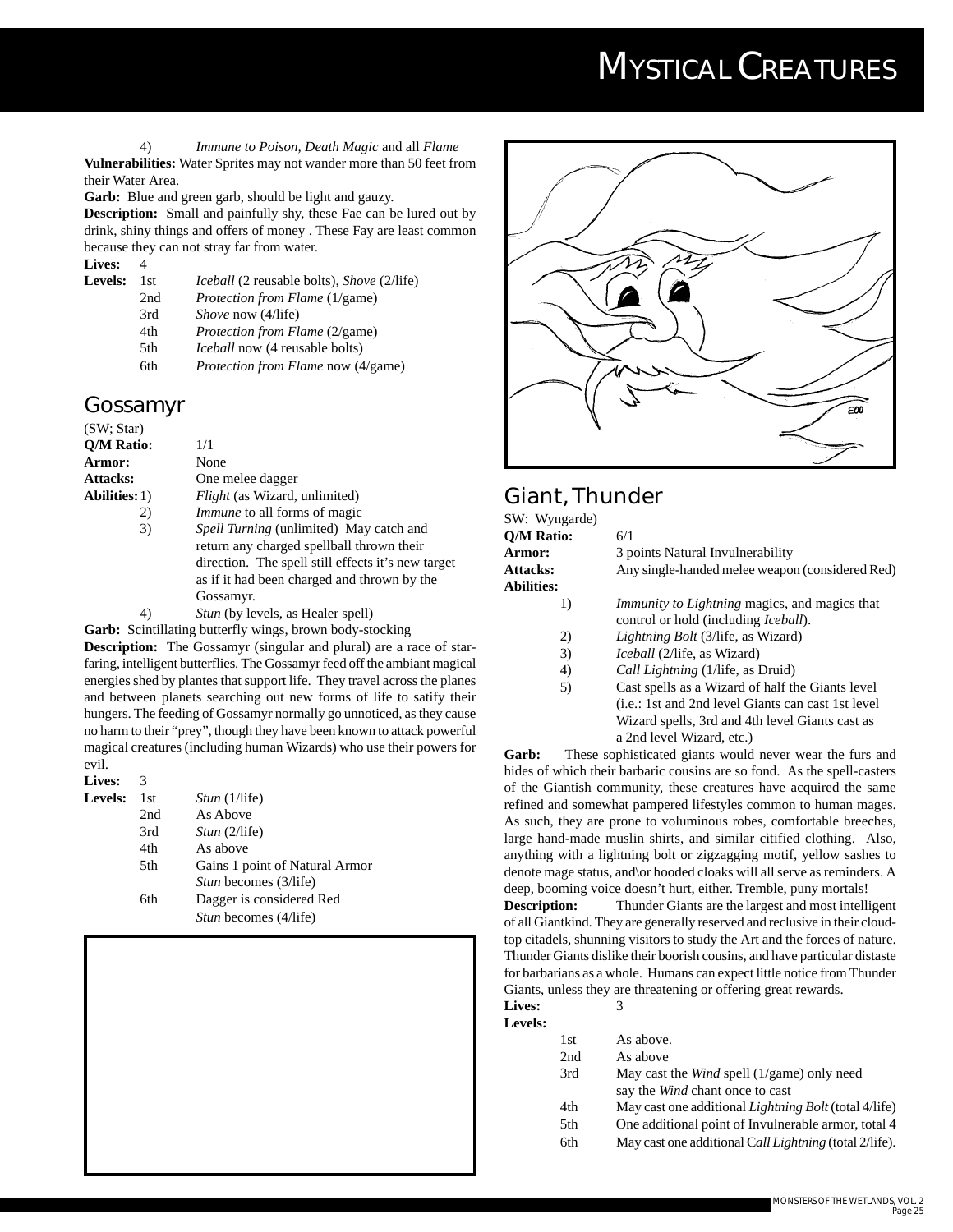## **Leprechaun**

| (SW: Porthos)           |                                                                  |
|-------------------------|------------------------------------------------------------------|
| <b>O/M Ratio:</b>       | 2/1                                                              |
| Armor:                  | May wear up to 2 points non-metallic armor                       |
| Attacks:                | One melee club                                                   |
| <b>Abilities:</b> 1)    | May cast the following spells, each $(2/\text{life})$ :          |
|                         | Warp Wood, Entangle, Bludgeon, Lost.                             |
| 2)                      | May cast the following spells, each (1/life):                    |
|                         | Thornwall, Enchant (Blunt) Weapon, Pass Plant.                   |
| 3)                      | May grant up to 4 points of <i>Barkskin</i> per game,            |
|                         | to any player, including himself. This powerful                  |
|                         | natural ability is not considered an enchantment,                |
|                         | and as such may not be <i>Dispelled</i> or <i>Mended</i> . Other |
|                         | enchantments may be worn in addition to this boon.               |
| 4)                      | <i>Pass Without Trace</i> (1/game)                               |
| 5)                      | <i>Transfer Life</i> (see Vulnerabilities)                       |
| 6)                      | <i>Cancel</i> own magic at will, including <i>Entangle</i> .     |
| <b>Vulnerabilities:</b> | At the start of every battlegame. The Leprechaun                 |

must hide his Pot O' Gold. If, during the course of the battlegame, a player finds the Pot and presents it to the Leprechaun, the Leprechaun is required to perform a magical service for the presenter. This includes casting one beneficial spell for the presenter AND transferring one of the Leprechauns lives to the same, even if this shatters the Leprechaun. Of course, the Leprechaun is allowed to do whatever he wishes once the Pot has been returned to him. A Pot O' Gold is NOT a game item for purposes of *Teleporting* and *Sanctuary*.

Garb: Green garb, big green top hats, long-stem pipes, Pot O' Gold (required).

**Description:** Little mischievous Irishmen, these elfin creatures live to play pranks on humans, especially Nobles and military types. They protect their Pot O' Gold at all costs, and will beg, cry, lie, and barter to have it returned to them.

**Lives:** 3 Leve

| els: | 1st. | As above                                                            |
|------|------|---------------------------------------------------------------------|
|      | 2nd  | As above                                                            |
|      | 3rd  | May wear own enchantments and still cast magic                      |
|      | 4th  | One additional <i>Pass Without Trace</i>                            |
|      |      | (total 2/game)                                                      |
|      | 5th  | One additional Warp Wood and Lost                                   |
|      |      | (total 3/life each)                                                 |
|      | 6th  | One additional <i>Thornwall</i> and <i>Enchant</i> ( <i>Blunt</i> ) |

6th One additional *Thornwall* and *Enchant (Blunt) Weapon* (total 2/life)



## **Living Storm**

| (SW: Man'Sun)           |                                                           |
|-------------------------|-----------------------------------------------------------|
| <b>O/M Ratio:</b>       | $6/1$ (QUEST)                                             |
| Armor:                  | 3 points invulnerable                                     |
| Attacks:                | One long sword, covered in yellow streamers               |
| <b>Abilities:</b> 1)    | Being struck with the sword of the Living                 |
|                         | Storm is equivalent to being hit by a Druidic             |
|                         | <i>Flameblade, Protection from Magic offers no</i>        |
|                         | defense against this weapon.                              |
| 2)                      | May perform the following spell-like abilities            |
|                         | per level: <i>Lightning Bolt, Iceball</i> and <i>Call</i> |
|                         | Lightning.                                                |
| 3)                      | <i>Wind</i> (by levels) By saying "Fly back home, I       |
|                         | blow thee all away!" x2                                   |
| 4)                      | <i>Mass Shove</i> (by level) works like the Wizard        |
|                         | spell, <i>Shove</i> , except all targets within 20' of    |
|                         | the storm are affected. Storm must chant "My              |
|                         | winds blow foul" x3                                       |
| 5)                      | Shove (unlimited, as Wizard)                              |
| <b>Vulnerabilities:</b> |                                                           |
| 1)                      | The holder of Odin's Hammer (relic) is immune             |
|                         | to the Lightning Bolts and other lightning effects        |

about their true nature). 2) Native Stormwallian Pirates (You know who you are) have grown accustomed to the effects of the foul winds off the stormy coasts of the Wetlands, and can anchor themselves to the ground (signified by squatting for a 20 count) and avoid the effects of *the Mass Shove* and *Wind* abilities of the Living Storm.

of the Living Storm (prompting much speculation

**Garb:** A blue, black, or dark gray cape is a great idea, blue streamers tied to the body would do in a pinch and add to the effect. **Description:** Stormwall was well named, being frequented by many storms of freakish nature, some of almost mystical origin. Few know the real secret force responsible for having summoned them, but when the winds blow foul, all of the inhabitants of Stormwall know their fury. The Living Storm is an all-too-common reminder of the dangers of living in the harsh, untamed regions of the Wetlands coast.

 The Living Storm takes a little work to set up, and has very powerful abilities, so it is advised for use primarily in quests, though Storms have been known to brew at the most inconvenient times...

**Lives:** 5 (but be warned, a Living Storm can never truly be slain, it will always return to plague the Wetlands Coast, usually at events!) **Levels:** 1st *Wind* (1/Game)

| ັ້ນ |     | $m \omega$ , $1/\sqrt{m}$                           |
|-----|-----|-----------------------------------------------------|
|     |     | <i>Lightning Bolt</i> (2/life, reusable bolts)      |
|     | 2nd | One additional <i>Lightning Bolt</i> (3/life total) |
|     |     | <i>Mass Shove</i> (1/life)                          |
|     | 3rd | 1 additional point of Invulnerable armor            |
|     |     | $(4$ total)                                         |
|     |     | One additional <i>Wind</i> (total 2/life)           |
|     |     | May carry one reusable Iceball                      |
|     | 4th | Call Lightning (1/life)                             |
|     |     | One additional <i>Mass Shove</i> (total 2/life)     |
|     | 5th | 1 additional point of Invulnerable armor            |
|     |     | $(5 \text{ total})$                                 |
|     |     | One additional <i>Call Lightning</i> (total 2/life) |
|     | 6th | <i>Wind</i> becomes (1/life)                        |
|     |     | 1 additional point of Invulnerable armor            |
|     |     | $(6 \text{ total})$                                 |
|     |     |                                                     |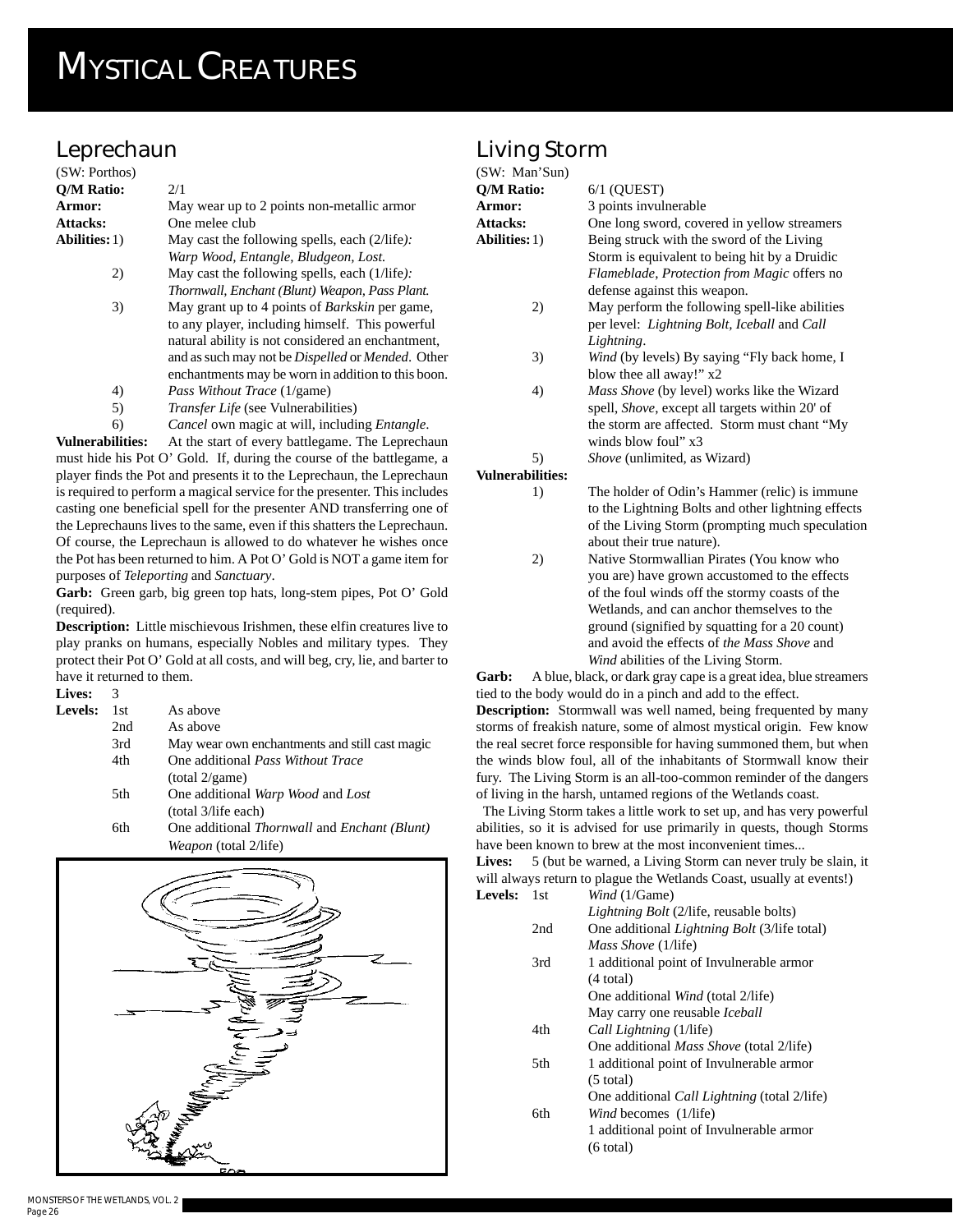#### **Phoenix**

(SW: Little John) **Q/M Ratio: Armor: Attacks:**

**Abilities:**1) *Immune to Flame and Magic* 2*) Phoenix Fire* 3) Fireball

4)

**Garb:** . **Description:**

#### **Lives:**

**Levels:** 1st 2nd 3rd 4th 5th

6th

#### **Pooka**

| (WL: Stargazer)      |                                                     |
|----------------------|-----------------------------------------------------|
| O/M Ratio:           | 2/1                                                 |
| Armor:               | <i>Luck Points</i> (by level)                       |
| <b>Attacks:</b>      | Two short swords or melee daggers (Natural)         |
| <b>Abilities:</b> 1) | <i>Luck Points</i> (by levels) The Pooka may ignore |
|                      | one physical hit to any location per Luck Point.    |
|                      | This is proof against spellballs, but not verbals.  |
| 2)                   | Bad Luck Powers (by levels) Shove, Hold             |
|                      | Person, Wounding, Pyrotechnics, and Heat            |
|                      | <i>Weapon</i> (as Wizard, but are not magical in    |
|                      | nature) Invoke any power by saying "I call          |
|                      | upon misfortune to (Shove Thee, Hold Thee,          |
|                      | Wound Thy Left/Right Arm/Leg, Destroy Thy           |
|                      | Weapon/Shield/whatever)" x3 All Bad Luck            |
|                      | powers may be used while moving.                    |
| 3)                   | Pookas may wear and carry enchantments.             |
| 4)                   | <i>Sneak</i> (as Monk <i>Sanctuary</i> )            |
|                      |                                                     |

**Garb:** As a Catperson or Lepus, other combinations possible. **Description:** Pooka are mischievous spirits who delight in tormenting Mankind with a variety of tricks and pranks. Pooka generally assume the form of a humanoid with distinctly animalistic features (i.e.: catperson, huge rabbit, etc.) They are not usually cruel in their humor unless the victim is particularly evil.

| Lives:  | 3    |                                            |
|---------|------|--------------------------------------------|
| Levels: | 1st. | One Luck Point, Sneak (1/game).            |
|         |      | <b>Bad Luck Powers (1/life each)</b>       |
|         | 2nd  | <i>Sneak</i> (1/life)                      |
|         | 3rd  | One additional <i>Luck Point</i> (total 2) |
|         | 4th  | <i>Bad Luck Powers</i> (total 2/life each) |
|         | 5th  | One additional <i>Luck Point</i> (total 3) |
|         | 6th  | <i>Bad Luck Powers</i> (total 3/life each) |



#### **Satyr**

| (WL; Stargazer)         |                                                      |
|-------------------------|------------------------------------------------------|
| <b>O/M Ratio:</b>       | 1/1                                                  |
| Armor:                  | None                                                 |
| <b>Attacks:</b>         | Any single-handed melee weapon                       |
| <b>Abilities:</b>       |                                                      |
| 1)                      | <i>Charm</i> and <i>Legend</i> (as Bard, by levels)  |
| 2)                      | Immune to Poison, Charm and Control, Entangle        |
|                         | and the harmful effects of <i>Thornwall</i> .        |
| 3)                      | <i>Pass Without Trace and Passplant</i>              |
|                         | (as Druid, by levels)                                |
| 4)                      | <i>Berserk</i> (as Barbarian, on last life)          |
| <b>Vulnerabilities:</b> |                                                      |
| 1)                      | <i>Wine</i> Satyrs will not attack anyone who offers |
|                         | them a tasty beverage unless attacked first.         |
| 2)                      | <i>Women</i> Satyrs will not attack women of any     |
|                         | "fair" race unless they are attacked first. This     |
|                         | includes humans, Elves, Dwarves, Tophats,            |
|                         | Lepus, or Dryads. This means women who are           |
|                         | actively playing female characters.                  |

3) *Song* The Satyrical love for music is legendary. Any Bard (or other player) who is actively singing, dancing, or playing music will not be harmed by a Satyr. Of course, the Satyr may have other ideas once the entertainment stops!

**Garb:** Small horns, furry leggings, bare chests, pan flutes **Description:** These hardy creatures have the torso of a man and the lower legs of a goat. Their love of partying and rampant displays of drunken vulgarity are legendary. It has been hypothesized that Satyrs are actually male Dryads (or vice versa) but this has never been proven conclusively.

| Lives:  | 3    |                                                           |
|---------|------|-----------------------------------------------------------|
| Levels: | 1st. | <i>Pass Without Trace</i> (1/game), <i>Charm</i> (1/life) |
|         | 2nd  | Legend (1/life), one additional life (total 4)            |
|         | 3rd  | <i>Charm</i> now (2/life), <i>Passplant</i> (1/life)      |
|         | 4th  | <i>Pass Without Trace now (1/life)</i>                    |
|         | 5th  | <i>Charm</i> now (3/life), <i>Legend</i> now (2/life)     |
|         | 6th  | May <i>Berserk</i> on last two lives                      |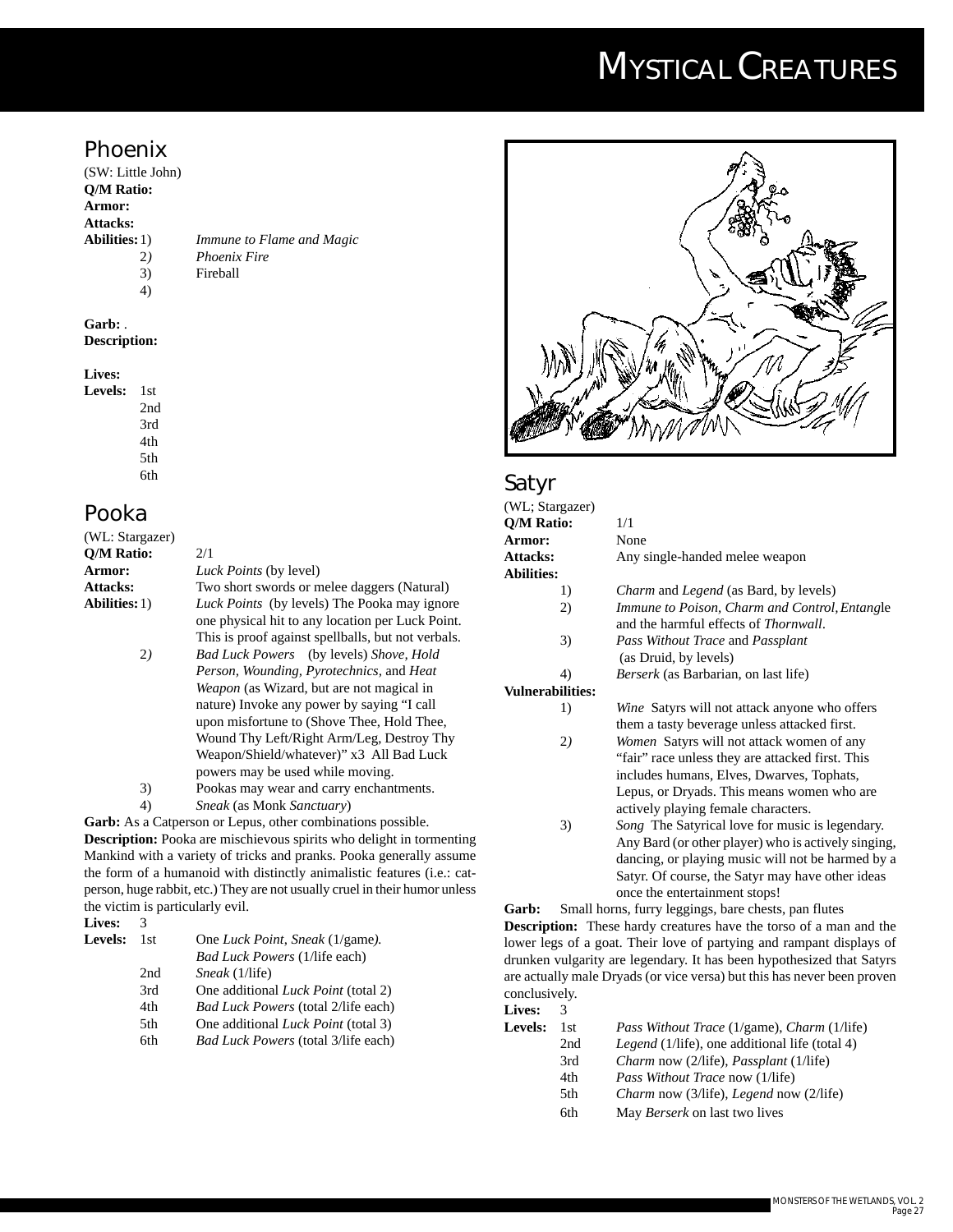### **Wood Witch**

| (MG: Alara the Drake)  |                                                 |
|------------------------|-------------------------------------------------|
| Q/M Ratio:             | 2/1 (QUEST)                                     |
| Armor:                 | None                                            |
| <b>Attacks:</b>        | Spells only (see below)                         |
| <b>Abilities:</b> 1)   | May cast the following spells with              |
|                        | nearly unlimited ability: Mend, Heal            |
|                        | and Resurrect. Limited to two                   |
|                        | <i>Resurrects</i> per individual per quest, and |
|                        | 5 Mends per team per Quest.                     |
| 2)                     | May cast the following spells and spell-        |
|                        | like abilities (1/life) Curse Weapon,           |
|                        | Warp Wood, Mute, Pass Without Trace.            |
| 3)                     | May cast the following spells (2/life)          |
|                        | Wounding, Stun, Heat Weapon, and                |
|                        | Finger of Death.                                |
| 4)                     | Teleport (3/life) Only when threatened.         |
| 5)                     | Immune to Scout Entangle, Entangle,             |
|                        | Petrify, and Thornwall.                         |
| 6)                     | May Charm players (2/life) with a               |
|                        | potent version of the <i>Charm</i> spell to     |
|                        | which no one is immune. By choosing             |
|                        | a target and saying "You look hungry.           |
|                        | Let's go back to my tree for a nice             |
|                        | meal" the Wood Witch can cause her              |
|                        | target to return to her base for a 300          |
|                        | count. By choosing a target and saying          |
|                        | "It's time for your nap" the Witch can          |
|                        | cause a target to <i>Sleep</i> for a 500 count. |
|                        | Charmed players can not be harmed.              |
| <b>Vulnerabilites:</b> |                                                 |
| 1)                     | <i>Magic Bolt</i> and weapons with              |
|                        | Bladesharp or Bludgeon kill a Wood              |

- *Bladesharp* or *Bludgeon* kill a Wood Witch on any wound.
- 2) *Banish* acts as a *Stun* spell.
- 3) Wood Witches will answer any "yes or no" question asked of her by a Bard of any level.

**Garb:** Woodland greens and browns, leaf-patterned robes **Description:** Wood Witches are neutral spirits of ancient trees who prefer to avoid open conflict by hiding in the forest. Wood Witches may be of either sex, though females are far more common. These creatures will come to the aid of Elves, Healers, Druids, or Scouts in trouble, and will often aid those who are polite and kind to them. Wood Witches cooperate with Unicorns, and the two creatures together can prove quite formidable when annoyed. Many Monsters (especially intelligent, forest dwelling ones) treat these creatures with respect because anyone may approach the Witch for help when wounded.

Lives: 6 (or more depending on the quest) **Levels:** None.

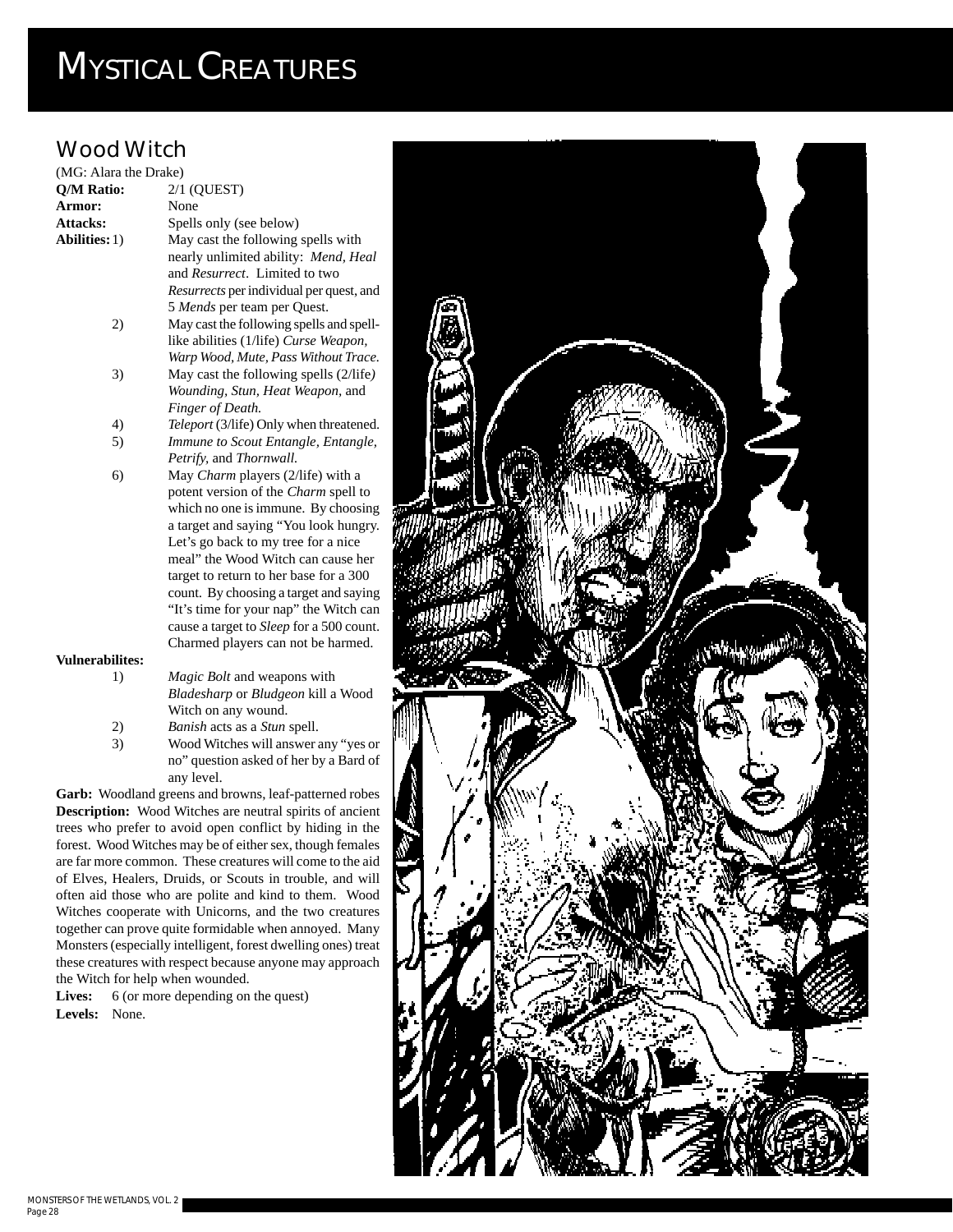### **Wyrm, Great**

| (MS; Keldon and Rage) |                                                        |
|-----------------------|--------------------------------------------------------|
| Q/M Ratio:            | 20/1 (OUEST)                                           |
| Armor:                | 4 points Invulnerable, each section                    |
| Attacks:              | Head: Spells and Natural Red long sword                |
|                       | Torso: 2 Natural Red long swords                       |
|                       | Tail: Natural White Polearm                            |
| <b>Abilities:</b> 1)  | <i>Fireball</i> (unlimited, as Wizard, except          |
|                       | Paladins and Anti-Paladins are NOT immune)             |
| 2)                    | <i>Spell Use</i> As a 6th level Wizard. Only the       |
|                       | "head" may cast spells.                                |
| 3)                    | Huge Size The Great Wyrm is actually portrayed         |
|                       | by three or four players tied together with rope or    |
|                       | stout ribbon. One player represents the head of the    |
|                       | Wyrm, only this player can cast spells or use the      |
|                       | <i>Fireball</i> breath weapon. A second (and/or third) |
|                       | player represents the torso and is armed with the      |
|                       | beast's deadly talons. The final player is the tail    |
|                       | and is armed with a mighty barbed spear or polearm.    |
|                       | Individual sections may be defeated and rendered       |
|                       | useless, but if the head is slain, the monster dies.   |

**Vulnerabilities:** The Great Wyrm is vulnerable to teamwork. Try and coordinate attacks against one section at a time.

**Garb:** Try and have matching red, scaled tabards for all players.

**Description:** The Great Wyrm is the most powerful of all Dragonkind. Reaching lengths in excess of 70 feet and hundreds of tons of weight, these dragons have lost the gift of flight due to their advanced age and failing wings. Great Wyrms spend most of their time asleep, fortunately for humanity. When they awake, mountains tremble, volcanoes erupt and the skies split with their fury.

Lives: 1 (Believe me, that's enough!)

Levels: None. These magnificent beasts are at the end of their life cycle and advance no farther.



#### **Oriental Monsters**

These Monsters are lumped together by theme, not type. Players who undertake one of these Monsters should try and have an Oriental flavor to their garb or costume.

### **Goblin Hound**

| (From the Emerald Hills) |                                                                                                                                   |  |
|--------------------------|-----------------------------------------------------------------------------------------------------------------------------------|--|
| <b>Type:</b>             | <b>Mystical Creature</b>                                                                                                          |  |
| <b>O/M Ratio:</b>        | 1/1                                                                                                                               |  |
| Armor:                   | 1 point Natural                                                                                                                   |  |
| <b>Attacks:</b>          | Two short swords (Natural)                                                                                                        |  |
| <b>Abilities:</b> 1)     | <i>Tracking</i> (Scout, unlimited)                                                                                                |  |
| 2)                       | <i>Jump</i> (as Wizard <i>Flight</i> , 1/life) by saying<br>"Jump". Hound must move in a straight p<br>and land within a 5 count. |  |

3) May climb over *Thornwalls*.

**Garb:** Brown, gray or green to denote the mottled hide of this creature. Also a pink tail and pointed ears.

**Description:** Occasionally described as half-wolf, half-rat, and threequarters lizard. These beasts are ugly, cunning, and very fast. Some humanoids keep them as pets; the Hound's vicious nature makes them excellent guards and hunters, if you don't mind fighting them for the catch.

#### **Lives:** 2

| Levels: | 1st. | As above.                      |
|---------|------|--------------------------------|
|         | 2nd  | <i>Jump</i> becomes (2/life).  |
|         | 3rd  | One additional life (total 3)  |
|         | 4th  | <i>Jump</i> becomes (3/life)   |
|         |      | Natural armor becomes 2 points |
|         | 5th  | One additional life (total 4)  |
|         | 6th  | Natural weapons considered Red |

#### **Naga**

| (From the Emerald Hills)                   |                                                                                         |  |
|--------------------------------------------|-----------------------------------------------------------------------------------------|--|
| Type:                                      | <b>Standard Creature</b>                                                                |  |
| <b>O/M Ratio:</b>                          | 2/1                                                                                     |  |
| <b>Attacks:</b><br>Short swords, short bow |                                                                                         |  |
| Armor:                                     | 2 point Natural on the legs. May wear up to 3<br>points on torso and arms, small shield |  |
| <b>Abilities:</b> 1)                       | Poison Weapon and Touch of Death (as Assassin,<br>at levels)                            |  |
| 2)                                         | <i>Hold Person</i> (as Wizard, at level)                                                |  |

**Garb:** Green scales.

**Description:** These creatures have a human torso and the lower body of a large snake, much like Medusae. They usually dwell underground in caves near water.

| <b>Lives:</b> |  |
|---------------|--|
|---------------|--|

| <b>Levels:</b> 1st |  | <i>Poison Weapon</i> (1/life) |  |
|--------------------|--|-------------------------------|--|
|                    |  |                               |  |

- 2nd *Hold Person* (1/life)
- 3rd May use throwing daggers
- 4th *Touch of Death* (2/game)
- 5th May use any weapon up to 4' in length *Hold Person* (2/life total)
- 6th All weapons are considered *Poisoned*

: path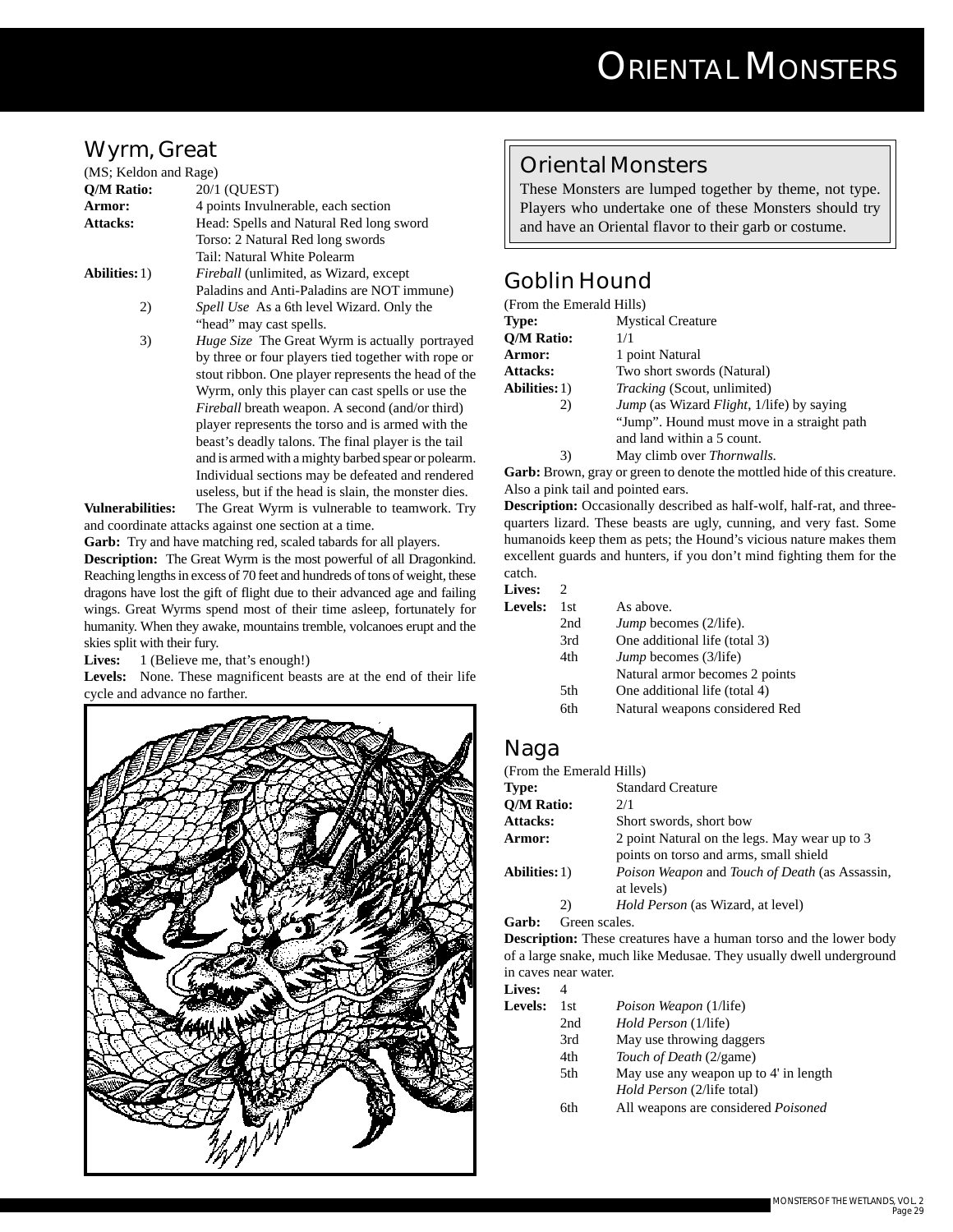## **Ninja**

| (DM; O'Connel)       |                                                          |
|----------------------|----------------------------------------------------------|
| Type:                | Civilized                                                |
| <b>O/M Ratio:</b>    | 2/1                                                      |
| Armor:               | Up to 2 points non-metallic armor                        |
| <b>Attacks:</b>      | Any throwing weapons, any bow, any melee                 |
|                      | weapon under 4', any pole arm, no hinged                 |
|                      | weapons except nunchaku                                  |
| <b>Abilities:</b> 1) | Block Projectiles with hands, Heal Self,                 |
|                      | <i>Vibrating Palm</i> (as Monk, by levels)               |
| 2)                   | <i>Climb</i> (as Thief, by levels)                       |
| 3)                   | Poison Weapon, Antidote to Poison                        |
|                      | (as Assassin, by levels)                                 |
| 4)                   | <i>Immune to Poison, Charm/Control and Death</i>         |
|                      | <i>Magic and Abilities</i> (gained at levels)            |
| 5)                   | Escape Ninja may escape Traps, Entangle                  |
|                      | spells and similar abilities in a 20 count,              |
|                      | without harmful effects.                                 |
| 6)                   | <i>Invisibility</i> (by levels) Magical ability that     |
|                      | allows the Ninja to vanish from sight. The               |
|                      | Ninja may not be directly attacked while                 |
|                      | <i>Invisible</i> but can still be damaged by inadvertent |
|                      | attacks. Other Ninja can see an <i>Invisible</i> Ninja.  |
|                      | The Ninja becomes visible as soon as he attacks.         |

**Garb:** Black or camouflage and a face mask/make-up **Description:** Clans of Ninja have become legendary as the finest Assassins in the wyrld. They are black-clad martial artists, warriors of both silence and steel. Honor for a Ninja has little to do with being polite and everything to do with fulfilling their murderous contracts to the best of their ability.

| Lives:  | 4   |                                                                   |
|---------|-----|-------------------------------------------------------------------|
| Levels: | 1st | May block projectiles with hands & feet<br>$Climb(1/\text{life})$ |
|         | 2nd | <i>Poison Weapon</i> (reusable)                                   |
|         |     | <i>Heal Self</i> (1/life)                                         |
|         |     | <i>Immune to Poison</i>                                           |
|         |     | Throwing Weapons do 2 points of damage                            |
|         |     | against armor                                                     |
|         |     | Climb becomes (2/life)                                            |
|         | 3rd | Antidote to Poison                                                |
|         |     | <i>Vibrating Palm</i> (1/life)                                    |
|         |     | Immune to Charm/Control                                           |
|         | 4th | <i>Invisibility</i> (1/life)                                      |
|         |     | Climb(3/life)                                                     |
|         | 5th | Immune to all Death Magic and Abilities                           |
|         |     | <i>Escape</i> ( <i>unlimited</i> )                                |
|         | 6th | <i>Invisibility</i> (2/life)                                      |





#### **Oni-Mage**

| UL II IVIUYV             |                                                                                              |
|--------------------------|----------------------------------------------------------------------------------------------|
| (From the Emerald Hills) |                                                                                              |
| Type:                    | <b>Mystical Creature</b>                                                                     |
| O/M Ratio:               | 3/1                                                                                          |
| <b>Armor:</b>            | 3 points natural.                                                                            |
|                          | <b>Attacks:</b> Any melee weapon (prefers polearms and large swords)                         |
| <b>Abilities:</b> 1)     | <b>Barbarian Immunities</b>                                                                  |
| 2)                       | <i>Presence</i> against Ogres, Orcs, and Goblins                                             |
| 3)                       | <i>Teleport</i> (as Wizard, unlimited)                                                       |
| 4)                       | <i>Regeneration</i> of wounds in 100 count, armor<br>in 300 count per section.               |
| 5)                       | <i>Spellpoints</i> gained by levels. Oni-Mages cast<br>spells as a Wizard of the same level. |
| 6)                       | All melee attacks do one additional point of<br>damage to armor.                             |
|                          | <b>Garb:</b> Face paint to match the chosen skin coloration, a horn affixed                  |
|                          |                                                                                              |

**affixed** to the head, Oriental garb. **Description:** Oni-mages are a rare form of Ogre from the Orient. Their

powers make them feared and obeyed by all of the lesser Goblinoid races. Oni-Mage skin tones range from deep black to pale blue to shining purple. A single white or yellow horn protrudes from the center of their forehead. **Lives:** 3

| ынсэ. Э        |      |                                 |
|----------------|------|---------------------------------|
| <b>Levels:</b> | 1st. | 5 points 1st level Wizard magic |
|                | 2nd  | 5 points 2nd level Wizard magic |
|                | 3rd  | 5 points 3rd level Wizard magic |
|                | 4th  | 5 points 4th level Wizard magic |
|                | 5th  | 5 points 5th level Wizard magic |
|                | 6th  | 5 points 6th level Wizard magic |
|                |      |                                 |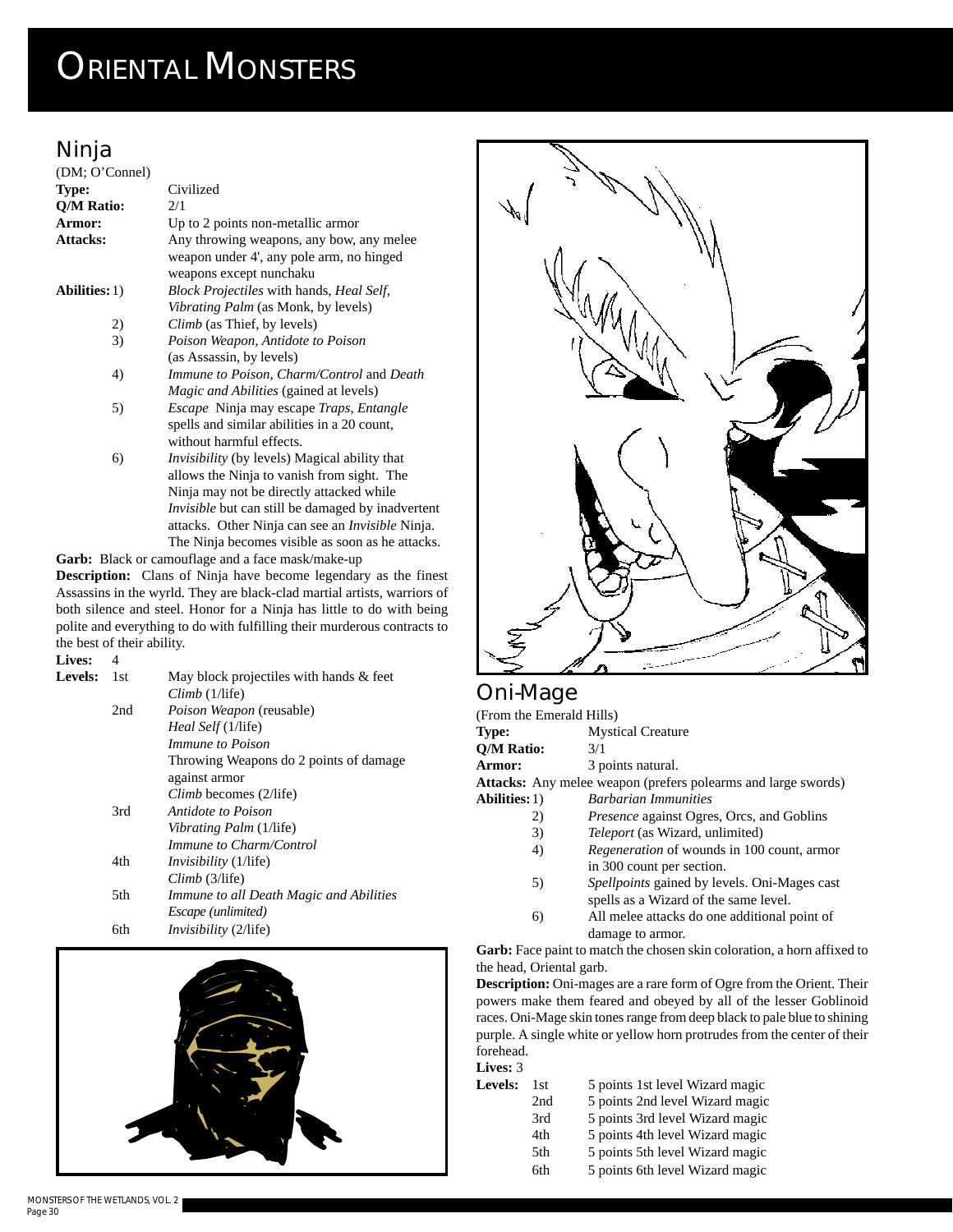#### **Ronin**

| (WL; Margul Laesus)     |                                                                                                                                                                                                                                                                                                                                                                                             |
|-------------------------|---------------------------------------------------------------------------------------------------------------------------------------------------------------------------------------------------------------------------------------------------------------------------------------------------------------------------------------------------------------------------------------------|
| Type:                   | Civilized                                                                                                                                                                                                                                                                                                                                                                                   |
| Q/M Ratio:              | 1/1                                                                                                                                                                                                                                                                                                                                                                                         |
| Armor:                  | Up to 4 points                                                                                                                                                                                                                                                                                                                                                                              |
| Attacks:                | Any orange class melee weapon and a long                                                                                                                                                                                                                                                                                                                                                    |
|                         | bow at higher levels                                                                                                                                                                                                                                                                                                                                                                        |
| <b>Abilities:</b> 1)    | Ki (by levels) Through intense concentration a<br>Ronin can achieve incredible feats with their<br>weapons. By shouting "KI" right before an attack<br>a Ronin can bypass armor, break a shield or cleave<br>through a weapon (basically what ever is hit is<br>destroyed but it does not cause wounds to kill.) A<br>Ki will go through Barkskin, natural armor and<br>Berserker armor)    |
| 2)                      | Heal Self (as Monk)                                                                                                                                                                                                                                                                                                                                                                         |
| 3)                      | Awareness I Because a Ronin is a hunted man he<br>must always be on his toes. It is for this reason<br>that he can sense a Teleporting Assassin (although<br>he can not track him), so an Assassin cannot "arrive"<br>within ten feet of a Ronin.                                                                                                                                           |
| 4)                      | <i>Awareness II</i> The awareness of a Ronin is more<br>advanced so as to be able to sense monster abilities<br>which deal with hiding, so a monster cannot "arrive"<br>or come out of hiding within ten feet of a Ronin.                                                                                                                                                                   |
| 5)                      | Scavenge A Ronin's armor is piecemeal and<br>"well used" in its best condition. By standing over<br>the spot where an armored player died, a Ronin can<br>repair all of his armor in all of the damaged locations<br>in a 300 count. If the Ronin is interrupted while<br>scavenging he may come back to the "body" and<br>resume his count where he left off.                              |
| 6)                      | The Ronin's senses are so<br>Awareness III<br>acute that they can detect Circles of Protection<br>(or equivalent magics and abilities)                                                                                                                                                                                                                                                      |
| 7)                      | Fearsome Presence This is by far the total<br>mastery of the Ronin's Ki power. By saying<br>"Let my enemies see their death" x3 all opponents<br>within 20 feet of the Ronin are treated as per the<br>Wizard spell Shove. Those immune to Wizard Shove<br>are not immune to Fearsome Presence. Beserking<br>Barbarians and anyone immune to Fear are not<br>affected by Fearsome Presence. |
| <b>Vulnerabilities:</b> |                                                                                                                                                                                                                                                                                                                                                                                             |
| 1)                      | The armor of a Ronin is worth one point less than<br>it would normally be.                                                                                                                                                                                                                                                                                                                  |
| 2)                      | A Ronin may NEVER carry any enchantment that<br>improves or otherwise effects their weapons or armor.                                                                                                                                                                                                                                                                                       |

**Garb:** Oriental style garb and/or armor.

**Description:** The Ronin is a type of Oriental soldier, a man of little monetary means and great personal skill. Ronin are Samurai who have forsaken their Lord and Honor for a variety of reason. To that end, they are almost universally on the run from whatever noble they have offended. **Lives:** 3

| <b>Levels:</b> | 1st. | Ki (1/game), Head Self (1/life)                                  |
|----------------|------|------------------------------------------------------------------|
|                | 2nd  | Awareness I, Immune to Fear                                      |
|                | 3rd  | Awareness II, Scavenge (1/game)                                  |
|                | 4th  | <i>Ki</i> (becomes 1/life), May use a longbow                    |
|                | 5th  | <i>Awareness III, Scavenge</i> (becomes 1/life)                  |
|                |      | Immune to Charm and Control                                      |
|                | 6th  | <i>Fearsome Presence</i> (1/game), <i>Heal Self</i> (now 2/life) |
|                |      |                                                                  |

#### **Samurai**

| Sannurai          |                                                                       |
|-------------------|-----------------------------------------------------------------------|
| (IM; Unknown)     |                                                                       |
| Type:             | Civilized                                                             |
| Q/M Ratio:        | 1/1                                                                   |
| Armor:            | Up to 4 points                                                        |
| Attacks:          | Any single sword, any 2-sword combination                             |
|                   | (except two long swords), melee daggers,                              |
|                   | polearms, long bow                                                    |
| <b>Abilities:</b> |                                                                       |
| 1)                | <b>Honor</b> Duel<br>Samurai points at target                         |
|                   | and says "I, (name), challenge you to a duel                          |
|                   | of honor to the death" The target must be a                           |
|                   | Barbarian, Duelist, Monk, Samurai, Warrior,                           |
|                   | Paladin or Anti-Paladin. Range is 20 feet                             |
|                   | and may not be used while the Samurai is                              |
|                   | moving. None may directly interfere, though                           |
|                   | battlefield effects still affect the combatants.                      |
|                   | This ability is non-magical.                                          |
| 2)                | Kamikaze Samurai yells "KAMIKAZE!" or                                 |
|                   | "BANZAI!" at any time during any life (must                           |
|                   | still be alive, though). The Samurai then gains                       |
|                   | the ability to Fight After Death for that life                        |
|                   | only. The Samurai must then tie on a red and                          |
|                   | black headband to represent the he or she is                          |
|                   | Kamikaze. "Fight After Death!" must be                                |
|                   | yelled when the Samurai dies so their will be                         |
|                   | no doubt as to what is happening. Fight After                         |
|                   | Death lasts 10 seconds, which must be called                          |
|                   | out loudly (in Japanese, if possible).                                |
| 3)                | This is a blade that has a<br>Family Sword                            |
|                   | permanent Warrior Improve on it, as well as                           |
|                   | being non-magically Hardened. It can not be                           |
|                   | destroyed by any means except Sphere of                               |
|                   | Annihilation or relics. A black cloth must be                         |
|                   | tied on it to denote the Family Sword. If, for                        |
|                   | any reason, the Samurai is without his Family                         |
|                   | Sword for more than a 100 count, the Samurai                          |
|                   | must immediately stop and commit seppuku                              |
|                   | (ritual suicide). The Samurai is assumed to                           |
|                   | carry an extra blade for just such an occasion.                       |
| 4)                | Heal Self (as Barbarian)                                              |
|                   | Vulnerabilities: Samurai may never carry enchantments, nor use relics |
| or artifacts      |                                                                       |
|                   | Garb: White headband with personal symbol, Oriental style garb        |

**Description:** If the Ninja are silent death, then the Samurai is the doom you see coming. Leading the Emperor's armies with a fierce battle howl and a whirlwind of spinning swords, the Samurai represent all that is honorable and true in the Oriental Lands. Samurai are trained as warriors, poets, philosophers and cold-blooded killers.

| <b>Lives:</b> | 4    |                                        |
|---------------|------|----------------------------------------|
| Levels:       | 1st. | 1 additional life (total 5)            |
|               | 2nd  | Honor Duel (1/game), Kamikaze (1/game) |
|               | 3rd  | <b>Family Sword</b>                    |
|               | 4th  | Heal Self (1/life), May use Long Bow   |
|               | 5th  | Immune to Charm and Control            |
|               | 6th  | <i>Honor Duel</i> (2/game)             |
|               |      |                                        |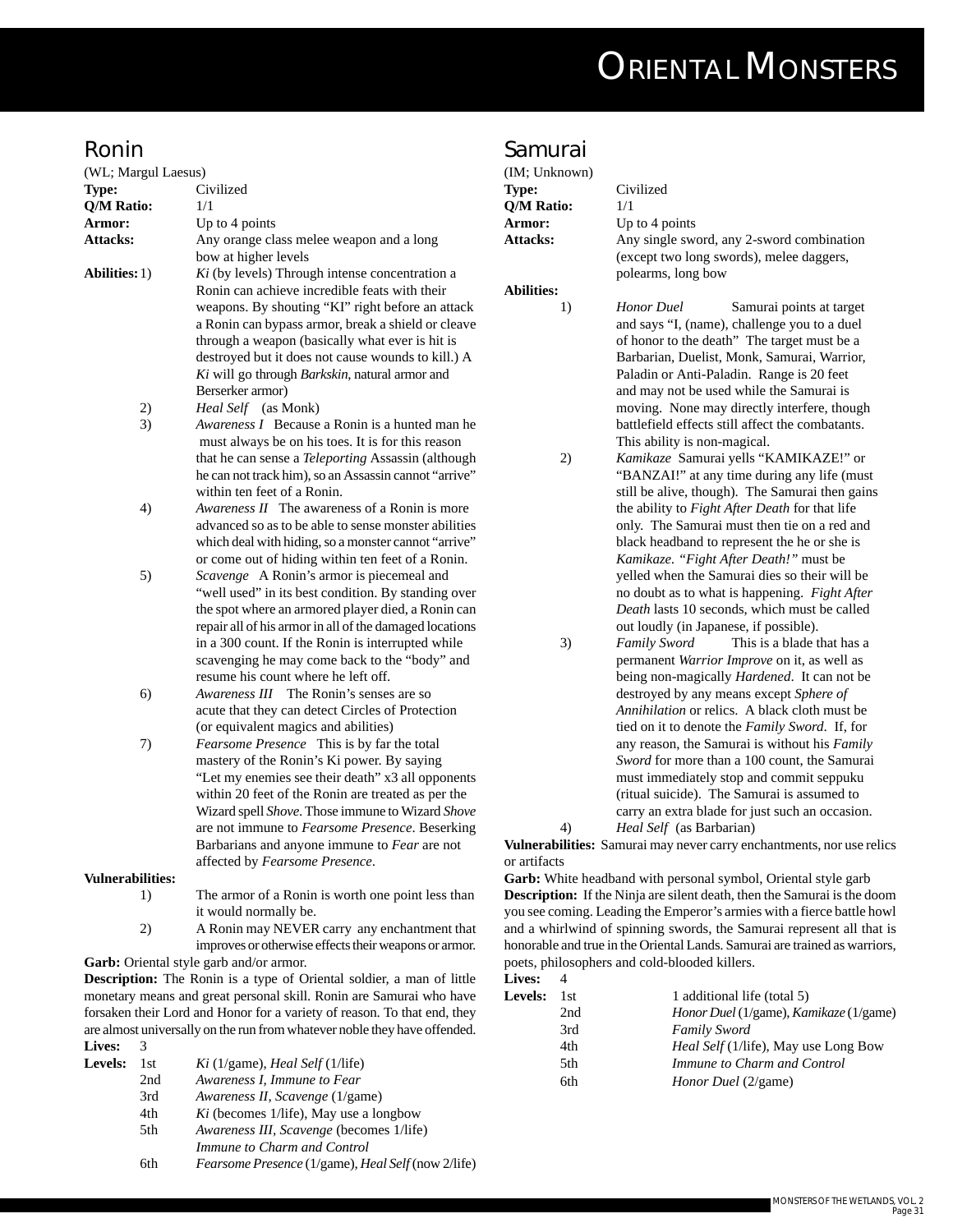### **Shinma**

| (From the Emerald Hills) |                                                      |
|--------------------------|------------------------------------------------------|
| Q/M Ratio:               | $5/1$ (QUEST)                                        |
| Armor:                   | 2 points Natural Invulnerability.                    |
| <b>Attacks:</b>          | Any melee weapon, throwing weapons. May              |
|                          | also use 2 melee daggers as Natural Red              |
|                          | (player's choice)                                    |
| <b>Abilities:</b> 1)     | Immune to all non-magic weapons, disease,            |
|                          | poison, charm, and subdual.                          |
| 2)                       | <i>Immune to all magic</i> except enchantments,      |
|                          | Magic Bolt, Lightning Bolt, Fireball, Sphere         |
|                          | of Annihilation, Call Lightning, Dispel Magic,       |
|                          | Banish, and Stun.                                    |
| 3)                       | <i>Stun acts as Hold Person and Banish sends</i>     |
|                          | them back to their dimension                         |
| 4)                       | All melee weapons considered Red                     |
| 5)                       | Levitate (unlimited) by saying "Rise"x3 and          |
|                          | "Descend" Cannot move around, only up.               |
| 6)                       | Teleport (as Wizard, unlimited) by saying            |
|                          | "Teleport"x3 and "Arriving"x3                        |
| 7)                       | <i>Regenerates</i> armor/limbs in an 80 coun per     |
|                          | point or location                                    |
| 8)                       | <i>Steal Life</i> (as Anti-Paladin, 4/life). Maximum |
|                          | of 4/game                                            |
| 9)                       | <i>Vibrating Palm</i> (as Monk, 1/life)              |
| 10)                      | Finger of Death (as Druid, 2/life)                   |
| 11)                      | Lightning Bolt, Fireball, Forcewall, Defend          |
|                          | and <i>Yield</i> (as Wizard, by levels)              |
| 12)                      | <i>Charm</i> (as Bard, by level)                     |

Garb: Shinma come in a startling variety of forms. Be creative with skin color, hair design, animal horns, snouts or even colored contact lenses.

**Description:** Supernatural, inter-dimensional beings from Japanese myths who feed on blood, souls, energy, and dreams of those on this plane. Some are feared as demons while others are revered as gods; Some look human, others hideous. A Shinma tends not to be total good or evil. Since they have escaped from their plane, they will try not to call too much attention to themselves in fear of being banished. **Vulnerabilities:** *Banish* kills instantly.

#### **Lives:** 1

| <b>Levels:</b>   | 1st | <i>Charm</i> (2/life) by saying "I charm thee"x5        |
|------------------|-----|---------------------------------------------------------|
| with a 50' range |     |                                                         |
|                  |     | <i>Lightning Bolt</i> (1 reusable bolt)                 |
|                  | 2nd | <i>Forcewall</i> (4/life) by saying "Forcewall" x5      |
|                  |     | May give a stolen life to another player                |
|                  | 3rd | Natural armor becomes 4 points Natural                  |
|                  | 4th | <i>Yield</i> (4/life)                                   |
|                  |     | <i>Fireball</i> (1 reusable bolt)                       |
|                  |     | <i>Charm</i> now (4/life)                               |
|                  | 5th | <i>Stun</i> (as Healer, 2/life).                        |
|                  |     | Defend (as Wizard, 1/life)                              |
|                  | 6th | 5 points of Wizard magic, any level. Must have          |
|                  |     | spell list.                                             |
|                  |     | <i>Gate</i> (1/game): Brings them back to this plane    |
|                  |     | from their own. Shinma are immortal creatures           |
|                  |     | that can only be killed on their own plane.             |
|                  |     | After their last life on this plane, they are           |
|                  |     | banished and get sent back to their own. They           |
|                  |     | may escape this by using <i>Gate</i> , or by touching   |
|                  |     | an active <i>Circle of Protection</i> . Basically, this |
|                  |     | allows a shattered Shinma to have one additional life.  |

#### **Tengu**

| (IG; Incarnadine Kess) |                                                                            |
|------------------------|----------------------------------------------------------------------------|
| Q/M Ratio:             | 3/1                                                                        |
| <b>Attacks:</b>        | 2 daggers (Natural) at first level, staves and                             |
|                        | polearms later                                                             |
| Armor:                 | 4 points Natural (agility and small size) at 1st                           |
| Abilities: 1)          | Immune to Lost, Wounding, Touch of Death,                                  |
|                        | Vibrating Palm (they taught it to the Monks,                               |
|                        | after all), and Poison.                                                    |
| 2)                     | Tsunami Gunsen A magic folding fan created                                 |
|                        | by the Tengu in their secret lairs. By waving                              |
|                        | it at an opponent and saying, "May the winds                               |
|                        | carry you away," the Tsunami Gunsen creates                                |
|                        | a powerful wind (treat as Wizard Shove spell).                             |
|                        | It may be used once per charge. Since the                                  |
|                        | Tsunami Gunsen is a separate object (but not                               |
|                        | a weapon), it may be Warped, Pyrotechnicked,                               |
|                        | etc. Dispelling it will only remove one charge                             |
|                        | per Dispel cast. It may also be given away and                             |
|                        | used by others. Undepleted Tsunami Gunsen                                  |
|                        | will continue to function even if the Tengu                                |
|                        | that created them is killed.                                               |
| 3)                     | <i>Flight</i> (as Wizard, 2/life)                                          |
| 4)                     | Spell-like Abilities (at levels) Teleport (as                              |
|                        | Wizard), Lost (as Healer), Feeblemind (as Druid)                           |
| 5)                     | All Tengu abilities, with the exception of the                             |
|                        | Shove spell carried by the Tsunami Gunsen,                                 |
|                        | are non-magical in nature.                                                 |
| 6)                     | Turn Undead (as Monk, at level)                                            |
| 7)                     | Barbarian Immunities (at level)                                            |
| 8)                     | Make Traps (as Assassin, at level)                                         |
| Garb:                  | Earth-toned clothing with brightly-colored sashes. A long                  |
|                        | rubber nose would be a crowning touch.                                     |
|                        | Description: Tengu are a kind of Japanese goblin or nature spirit that     |
|                        | inhabits mountains and forests. They are not usually malicious, but they   |
|                        | do enjoy playing good-natured tricks on unwary travelers. Tengu are rarely |
|                        | found alone, preferring to remain in groups of their own kind, or in the   |
|                        | company of hermit Monks, and others who live with Nature. Karasu and       |
|                        | Kotonou (minor tonou) greatly recemble bumenoid grows, and are not         |

company of hermit Monks, and others who live with Nature. Karasu and Kotengu (minor tengu) greatly resemble humanoid crows, and are not very large. They are usually servants to their larger cousins. True Tengu and Daitengu (great tengu) look more like normal humans, but with long grotesque noses or the heads of birds. All of them are exceedingly agile and expert fighters and they have no love for the Undead. Typical Tengu tricks include hiding small but necessary items, leading travelers off the main path, and kidnapping people and turning them loose in the woods with temporary amnesia. Tengu are not evil creatures, and will help those who ask them politely. Food is often the best way to bribe a Tengu. Lives: 3

| <b>Levels:</b> | 1st (Karasu)   | As above                                         |
|----------------|----------------|--------------------------------------------------|
|                | 2nd (Kotengu)  | <i>Teleport</i> (2/life), <i>Lost</i> (2/life)   |
|                | 3rd            | Create a 2-charge <i>Tsunami Gunsen</i> (1/life) |
|                |                | Can carry a passenger while in <i>Flight</i>     |
|                | 4th (Tengu)    | May use a staff of no longer than 6'             |
|                |                | Armor drops to 2 points Natural,                 |
|                |                | Create a 3-charge <i>Tsunami Gunsen</i> (1/life) |
|                | 5th            | Feeblemind (2/life), Turn Undead (2/life)        |
|                |                | Make Traps                                       |
|                | 6th (Daitengu) | May use a polearm of any length.                 |
|                |                | Gains <i>Barbarian Immunities</i>                |
|                |                | Can create a 4-charge Tsunami                    |
|                |                | <i>Gunsen</i> (1/life)                           |
|                |                |                                                  |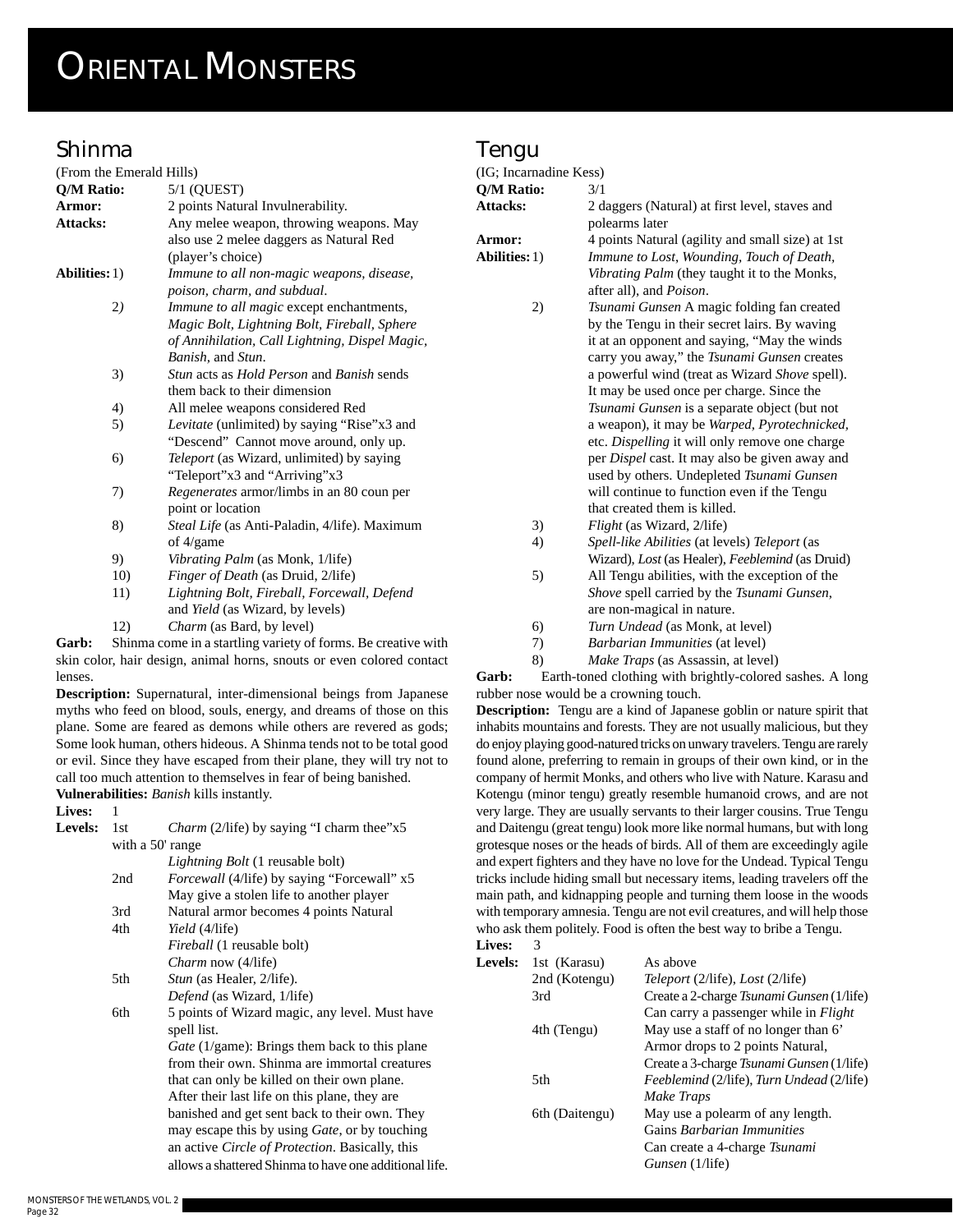

### **Yuki-Onna** (Snow Woman)

|                             |                           | (From the Emerald Hills)                                                                    |
|-----------------------------|---------------------------|---------------------------------------------------------------------------------------------|
| Q/M Ratio:<br>$5/1$ (QUEST) |                           |                                                                                             |
| Armor:                      | 2 points invulnerability. |                                                                                             |
| Attacks:                    | Spells only               |                                                                                             |
| <b>Abilities:</b> 1)        |                           | <i>Immune</i> to all non-magic attacks and all magic<br>except fire based.                  |
|                             | 2)                        | <i>Vibrating Palm</i> and <i>Sanctuary</i> (as Monk, unlimited).                            |
|                             | 3)                        | <i>Vanish</i> (as Brownie, unlimited). Must state                                           |
|                             |                           | "Visible" and does not have to be near a tree.                                              |
|                             | 4)                        | <i>Iceball</i> (as Wizard, unlimited)                                                       |
|                             | 5)                        | <i>Lost</i> (as Healer, 4/life)                                                             |
|                             | 6)                        | <i>Charm</i> (as Bard) by saying "I charm thee."x5 with<br>a 50' range.                     |
|                             | 7)                        | <i>Teleport, Sleep, and Yield (as Wizard, 4/life).</i>                                      |
|                             | 8)                        | <i>Iceball</i> acts as a <i>Heal</i> or <i>Mend</i> . Own <i>Iceball</i> does<br>not count! |
|                             | 9)                        | <i>Steal Life</i> (as Anti-Paladin, 3/game).                                                |
| Garb:                       |                           | White robes or other garb, white face paint                                                 |
|                             |                           | <b>Description:</b> A supernatural, Japanese female with pale blue skin,                    |
|                             |                           | wearing white. Hates all humans, who she lures into cold weather to                         |

kill them. Only appears in snow storms or other icy weather. **Lives:** 1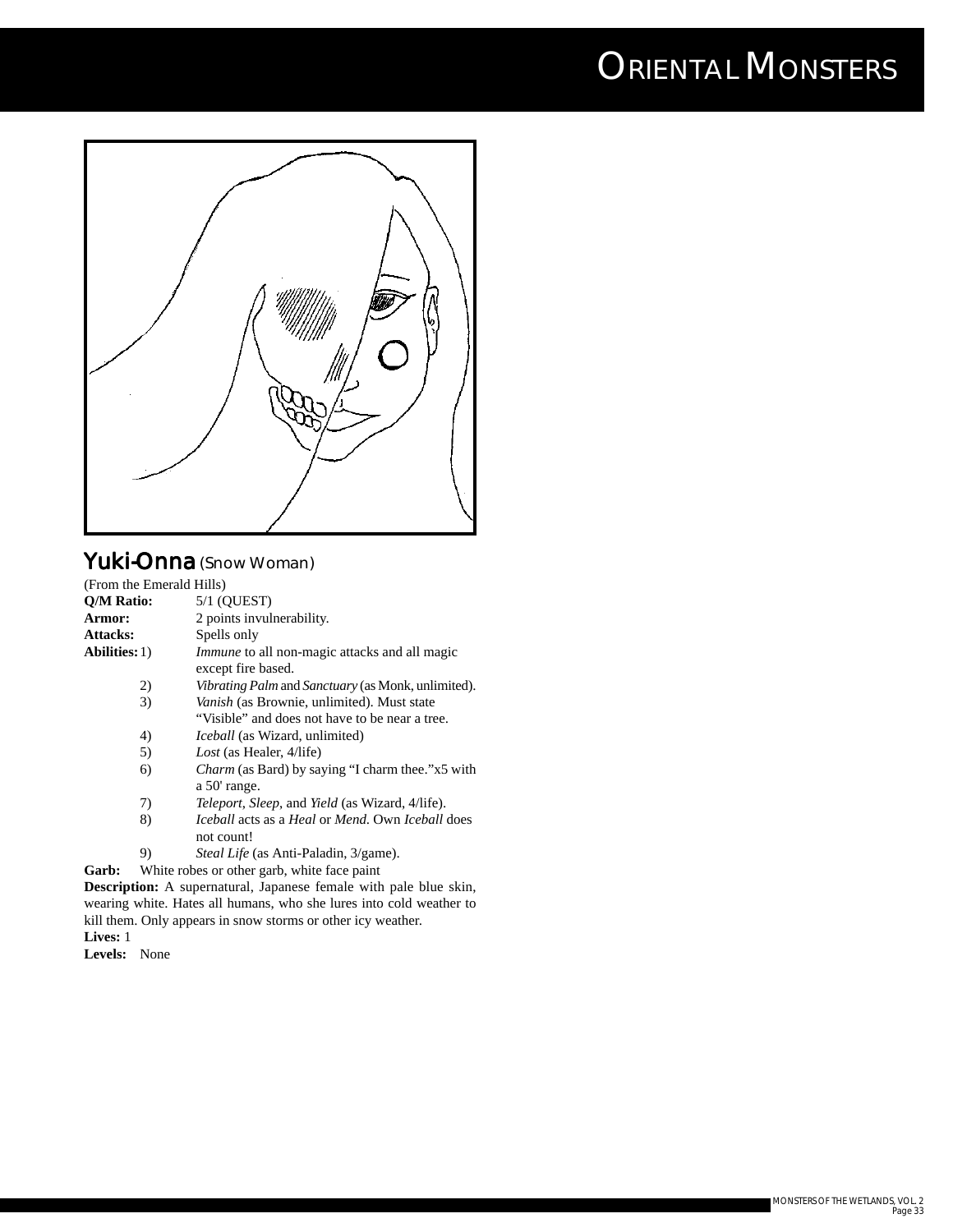#### **Servant Monsters**

These Monsters are not native to the Realm of Amtgardia but may be summoned here by powerful spellcasters. With the exception of the Genie, a specific type of spellcaster may sacrifice spellpoints to have one (or more) of these Monsters enter the game on their team. Servant creatures will rarely betray their summoners and will serve to the best of their ability.

## **Elemental, Undead (6)**

| (MS; Cargo)          |                                                                                                                                                                                                                     |
|----------------------|---------------------------------------------------------------------------------------------------------------------------------------------------------------------------------------------------------------------|
| O/M Ratio:           | 5/1                                                                                                                                                                                                                 |
| <b>Armor:</b>        | 6 points Natural                                                                                                                                                                                                    |
| <b>Attacks:</b>      | any melee weapon                                                                                                                                                                                                    |
| <b>Abilities:</b> 1) | <i>Heal Self</i> (unlimited) must touch slain victim<br>and say "Consume" x3. Heals one wound or<br>point of armor per use. May only be used once<br>per victim per life. Does not drain extra life<br>from victim. |
| 2)                   | <i>Steal Life</i> (as Anti-Paladin, 1/life) must touch<br>glain victim and gay "I stool thy life" v2 Victim                                                                                                         |

slain victim and say "I steal thy life" x3. Victim loses one additional life and is considered *Severed*. 3) *Immune* to all forms of magic (exception: *Banish* and *Dispel*)

**Vulnerabilities:** If *Banish* and *Dispel Magic* are cast upon an Undead Elemental 3 times in one life, that Elemental is instantly shattered. These spells may be cast in any combination.

**Garb:** A hodgepodge of dark colors to represent the bilious hide of this monstrosity.

**Description:** This beast was first discovered during a battle with the Arch-Lich Zargon. It looks like some mad scientist stitched together pieces from a dozen different corpses of a dozen different species. Lost magic rediscovered in the ruins of Blackhawk Keep allowed knowledge of their summoning to be disseminated to the magical community. The Undead Elemental is a fine example of information best left buried.

**Lives:** 1

**Levels:** None



## **Elemental Guardians**

Players in a normal battlegame can not summon elemental Guardians. These powerful spirits should only be used in a Quest situation where the "bad guys" need some serious firepower.



### **Flame Guardian**

(SW; Corwin Blackstone) **Q/M Ratio:** 5/1 (QUEST) **Armor:** 3 points Natural Invulnerability **Attacks:** 2 short swords (Red, Natural)

- **Abilities:**1) *Fireball* (as Wizard, unlimited) May not "remain active"
	- 2) *Heat Weapon* (as Wizard, 5/life) This ability may be used while moving.
	- 3) *Immune to Flame*
	- 4) *Flame Barrier* (unlimited) Lay red strip on ground, maximum 10' radius. Acts as a nonmagical *Flamewall*. May not be *Dispelled*, also blocks line-of-sight (No ranged or verbal attacks through the *Barrier*. This ability may be placed before use (like *Killing Grounds)*

**Garb:** Black garb with flames, horns

**Description:** The Flame Guardian usually appears as a demonic-looking basalt statue. The statue remains immobile until the object it protects is approached or disturbed. When activated, the pre-placed *Flame Barrier* springs up and the Guardian attacks.

**Lives:** 3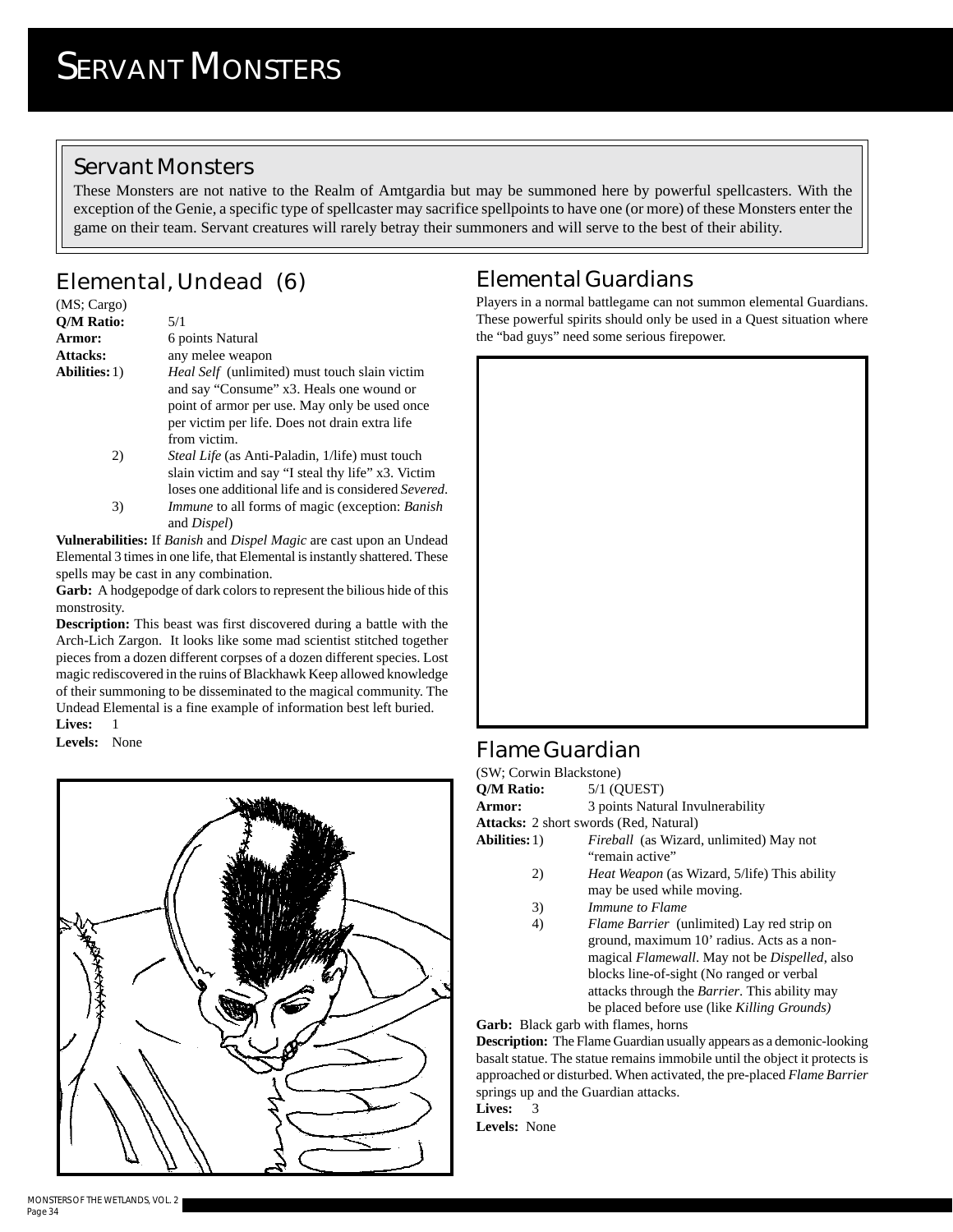

## **Ice Guardian**

(SW; Corwin) **Q/M Ratio:** 5/1 (QUEST) **Armor:** 4 points Natural Invulnerability Attacks: two short swords (Red, Natural), throwing daggers (Natural) **Abilities:**1) *Ice Sheet* (unlimited) This non-magical ability is represented by placing white ribbon in a 20' radius. The Ice Guardian may not leave this area, but anyone entering the area is forced to his or her knees due to the slippery nature of the *Ice Sheet*. The Guardian is the only creature who is immune to this effect. 2) *Ice Wall* (as Wizard *Forcewall* except as noted hereafter, 2/life) Represented by a 10' strip of white cloth which may be placed anywhere on the Ice Sheet. Dissolves in a 500 count. Can be destroyed by *Fireball, Flameblade*, the Sword of Flame or *Call Lightning*. *Flame Arrow* or torches will melt one in a 50 count. 3) *Entangle Trap* (as Scout, 2/life) Only usable while on *Ice Sheet*.

- *Lightning Bolts* are reflected back on the caster. 4) *Shatter* (as Druid, 4/life) "I call upon the power of ice to shatter that (specific object)" x3
- 5) *Lightning Bolt* and *Call Lightning* spells cast upon an Ice Guardian will reflect back upon the caster. 6) *Iceball* will *Heal* a wound or restore one point
- of armor on one location.

**Garb:** Blocky white tabard and/or mask. Description: An animated ice sculpture, created to defend a particular

area or object.

**Lives:** 3

#### **Levels:** None

#### **Mist Guardian**

(SW; Corwin) **Q/M Ratio:** 5/1 (QUEST) **Armor:** 2 points Natural Invulnerable **Attacks:** Single short sword (Natural, Red) **Abilities:**1) *Immune to Normal Weapons* The Mist Guardian can only be hit by weapons bearing an enchantment. 2*) Immune to Lightning, Charm and Control,* and *Poison* 3) *Shove, Lightning Bolt,* and *Flight* (as Wizard, unlimited) 4) *Call Lightning* (as Druid, 3/life) 5) *Wind* (as Wizard, 2/life, only need say the *Wind* chant once to cast) 6) *Mass Shove* (3/life) must say "Winds remove you from this area!" x2 Everyone within 20 feet of the Guardian is forced back an additional 20 feet. No one is immune. 7) *Teleport* (as Wizard, 2/life) The Mist Guardian begins the game in a *Teleport* that does not

count against this total. **Garb:** Fluffy white tunic with yellow belt, zig-zag or lightning bolt patterns. **Description:** Animated fog that can solidify into a humanoid form to attack. **Lives:** 3 **Levels:** None

### **Stone Guardian**

(SW; Corwin)

**Q/M Ratio:** 5/1 (QUEST)

**Armor:** 5 points Natural Invulnerability

**Attacks:** One long sword (White, Natural), any shield (Hardened)

- **Abilities:**1) *Barbarian Immunities*
	- 2) *Hold Person* (as Wizard, 4/life) 3) *Wrench* (4/game) By saying "I command thee, return to this plane!" and striking the ground with weapon or foot, Any player within 20 feet who is *in Teleport, Sanctuary, Circle of Protection, Honor Duel, Legend, Passplant, Commune* or any other similar ability is forced out and the spell or ability broken. Magics which are reusable (*CoP, Commune*, etc.) may be re-cast.

**Vulnerabilities:** Stone Guardians may not run.

Garb: Gray stone patterns, matching mask and weapon covers. **Description:** A huge humanoid statue, usually standing guard over some predominant treasure or person.

**Lives:** 3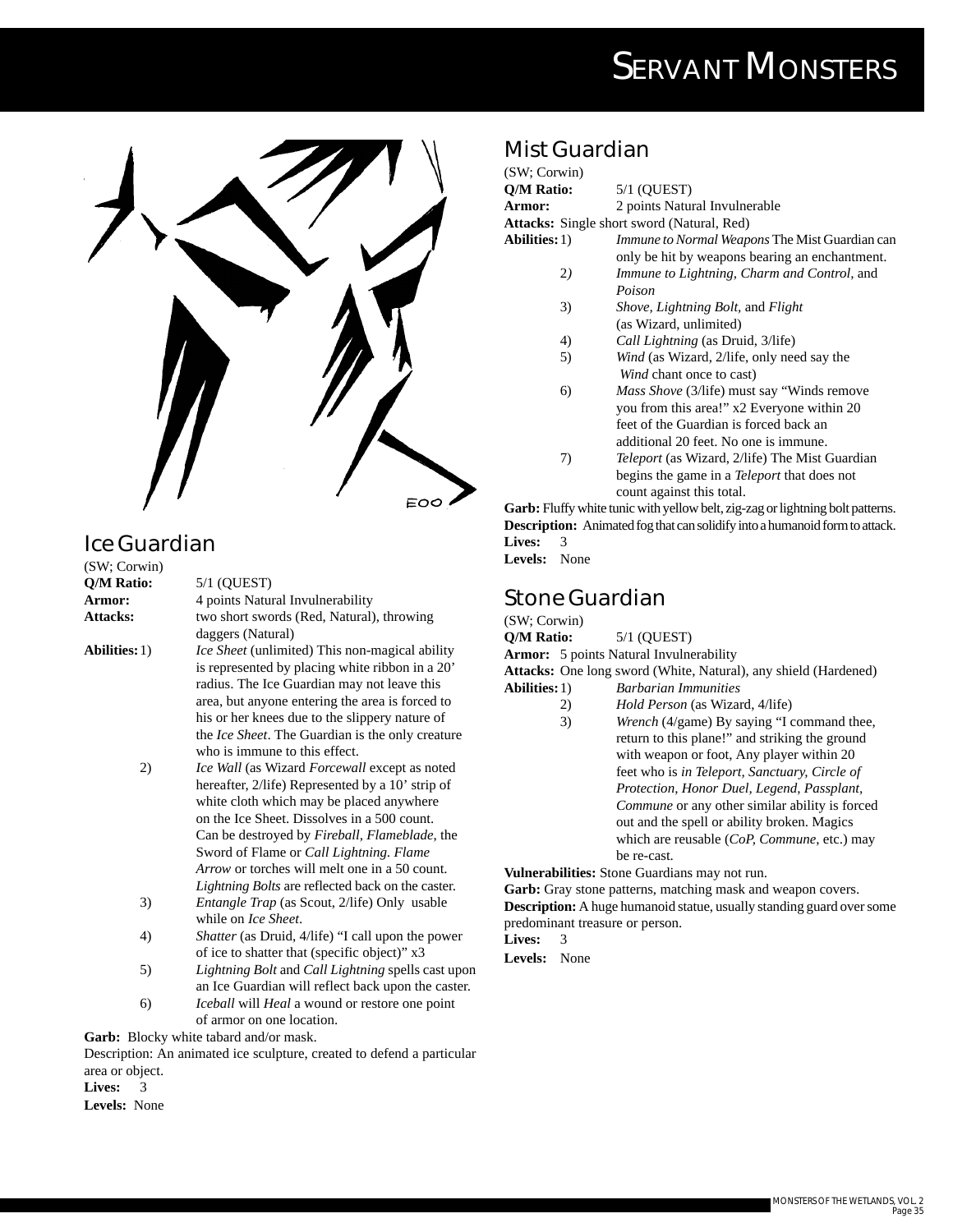## **Elementoids**

Elementoid is the term used to describe those spirits who originate from more than one Elemental Plane. Elementoids are hybrids who combine the qualities of two different elements (Fire and Air, Water and Earth, Air and Fire, etc.) Wizards, Healers or Druids may spend their spellpoints to summon on Elementoid of any type.

## **Elementoid, Magmanus (4)**

(WL; Stargazer)

**Q/M Ratio**: 3/1

Armor: 3 points (Natural), medium shield (at level) **Attacks:** Single short sword

#### **Abilities:**

1) Magmanus and all their equipment are

*Immune to Flame, Heat Weapon*, and the like.

2) All attacks are considered flame based. If target is immune, they take normal damage.

- 3) *Fireball* (as Wizard, at level)
- 4) *Flameblade* (as Druid, at levels)
- 5) *Repair Weapon or Shield* (as Warrior, at levels)

**Garb:** Bright red, yellow and orange, flame patterns, matching sword covers

**Description:** Magmanus are bizarre creatures often found near volcanoes, or at rifts leading into other planes. They are humanoids of living, molten rock. Their lives are most inscrutable to others, but seem to center around fashioning their unique flaming weapons.

#### **Lives:** 3

#### **Levels:**

| 1st | As above.                          |
|-----|------------------------------------|
| 2nd | Flameblade (1/game)                |
| 3rd | 4 Lives                            |
|     | May wield Javelins.                |
| 4th | Flameblade (1/life).               |
|     | May use any weapon as Warrior      |
| 5th | May use and carry a medium shield. |
|     | <i>Repair</i> (1/life).            |
| 6th | Fireball (1 reusable bolt)         |





## **Elementoid, Mudman (4)**

(WL: Various)

Q/M Ratio: 2/1

**Armor:** 2 point Natural

**Attacks:** Two long or short swords (Natural, Red)

- **Abilities:**
	- 1) *Entangle* (non-magic, considered a ball of mud, else as Druid spell)
		- 2) *Tunneling* (treat as non-magic *Teleport*)
		- 3) *Heal Self* (as Barbarian, 1/life, only while *Tunneling*)
		- 4) *Sticky Form* any blunt weapon (club, staff) striking a Mudman becomes caught in the creatures murky form and is considered

destroyed. Likewise, any normal missile weapon striking a Mudman is considered lost and may not be retrieved. *Any* weapon so caught does no damage to the Mudman.

5) *Touch of Death* (1/life, no charge necessary) Once this ability is used, the Mudman may not move for a 100 count. Simulates being caught in the Mudman's body and suffocating. Barbarians are immune, Monks are not.

**Garb:** Brown and black, maybe even red. Covering oneself with mud would be the ultimate.

**Description:** The places where Wizard's build there homes often stay enchanted for years following the Mage's passing. Mudmen are the result of enchanted earth being exposed to magical water. They are mindless, or nearly so, and seem to exist on this dimension only for brief periods of time. Often they are cultivated as highly desirable guardians, as they never seem to eat or ask for reward.

**Lives:** 3 **Levels:**

| 1st | Tunneling (1/life), <i>Entangle</i> (1/bolt reusable) |
|-----|-------------------------------------------------------|
| 2nd | <i>Entangle</i> (2/bolts, reusable)                   |
| 3rd | Tunneling (2/life)                                    |
| 4th | <i>Entangle</i> (3/bolts, reusable)                   |
| 5th | <i>Tunneling</i> (unlimited)                          |
| 6th | <i>Entangle</i> (4/bolts, reusable)                   |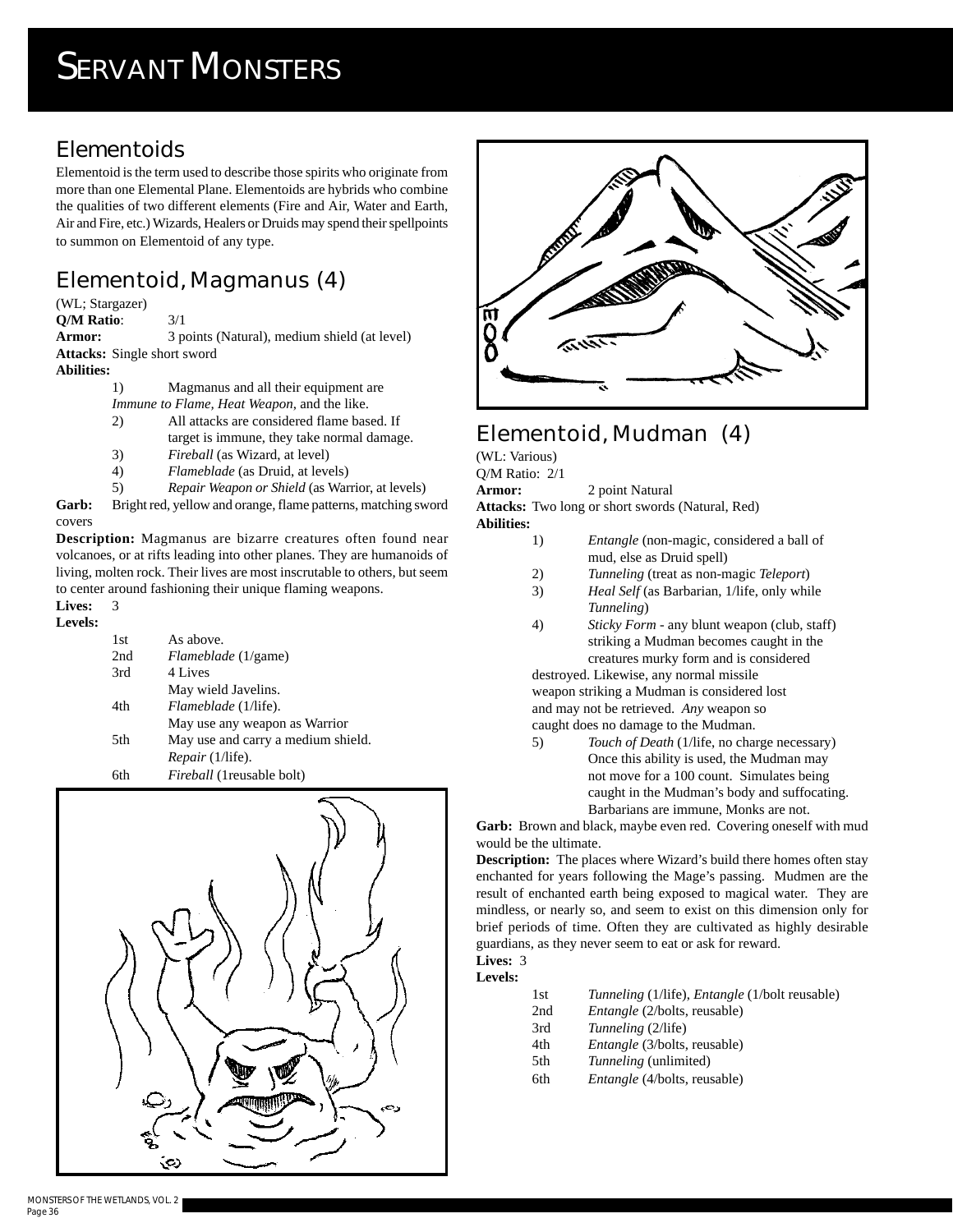## **Elementoid, Nimbane (4)**

(WL; Stargazer)

**Q/M Ratio:** 4/1

**Armor:** 1 point Natural Invulnerable

**Attacks:** One short sword and one flail (natural) **Abilities:**

- 1) *Immune to Flame, Lightning, Charm and Poison*
- 2) *Barbarian Immunities*
- 3) *Fire Strike* (1/life) "I call down flames to strike thee" x3 Treat as Druidic *Call Lightning* for range and effect.
- 4) *Invisibility* (1/life) Treat as Monk *Sanctuary*, but must say "Invisibility" x5 to activate and maintain a chant of "Invisible...invisible" to continue use.
- 5) *Choking Vapors* (1/grey padded spellball) "Vapors" x5 to charge. Target is considered *Petrified* until *Cure Poison* is used on them.
- 6) *Fireball* (as Wizard, by levels)

**Garb:** Black and dark red designs, flame and smoke motifs. **Description:** Nimbane are the Elementoids of Fire and Air. They have a generally nasty disposition and attack whatever hapless creatures cross their paths. They appear as columns of black smoke intermingled with streaks of flame but can disperse their forms and move about invisibly for limited periods of time.

#### **Lives:** 3

#### **Levels:**

- 1st As above
- 2nd *Fireball* (1/bolt, unlimited)
- 3rd *Vapors* (total 2/bolts, unlimited)
- 4th *Fire Strike* (total 2/life)
- 5th *Fireball* (total 2/bolts, unlimited)

6th May add one additional ability from above 1/life



## **Elementoid, Rainbow (6)**

(SW: Wyngarde)

**Q/M Ratio:** 4/1

**Armor:** 2 points Natural Invulnerable **Attacks:** Any melee weapon under 5' long

**Abilities:**

- 1) *Spell Turning* (unlimited) May catch spellballs and throw them back as though if the bolt never touched anything.
- 2) *Immune to Magic*
- 3) *Immune to Poison and Disease*
- 4) *Rainbow Colored Spellballs* (Red *Fireball*, Purple - *Sleep* (as Gypsy), Blue - *Magic Bolt*, Green - *Fear* (instead of *Stench*, else as

Troglodyte), Yellow - *Lightning Bolt*, Orange

- *Feeblemind* (as Druid spell), White - *Stun*

(instead of Iceball), Black - *Annihilation*) Each ball must be charged with the color of the bolt x5 (i.e.: "Yellow... yellow... yellow... yellow... yellow") before being thrown. May carry a specific number of each ball depending on level.

#### **Garb:** Rainbow or bright multi-colored garb.

**Description:** These Elementoids are considered the most dangerous of their brethren. Appearing as columns of shimmering colors, these Elementoids are rare on this dimension unless summoned into servitude by a powerful Monster or spellcaster.

#### **Lives:** 3 **Levels:**

| 1st through 3rd | May carry one each of colored        |
|-----------------|--------------------------------------|
|                 | spellballs, no white or black        |
| 4th and 5th     | May carry two each of colored        |
|                 | spellballs, one each white and black |
| 6th             | May carry three each of colored      |
|                 | spellballs, two each white and black |
|                 |                                      |



## **Ephreet (8)**

(MS; Cargo)

**Q/M Ratio:** 4/1 (QUEST)

**Armor:** 3 points Natural, may wear up to 2 additional points **Attacks:** One long sword (see below)

**Abilities:**

- 1) *Immune to all Flame-based attacks* (exception: *Lightning Bolt* and *Call Lightning*)
- 2) *Heat Weapon, Flamewall, Fireball* (as
- Wizard, 3/life each, *Fireballs* are reusable)
- 3) *Fire Trap* (as Druid, 3/game)
- 4) The long sword of an Ephreet is a non-magical *Flameblade*.
- 5) *Teleport* (as Wizard, 2/life)

**Vulnerabilities:** Ephreet may not exist without a Master. If the player controlling the Ephreet dies, the Ephreet must also take a death. **Garb:** Red armor or tunic, flame patterns.

**Description:** These powerful denizens of Elemental Flame are not nice guys. They are arrogant, cruel and as likely to slay a weak summoner as to perform the tasks for which they were created. Only Wizards are foolish enough to waste so many spellpoints on one of these evil beasts.

**Lives:** 3 **Levels:** None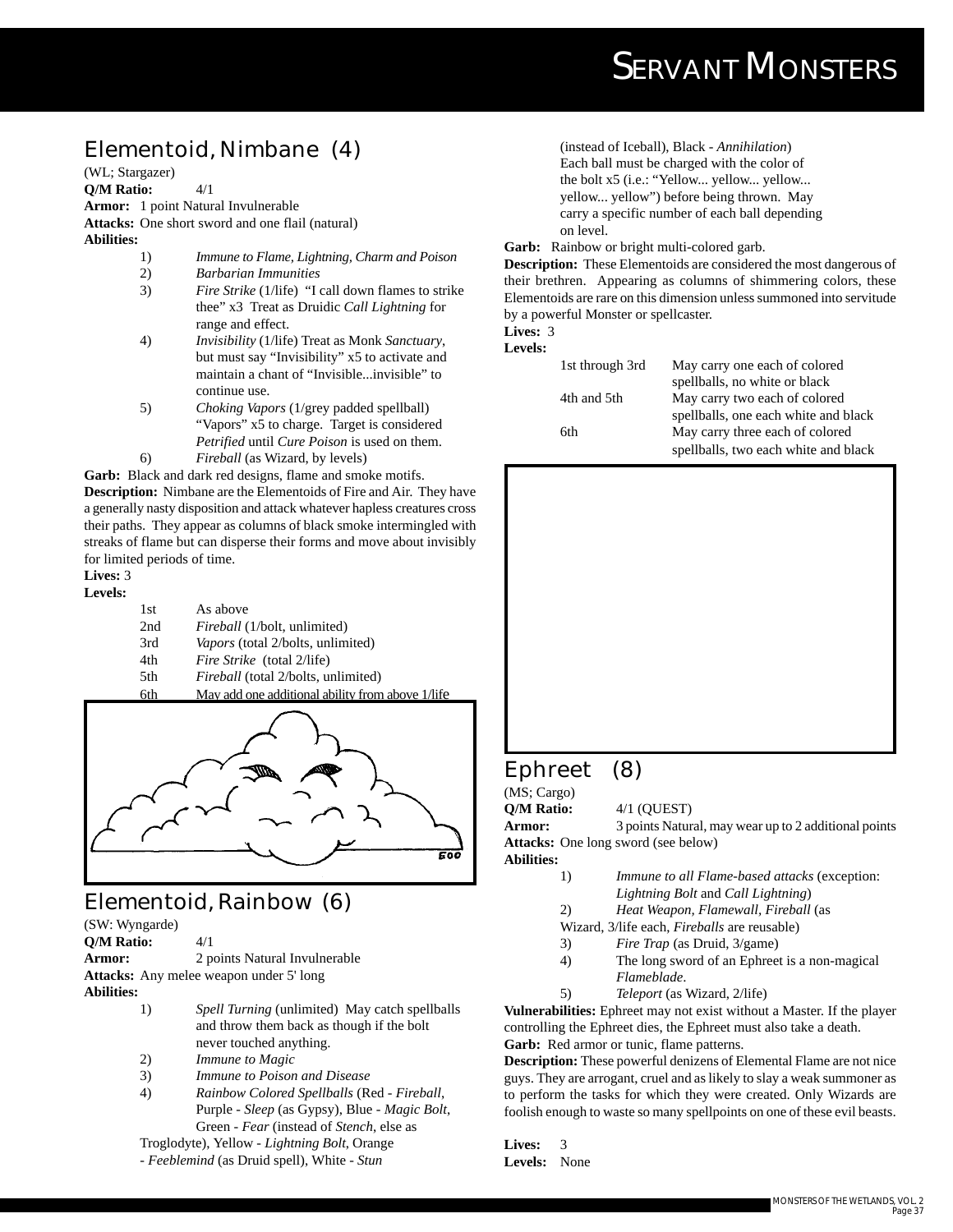#### **Genie of the Lamp**

(SW: Star) **Q/M Ratio: 2/1 (QUEST) Attacks:** Spells only

**Armor:** 8 points Invulnerable

**Abilities:**1) *Intangibility* (unlimited) As creatures of pure magical energy, Genies are naturally vaporous and intangible. They are immune to all physical game effects (i.e.: most spellballs, *Walls*, all normal melee and throwing weapons, etc.) Their Invulnerability is only effected by the following powers, items, and spells: *Curse, Finger of Death, Touch of Death, Vibrating Palm,* Odin's Hammer, *Enchanted* weapons, the Dagger of Penetration, and *Mutual Destruction*. They may be attacked with normal physical attacks only if in the process of casting a spell or fulfilling a wish.

> 2) *Wish Fulfillment* (3/owner) The Genie's master can command them to fulfill a variety of wishes, within certain guidelines and limitations. First, they may use **ANY** spell or ability of **ANY** class or Monster to fulfill a wish, including *Resurrect*. May grant the abilities of a Relic on a non-Relic item for one of the master's lives per wish. Enchantments and other wish effects have to be wished for again when the master dies and returns from Nirvana (i.e.: no wishing for "the Sword of Flame for the entire battlegame!", that would be one wish for every life the master has). No wishing for more wishes. No "freebies, substitutions, exchanges, or refunds!" Lastly, and perhaps most importantly, Genie's can **BREAK THE RULES.** With Reeve permission, the Genie can cause wild acts of mass destruction, *Teleport* entire teams, *Resurrect* everyone on the battlefield, cast the *Wind* spell with a single word, or do effectively anything the master's heart desires. A Reeve should be on hand for all non-standard

requests or mass requests ("I wish everyone on my team has an *Enchanted Weapon*!"), to rule whether the request is feasible.

3) *Teleport* (unlimited) Must say "Teleport" x3 to activate and "Poof!" x1 to reappear. Else as Wizard. 4) *Heal Self* (as Monk, unlimited) May be cast while *Intangible*. This spell heals the Genie and restores all lost armor points.

**Vulnerabilities:**

1) "Phenomenal cosmic powers! Itty-bitty living space!" The Genie is bound to serve the possessor of his/her Magic Lamp (see *Memoirs of a Master Smith* supplement), an extra-dimensional prison which contains the Genie's soul. Each Genie is bound to serve a single owner for the extent of three wishes (see above), after which time both Genie and Lamp vanish to find a new owner. If the Lamp is lost to an owner before he/she uses the three wishes, should he/she ever regain the same Lamp, they get the remainder of their wishes. Once having been a Genie's master, an individual may never again have the servitude of any other Genie.

- 2) Genie's may not exist within an area of *Anti-Magic*, and will be *Teleported* to the nearest boundary of the spell if caught within one. Genies may NOT *Dispel* an *Anti-Magic* area, nor do any of their abilities or gifts function in such an area.
- 3) Additionally, the Genie may never use *Wish Fulfillment* on himself/herself without a Master's wishing this so. All other powers may be used normally.

Garb: For women, a belly-dancers costume. For men, a turban with Arabic robes.

**Description:** Genie's can appear in any form they desire, though usually to achieve some response in humans (love, terror, respect) or to fulfill a wish for their Master. Generally speaking, the females appear as incredibly beautiful human females in Arabic-style clothing, the males vary widely from truly frightening to almost comedic. Each Genie has a distinct personality, much like humans, and can be of any temperament or ethos. Some Genie's are quite evil and will twist their master's wishes to the letter of the wish, potential master's beware!

**Lives:** 1

**Levels:** As mastodons of magical power, Genie's are as powerful as they will ever be.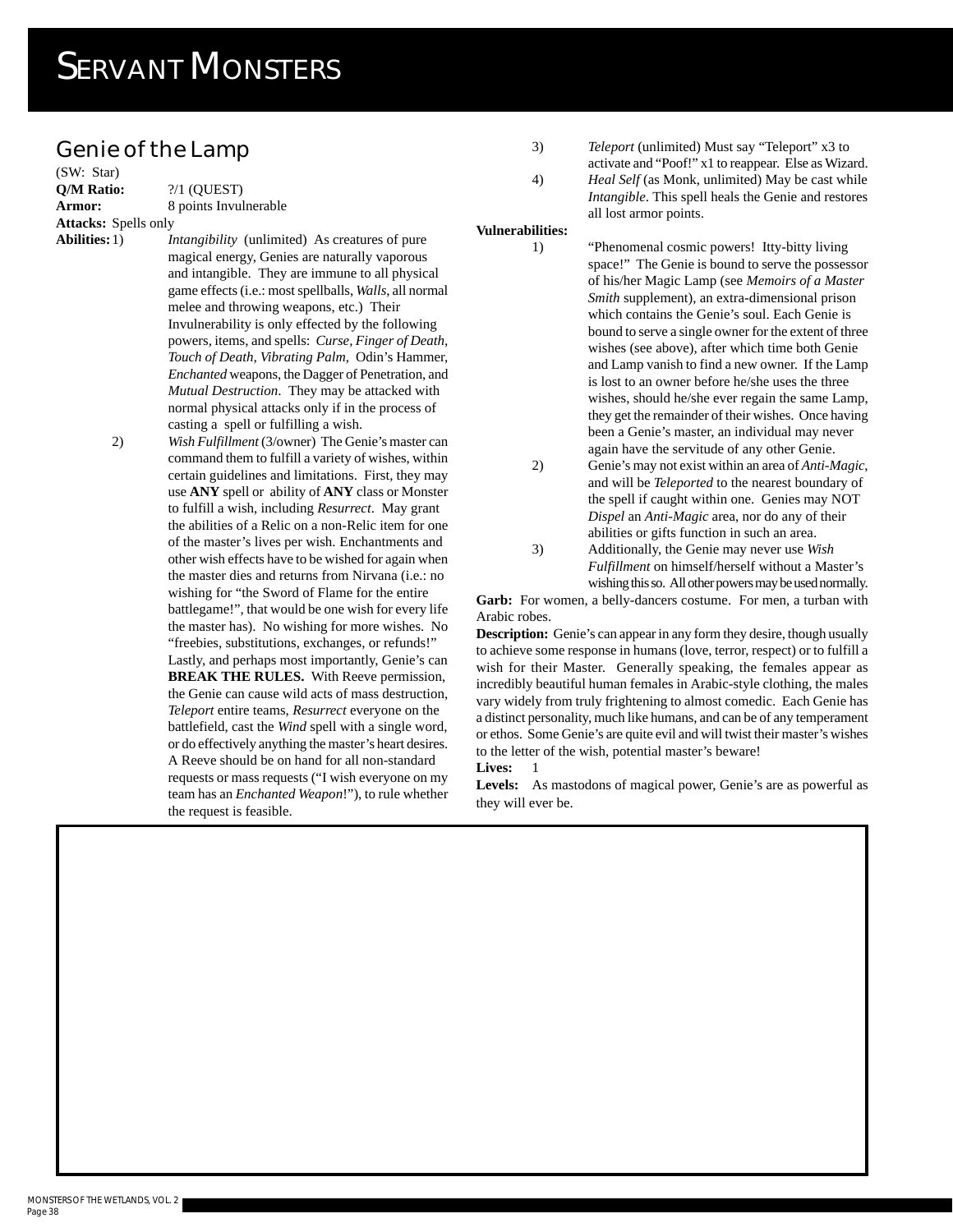## **Golem, Clockwork (6)**

| (WL; Stargazer)      |                                                      |
|----------------------|------------------------------------------------------|
| Armor:               | 2 points Natural Invulnerability                     |
| <b>Attacks:</b>      | Any single-handed melee weapon OR two                |
|                      | Natural short swords                                 |
| <b>Abilities:</b> 1) | <i>Mend</i> and <i>Heal Self</i> (by levels)         |
| 2)                   | Fireball, Iceball OR Lightning Bolt                  |
|                      | (choice of 1 reusable bolt, as Wizard)               |
| 3)                   | <i>Circle of Protection</i> (unlimited, non-magical) |
|                      | This represents a force field against all attacks.   |
|                      | No wand is required. Incantation "Force Field"       |
|                      | x5 to activate. May not be attacked by others        |
|                      | in a nearby <i>Circle</i> . Else as Wizard spell.    |
|                      | Immune to Poison, Charm, Control, Wounding,          |

*Disease* and *Death Magic*.

**Vulnerabilities:** Clockwork Golems are notoriously sluggish. Players may move no faster than a normal walk when portraying these metal monstrosities.

**Garb:** Robot-style metallic garb, hinged joints, aluminum foil-covered box for the torso.

**Description:** The Clockwork Golem come in a startling variety of forms. From primitive gear-work monstrosities to advanced technological marvels, these Golems serve their masters without fear or question. Once ordered to perform a task, they will continue to do so until told otherwise or destroyed. Often, the same Golem will perform a task for centuries after their master's death, until decay and age wear it down to bits and pieces.

**Lives:** 3

- **Levels:** 1st *Mend* and *Heal Self* (1/life total)
	- 2nd As above
		- 3rd *Mend* and *Heal Self* (1/life total)
		- 4th As above
		- 5th *Mend* and *Heal Self* (1/life total)
	- 6th May carry and use one additional spellball, either of the same type chosen at 1<sup>st</sup> level or another of the available choices.





#### **Golem, Rag (6)** ackstone)

| (SW: Corwin Bl       |
|----------------------|
| O/M Ratio:           |
| Armor:               |
| <b>Attacks:</b>      |
| <b>Abilities:</b> 1) |
|                      |

**Q/M Ratio:** 2/1 **Armor:** 1 point Natural Invulnerable **Attacks:** one melee dagger (Red) *Cuteness* (unlimited, but only once per target) By choosing an attacker and saying, "You wouldn't hurt a toy? Would you?" The target must cease hostilities against the Golem for a 30 count, or until attacked by it, whichever comes first. Only Berserkers and Monks of

- 3rd level and higher are immune. 2) *Servitude* (1/game) A Rag Golem may *Charm* a target who is not immune into serving its owner as a slave for the remainder of one life. The Golem declares its target and says, "By the power of my mind, I dominate your will!" x3, range is 20 feet.
- 3) *Visit* (1/game) The Rag Golem may take its owner and self into a *Visit*, which exactly replicates the Bard spell of the same name.
- 4) *Immune to Magic*, except as noted under Vulnerabilities. Anyone holding a Rag Golem is immune to magic, as well.

**Vulnerabilities:** *A Lightning Bolt, Fireball*, or blow from a *Flameblade* will kill a Rag Golem outright.

**Garb:** A Raggedy-Ann or Raggedy-Andy costume, Any doll-type garb with lace and ruffles, a lace bonnet

**Description:** Wizards who wish to protect children from the dangers of the world create these Golems. Rag Golems are sentient dolls, brought to life through an act of magic and love. They always resemble a child's plaything, be it a doll, stuffed dog, or teddy bear, until the child it threatened or harmed in any way. The Golem them springs to life, using it's powers and attacks to defend its young charges.

Lives: 1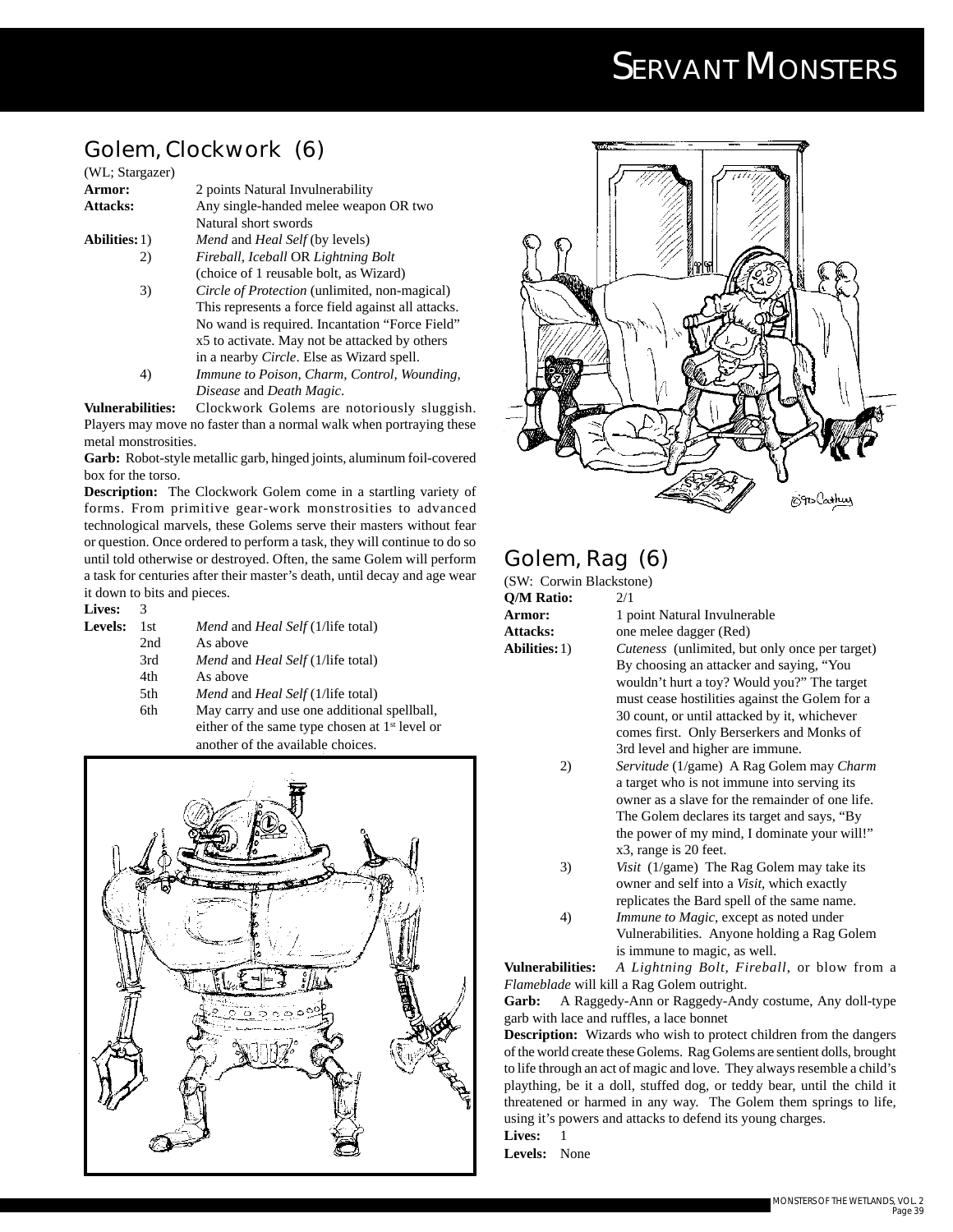## **Golem, Rope (4)**

| (GS: Dr. Phlogiston) |                                                |
|----------------------|------------------------------------------------|
| <b>O/M Ratio:</b>    | 3/1                                            |
| Armor:               | 2 points Natural                               |
| Attacks:             | 2 flails (Red)                                 |
| <b>Abilities:</b> 1) | <i>Strangle</i> (5/game) By touching a subdued |
|                      | opponent and repeating "Strangle" x10, the     |
|                      | Rope Golem can slay any victim, regardless     |
|                      | of enchantment or protection.                  |
| 2)                   | Immune to all forms of verbal magic and all    |
|                      |                                                |

forms of fire. **Vulnerabilities:** The weapons of a Rope Golem destroy shields and armor like regular red weapons, however, they can ONLY deal subdual

damage due to the nature of the Golem's construction. Any class, including Barbarians, can be subdued by these attacks.

Garb: Lots of ropes and rope-like appendages. Baggy garb in browns or dark greens.

**Description:** Created to serve Wetland Mages aboard sea vessels, Rope Golems are living constructs of ship lines, hemp ropes, and guy wires. Like all Golems, they protect their masters until destroyed.

**Lives:** 1





## **Golem, Paper (4)**

| (From the Emerald Hills) |                                                        |
|--------------------------|--------------------------------------------------------|
| O/M Ratio:               | 2/1                                                    |
| Armor:                   | 1 point invulnerable, due to size and speed            |
| <b>Attacks:</b>          | 2 melee daggers                                        |
| <b>Abilities:</b> 1)     | <i>Windblown</i> - Player must say "Garbage"x5.        |
|                          | This simulates the Golem's ability to compact          |
|                          | itself into a paper wad and hide. Treat as             |
|                          | Wizard <i>Flight</i> except player must wander         |
|                          | aimlessly for a 300 count to simulate being            |
|                          | windblown. Use of this is unlimited.                   |
| 2)                       | <i>Paper Cuts</i> (as Wizard <i>Wounding</i> , 1/life) |
| 3)                       | Barbarian Immunities (at 3rd level)                    |

Garb: Pale gray or white to simulate the composition of the golem. Of course, covering oneself with colored construction paper or old newspapers would be interesting, if not appropriate.

**Description:** Created by novice mages wishing to apprentice to the Ancient Mage, Paper Golems are six inches tall and resemble a human in general shape. Easily constructed, their creators often use too much magic, resulting in rather durable constructs. These golems make excellent guards and assassins, capable of avoiding most blows and bypassing obstacles due to their size.

**Vulnerabilities:** A *Fireball* or *Flame Arrow* will destroy one of these immediately.

**Lives:** 3 Lev

| els: | 1st. | As above                                       |
|------|------|------------------------------------------------|
|      | 2nd  | 4 Lives (total)                                |
|      | 3rd  | <b>Barbarian Immunities</b>                    |
|      | 4th  | Weapons considered Red                         |
|      |      | May use 1 Wizard Spell from levels first       |
|      |      | through third (no fire-based spells!)          |
|      | 5th  | 5 Lives (total)                                |
|      | 6th  | One additional Spell from 1-3 (no fire-based!) |
|      |      |                                                |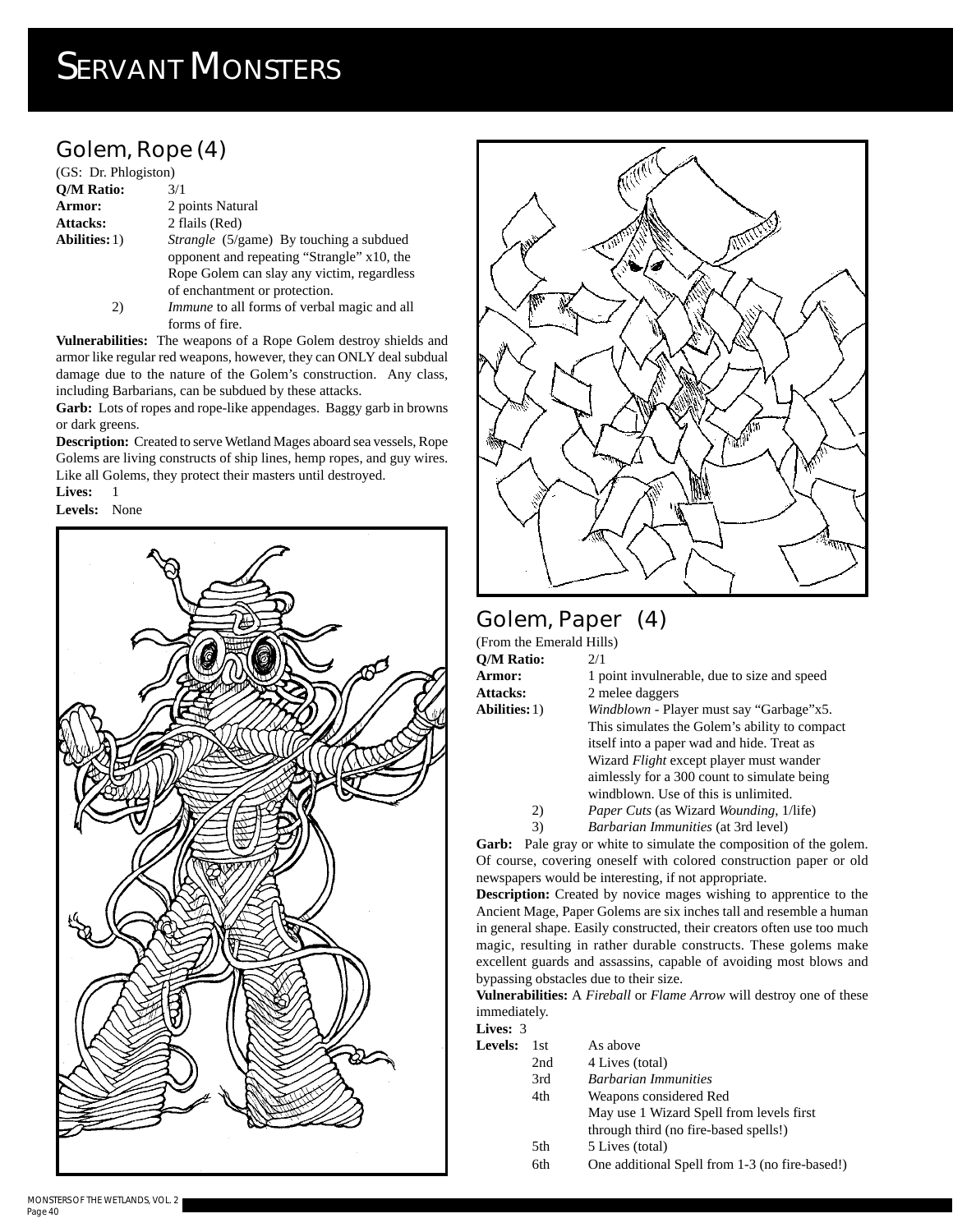#### **Poket Monster (4)**

(WL; Various) **Q/M Ratio:** 1/1 **Armor:** 1 *Luck Point* **Attacks:** 2 Natural melee daggers OR one singlehanded melee weapon

#### **Abilities:**

- 1) *Luck Points* (by levels) The Poket may ignore one physical hit per Luck Point. This is protection against spellballs but not verbal magic.
- 2) *Spellball* (one reusable bolt) Each Poket can chose ONE specific type of spellball to serve as an innate offensive power. Choices include any standard spellball (*Fireball, Iceball, Petrify,* etc.) or non-standard types at the Reeve's discretion (*Sleep* Powder, *Stun* Ball, *Charm* Bolt, etc.)
- 3) *Movement or Concealment Power* (1/life) Each Poket generally has a power that aids in movement or stealth. Examples include *Flight, Aquatic Nature, Sneak, Sanctuary, Invisibility, Pass Without Trace*, and *Circle of Protection*. Others are possible with Reeve approval.
- 4) *Special Offensive or Defensive Ability* (1/life) Every Poket is capable of a singular special ability that assists it either defensively OR offensively. Examples include use of a shield, use of throwing weapons, *Flameblade* on one weapon, a *Poisoned* weapon, *Forcewall* (1/ life), or *Immunity* to one type of attack. There are many, many other possibilities.

**Vulnerabilities:** Every Poket has a special vulnerability that will slay it instantly on any hit. This should be a fairly common type of attack and the Reeve should approve all vulnerabilities. Examples include *Iceball, Poison,* Flame attacks, *Charm* type spells, any enchanted weapon, etc. Garb: Pokets are all unique. Garb up according to the Poket you wish to portray.

**Description:** The small Poket Monsters are a fairly recent discovery in Amtgardia. These generally cute and furry critters roam the wyrld in search of humans and demi-humans to care for them. Pokets come in an astounding variety of forms from bright yellow Thundermice to dark and gloomy Ghostlies. Each Poket should be built using the rules above and approved by the Reeve. Theme is very important to creating Pokets, their powers and abilities will generally have a common style (i.e.: Firebased, Plant-based, Poison-based, etc.) Any spellcasting class may summon a Poket to be their friend. If a Poket is poorly treated on its first two lives (i.e.: ignored, forced into danger alone, etc.), it will rebel against its summoner and disappear from the game.

#### **Lives:** 3 **Levels:**

| 1st  | One Luck Point                            |
|------|-------------------------------------------|
| 2nd  | As above                                  |
| 3rd  | Two Luck Points total                     |
| 4th  | May use Special Offensive/Defensive Power |
|      | $(2/\text{life total})$                   |
| .5th | Three <i>Luck Points</i> total            |
| 6th  | May use Movement/Concealment Power        |
|      | $(2/\text{life total})$                   |
|      |                                           |

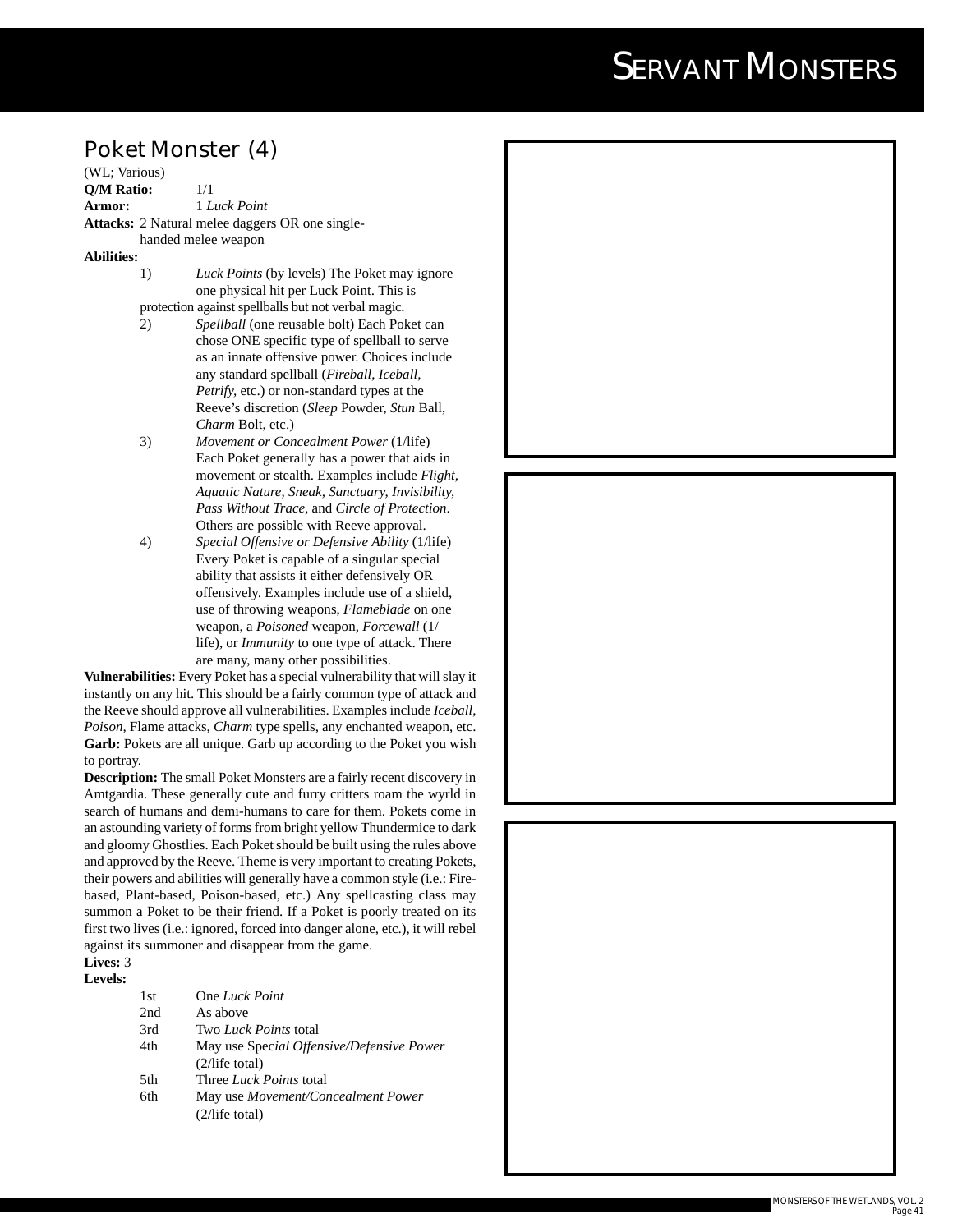### **Standard Creatures**

Unless otherwise noted, all standard creature abilities are non-magical in nature. Because these creatures are non- magical in nature, their powers cannot be negated by the use of magic.

### **Amphiboid (Frog Men)**

| (WL/EH; Various)     |                                                                                                                                                               |
|----------------------|---------------------------------------------------------------------------------------------------------------------------------------------------------------|
| <b>O/M Ratio:</b>    | 1/1                                                                                                                                                           |
| Armor:               | None initially, small shield                                                                                                                                  |
| <b>Attacks:</b>      | Two melee daggers (Natural) or short melee<br>weapons, and javelins.                                                                                          |
| <b>Abilities:</b> 1) | <i>Spit Paralyzation Poison</i> (1 bolt/unlimited) -<br>must declare "Paralyzation poison!" then throw<br>gray spell ball. Victim is paralyzed for 100 count. |
| 2)                   | Immune to Entangle, Traps, Charm, and Hold<br><i>Person</i> , magical or otherwise.                                                                           |
| 3)                   | <i>Immune to Poison.</i>                                                                                                                                      |
| 4)                   | <i>Leap</i> (unlimited) Similar to <i>Flight</i> but must<br>state loudly "Leap" x3. Can leap up to 50"<br>away, then must land before 'leaping' again.       |
| 5)                   | <i>Berserk</i> (as Barbarian, at level)                                                                                                                       |
| 6)                   | <i>Poison Weapon</i> (as Assassin, at level)                                                                                                                  |
|                      |                                                                                                                                                               |

**Vulnerabilities:** Except when *Berserk*, Amphiboids are afraid of fire and ice. Garb: Green, tan, red polka dots, any pattern resembling a frog or toad. **Description:** Man-shaped frogs and have gained the gift of poisons. They are formidable fighters, known for their glorious death runs.

**Lives:** 4

| <i>Spit Poison</i> becomes lethal after a 30 count. |
|-----------------------------------------------------|
|                                                     |





## **Bog Imp**

| (RH: Kudzu and Arg)    |                                                             |
|------------------------|-------------------------------------------------------------|
| Q/M Ratio:             | 1/1                                                         |
| <b>Armor:</b>          | None                                                        |
| Attacks:               | Two daggers (natural weapons) OR one short                  |
|                        | sword, any small throwing weapon                            |
| <b>Abilities:</b> 1)   | Touch of the Plague (unlimited) Anyone                      |
|                        | struck by a Bog Imp who is not Protected from               |
|                        | <i>Disease</i> will become a Plaguer (see Dor Un            |
|                        | Avathar, 7th Edition) for one life. This disease            |
|                        | may be transferred through touch.                           |
| 2)                     | <i>Camouflage</i> (2/life) Must say "Camouflage"            |
|                        | x3 to activate and continue chanting                        |
|                        | "Camouflage camouflage" to keep ability                     |
|                        | active (much like Monk Sanctuary). Imp may                  |
|                        | not attack or be attacked, and may only carry               |
|                        | Natural weapons while <i>Camouflaged</i> .                  |
| 3)                     | Immune to Poison and Disease                                |
| 4)                     | <i>Teleport</i> (at 2nd level) Limited to within 20 feet of |
|                        | a body of water, otherwise it should be treated as          |
|                        | Assassin ability of the same name.                          |
|                        |                                                             |
| 5)<br>Vulnerabilities: | <i>Confusion</i> (as Druid, at 4th level)                   |
|                        |                                                             |
| 1)                     | Wounds kill ( <i>i.e.</i> : one shot deaths)                |
| 2)                     | A Lightning Bolt or Call Lightning spell destroys           |
|                        |                                                             |

all Bog Imps within a 20' area of the *Lightning* strike. Garb: Rags of brown and/or black, covered in muck.

**Description:** Bog Imps are small evil creatures that inhabit marshes or extremely wet lands. They are filthy and plague-ridden, and enjoy spreading their disease around to others. It seems their sole purpose in life is to make others sick. They also have a great liking for pretty things, and will try to collect anything that catches their fancy. **Lives:** 6

| ----           |      |                                               |
|----------------|------|-----------------------------------------------|
| <b>Levels:</b> | 1st. | As Above                                      |
|                | 2nd  | <i>Teleport</i> (1/life)                      |
|                | 3rd  | As above                                      |
|                | 4th  | <i>Confusion</i> (1/life)                     |
|                | 5th  | One additional <i>Teleport</i> (total 2/life) |
|                | 6th  | Camouflage becomes (4/life)                   |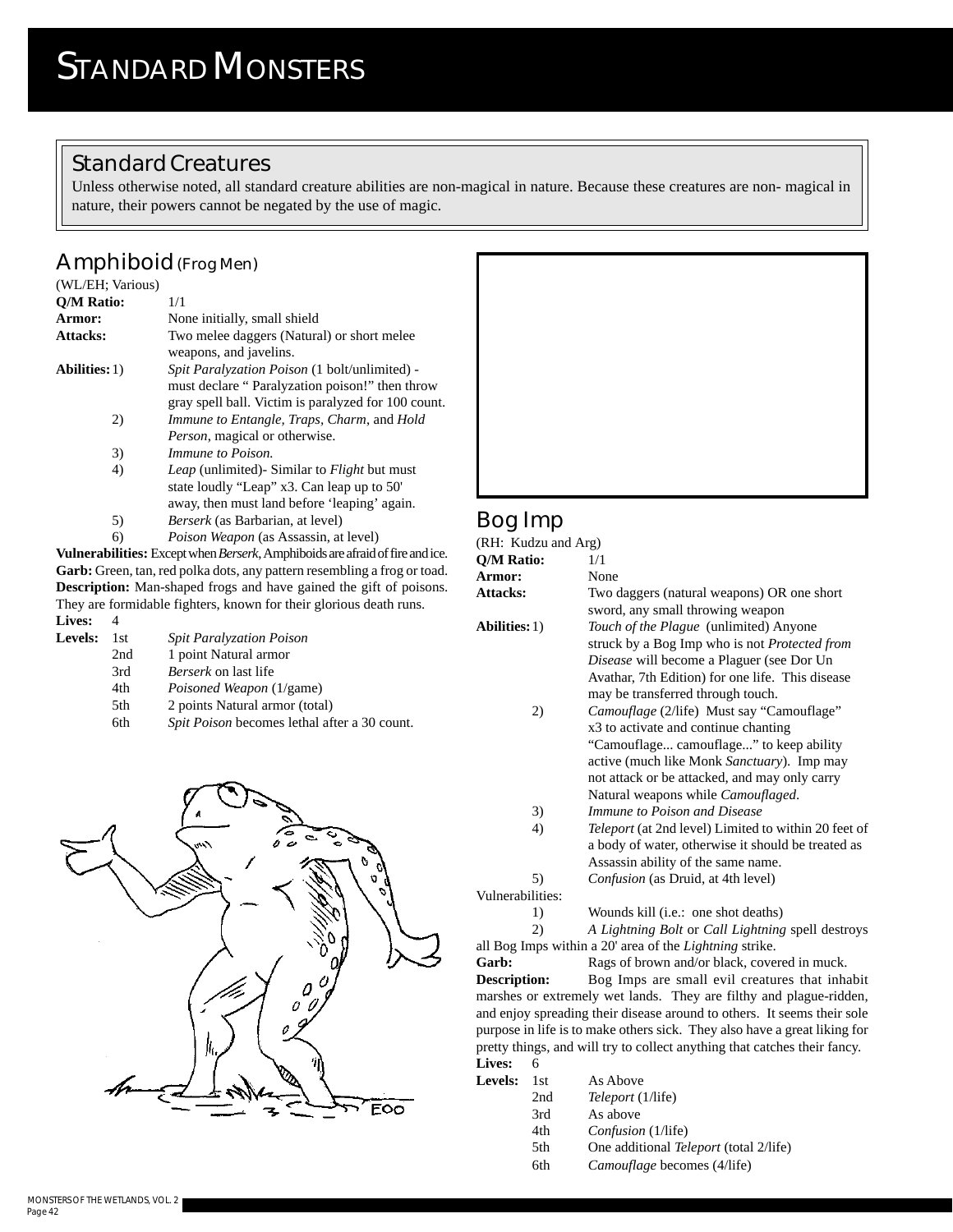## **STANDARD MONSTERS**



## **Calimarin**

| (SW: Wyngarde)                        |                                                                |
|---------------------------------------|----------------------------------------------------------------|
| <b>O/M Ratio:</b>                     | 6/1                                                            |
| <b>Armor:</b>                         | None                                                           |
| <b>Attacks:</b>                       | One non-hinged melee weapon under 3'                           |
| <b>Abilities:</b> 1)                  | <i>Hold Person</i> (as Wizard, 3/life)                         |
| 2)                                    | <i>Charm</i> (as Bard, 2/life) "By the power of my             |
|                                       | mind, I dominate your will"x2                                  |
| 3)                                    | <i>Teleport</i> (as Wizard, 1/life)                            |
| 4)                                    | <i>Finger of Death</i> (as Druid, 2/life) Must say             |
|                                       | "(targets name or class), I devour thy mind"x5                 |
| 5)                                    | <i>Mental Bolts</i> (3/life, as Wizard <i>Lightning Bolt</i> ) |
| 6)                                    | <i>Heat Weapon</i> (as Wizard, 2/life) must say "By            |
|                                       | the power of my mind I melt that weapon" $x2$                  |
| 7)                                    | Except for the padded yellow <i>Mental Bolts</i> ,             |
|                                       | no other power requires material components.                   |
| 8)                                    | <i>Immune</i> to spells which <i>Charm</i> , <i>Hold</i> , or  |
|                                       | dominate, but not <i>Iceball</i> or <i>Petrify</i> .           |
| $\alpha_{\rm max}$ $\alpha_{\rm max}$ | $1 \t 1 \t 1$                                                  |

**Garb:** Brown robes, belts with small arcane items hanging off it, and capes with mystic symbols are all indicative of a Calimarin. If you've got the cash during Halloween, I've seen some really well sculpted squid-head masks. In a pinch, you could wear a purple headband and wiggle your fingers in front of your mouth like little tentacles.

**Description:** Men with squid-heads is the best description for the Cailmarid. They are evil creatures who delight in the pain and suffering of intelligent beings. They are psionically awakened as well, using their mastery over the mental and physical worlds to enslave whole populations. The favorite meal of Calimarid are the brains of freshly slain humans.

| Lives:  | 3    |                                                        |
|---------|------|--------------------------------------------------------|
| Levels: | 1st. | As above                                               |
|         | 2nd  | 1 additional <i>Heat Weapon</i> per life (total 3)     |
|         | 3rd  | 1 point of Natural armor                               |
|         | 4th  | Immune to all forms of magic                           |
|         | 5th  | As above                                               |
|         | 6th  | 1 additional <i>Finger of Death</i> per life (total 3) |
|         |      |                                                        |

#### **Carnivorous Plant**

(RH: Kudzu and Arg) **Q/M Ratio:**  $2/1$  (per tendril) (QUEST) **Armor:** 2 points Natural per tendril **Attacks:** 2 short swords (Natural) **Abilities:**

- 1) *Entangle* (2 bolts/life/tendril)
- 2) *Immune to Charm and Control*, as the plant has no mind to control.
- 3) Tendrils *regenerate* limbs in a 100 count. Armor regenerates at the rate of one point in one location per 100 count (tendril selects which location is healed)
- 4) Limb shots do not kill the plant, but two limb shots to the same tendril will kill that tendril.
- 5) The Carnivorous Plant is made up of three to six players, tied to a central tree trunk with 20 foot lengths of rope. Each player is a "tendril" and acts independently of the others. Each tendril is damaged separately, and the trunk itself is subject to attack, as well. (see

Vulnerabilities)

#### **Vulnerabilities:**

- 1) Any *Fireball, Lightning Bolt,* or *Sphere of Annihilation* that hits the "trunk" will destroy the whole plant, as will 3 *flame arrow* hits or 3 hits from a *Flameblade*.
- 2) Any flame or lightning attack against a tendril kills it, and it may not regenerate.

Garb: Brown and green, floral prints.

**Description:** Carnivorous Plants are mindless, neutral creatures. They live to eat. It doesn't matter if it eats adventurers or Monsters, they all taste good to the Carnivorous Plant. They don't go out and collect magic items and riches, but sometimes these things end up lying around after the plant has fed.

Lives: 1 (or more, if the Reeve so desires)

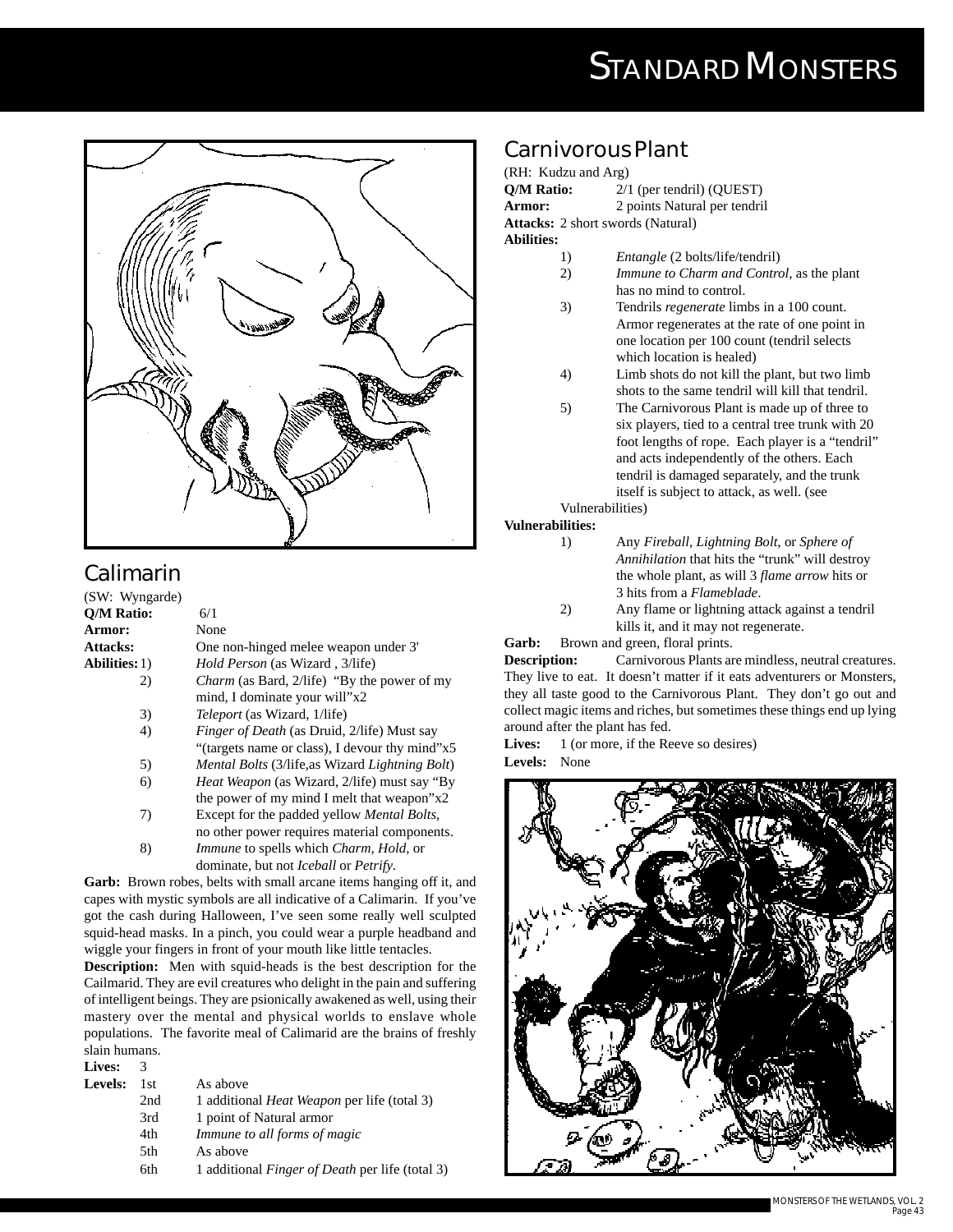### **Chaos Fungus**

(From the Emerald Hills) **Q/M Ratio:** 1/1 **Armor:** 1 point Natural **Attacks:** Any melee weapon up to 5' in length. **Abilities:**

- 1) *Immune to Charm, Yield, Sleep, Fear*, and other mind controls
- 2) *Immune* to all piercing attacks
- 3) *Immune to Subdual*
- 4) *Infect Corpse* (1/game) by touching a dead body and saying "I take thy corpse." This gives the Chaos Fungus one more life. This ability does not work on anyone killed by Fire, *Sphere of Annihilation*, Siege Weapons, etc., or
- anyone with *Protection from Disease*. It acts like a *Sever Spirit* and does not take a life from the victim.

**Garb:** Funky brown, tan and/or mushroom prints.

**Description:** Chaos Fungus creatures are humanoid beings, relentless and utterly inhuman in thought process. In effect, they function as a hive mind, gathering corpses to infect with their spores to create more of their kind.

#### Lives: 2

| ٠<br>e<br>v |
|-------------|
|-------------|

| 1st | As above                       |
|-----|--------------------------------|
| 2nd | Armor becomes 2 points Natural |
| 3rd | <i>Infect Corpse</i> (2/game)  |
| 4th | As above                       |
|     | Armor becomes 3 points Natural |
| 5th | Weapons considered Red         |
| 6th | <i>Infect Corpse</i> (3/game)  |



#### **Crabman**

| (SW: Wyngarde)    |                                              |
|-------------------|----------------------------------------------|
| <b>O/M Ratio:</b> | 3/1                                          |
| Armor:            | 4 on torso, 3 on limbs, must carry a medium  |
|                   | or large shield                              |
|                   | <b>Attacks:</b> Two non-hinged melee weapons |
|                   | (Natural, Red)                               |

#### **Abilities:**

1) Immune to *Magic Bolt, Entangle,* and *Wounding* spells. *Magic Bolt* bounces off their tough shell, entangles are cut right through with powerful claws, and a single wounded limb out of eight is not even noticed.

- 2) *Teleport* (1/life) To simulate the ability of retreating underground, the Crabman must stand still and say, "Digging" x5. Must say "Surfacing" x5 to re-enter combat. All other rules of *Teleportation* apply, except they may retain their weapons throughout the process.
- 3) Shield is treated as being *Hardened*
- 4) Thrown weapons and other normal projectiles do not effect a Crabman. *Arrow of Penetration* and other armor-piercing attacks still function.

**Garb:** Wear red, blue, black or white to simulate the varied colors of the crabmen's shells. If you have access to a suit of armor, wear it. Fake antennae would make a nice touch.

**Description:** The primitive, alien Crabmen survive by scavenging and marauding. They are completely merciless in combat, with huge claws capable of ripping a man in two. The Crabmen walk upright on two strong legs, using the other legs for fine manipulations and combat.

**Lives:** 3 **Levels:**

| 32 |      |                                             |
|----|------|---------------------------------------------|
|    | 1st  | As above                                    |
|    | 2nd  | 1 additional <i>Teleport</i> (total 2/life) |
|    | 3rd  | As above                                    |
|    | 4th  | Natural armor on torso becomes Invulnerable |
|    | .5th | As above                                    |
|    | 6th  | 1 additional Teleport (total 3/life)        |
|    |      |                                             |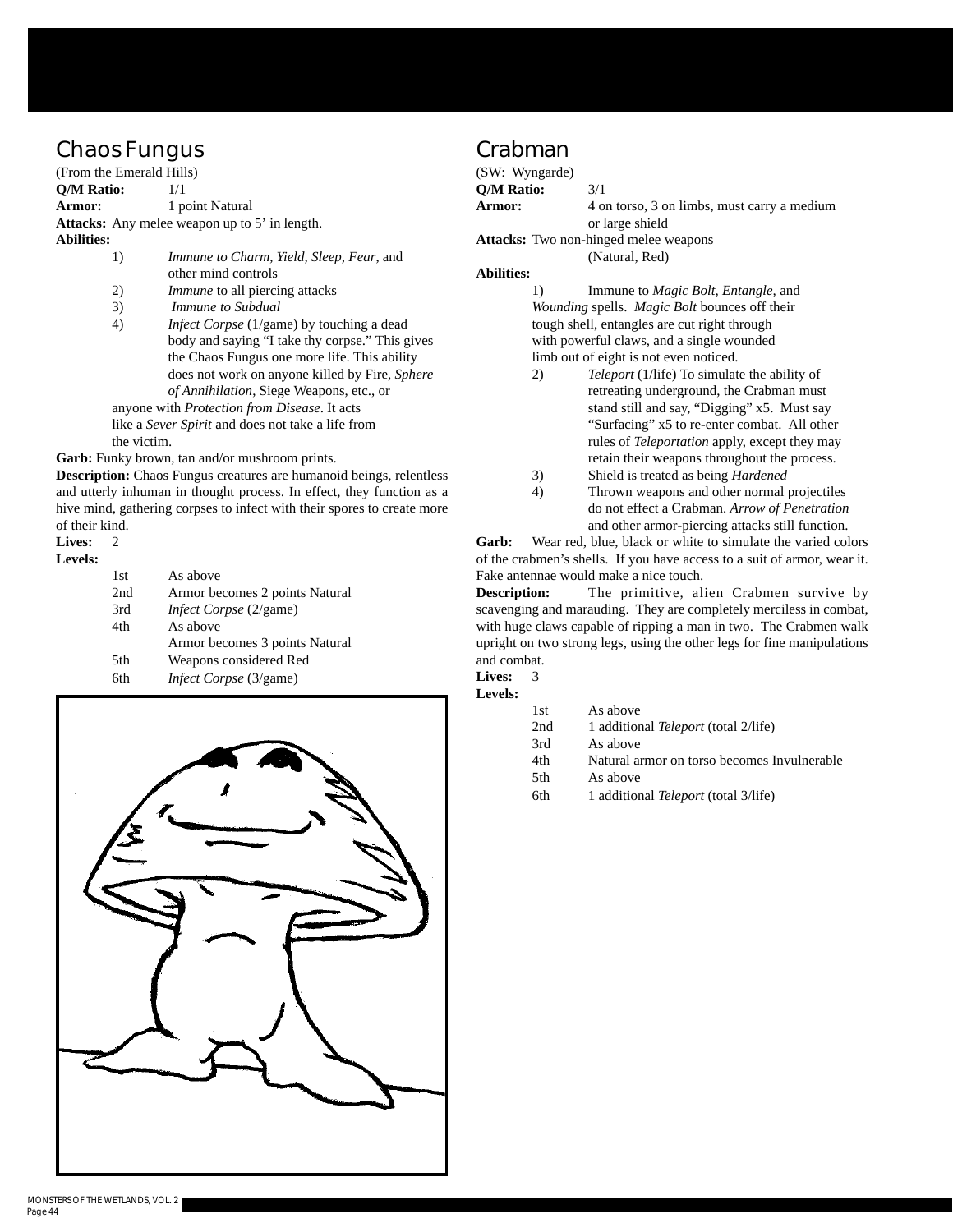#### **Drake**

| (SW: Porthos)     |                                                                                        |
|-------------------|----------------------------------------------------------------------------------------|
| <b>O/M Ratio:</b> | 3/1                                                                                    |
| Armor:            | 1 point Natural Invulnerable, may use small<br>or medium shield (at 4th level)         |
| <b>Abilities:</b> | <b>Attacks:</b> One flail and one short sword (Natural, Red)                           |
| 1)                | May use <i>Breath Weapon</i> (1/life) May only<br>charge and throw bolt once per life. |

2) *Immune to Charm, Hold Person, Yield, and Sleep*

**Vulnerabilities:** The various sub-species each have a different set of Vulnerabilities, detailed below.

**Description:** Drake is a term applied to a variant of the Lizardman race who developed breath weapons instead of the marginal intellect of most Lizardmen. Drakes are uncivilized and of animal intellect, living out of whatever niche they can carve for themselves in the wilds near populated areas. While Drakes vary wildly between sub-species, they share the common features of being bipedal, scaled, and possessing long, powerful tails. The individual sub-species are detailed below.

#### **Lives:** 4 **Levels:**

| 1st  | As above                                    |
|------|---------------------------------------------|
| 2nd  | May use <i>Breath Weapon</i> (2/life)       |
| 3rd  | As above                                    |
| 4th  | May use a small or medium shield instead of |
|      | a short sword                               |
| .5th | May use <i>Breath Weapon</i> (3/life)       |
| 6th  | One additional point Natural Invulnerable   |
|      | armor (total 2)                             |
|      |                                             |

#### **Fire Drake**

#### **Additional Abilities:**

- 1) Breath Weapon is a *Fireball*.
- 2) *Immune to Flame* (but not Lightning) **Vulnerabilities:** *Entangle, Petrify* and *Iceball* will instantly slay

a Fire Drake, regardless of armor.

Garb: Lots of dark red and orange scales.

**Description:** These Drakes live in and around active volcanoes and areas of intense heat. They have a susceptibility to being held in place, and would rather die than be forced into immobility.

### **Lightning Lizard**

#### **Additional Abilities:**

- 1) Breath Weapon is a *Lightning Bolt*
- 2) *Immune to lightning* (not Flame-based)

**Vulnerabilities:** These Drakes are especially vulnerable to poison and disease, which effects them in half the normal time. Garb: Dark blue and yellow scales.

**Description:** These Drakes live high up in the mountains, far from the pollutants of Man. Lightning Lizards are the most docile of Drakes, and avoid humans if at all possible.

### **Stone Drake**

#### **Additional Abilities:**

1) Breath Weapon is a *Petrify* bolt, to represent

the thick resin secreted by these creatures.

2) *Immune to Traps* of all kinds.

**Vulnerabilities:** Anyone wielding a flaming weapon of any kind (including Wizards casting *Fireball*), will draw the immediate attention of any Stone Drakes in sight. These Drakes will attack the wielder to the exclusion of all other targets, until they or the target is dead. This is identical to the effects of a Druid casting *Confusion* on a Barbarian.

**Garb:** Gray and dark brown scales

**Description:** These ignorant brutes can be found in hills and ravines across the land. They are afraid of open flame to the point of suicide, and will try to destroy anything on fire with all their might.

#### **Venomous Drake**

#### **Additional Abilities:**

- 1) Breath Weapon is a black bolt similar to Sable Dragon (q.v.) breath. It is a toxic wave that destroys most everything it contacts.
- 2) *Teleport* (1/life) As Assassin ability of the same name.
- 3) *Immune to all forms of Poison and Disease*

**Vulnerabilities:** These cowardly creatures have learned to fear Mankind. They will never attack a group of humans whose number is even one more than their present number.

Garb: Black and dark green scales.

**Description:** Venomous Drakes are cowardly creatures who live near human settlements, preying on lone travelers and the weak. They exhale a noxious wave of black fluid so caustic it dissolves metal, wood, and flesh with equal ease.

## **Giant, Firbolg**

(GS: Dr. Phlogiston)

**Q/M Ratio:** 5/1

| Armor:            | 2 point Natural, may wear up to 3 more points                   |
|-------------------|-----------------------------------------------------------------|
| Attacks:          | any melee hammer (Red)                                          |
| <b>Abilities:</b> |                                                                 |
| $\Box$            | <b>Barbarian Immunities</b>                                     |
| 2)                | All fire-based attacks do subdual damage.                       |
| 3)                | <i>Mend</i> and <i>Bladesharp</i> / <i>Bludgeon</i> (by levels) |

- non-magical equivalents of the Wizard spells of the same name.
- 4) Special form of *Heal* (at 5th level) can only be used on others. Tie gray cloth onto targets wounded limb and repeat:

*Hammer Swing, Anvil Sing, Hue and Cry of Steel, Bones are in the fire,*

- *Hammer Swing, Anvil Sing, Hue and Cry of Steel, Sinew as strong as stone,*
- *Hammer Swing, Anvil Sing, Hue and Cry of Steel, Skin shines cold as ice,*

*Strong as steel, this wound I heal,*

*with glorious device!*

Healed limb is replaced by a mechanical

construct of steel. The limb now has 3 points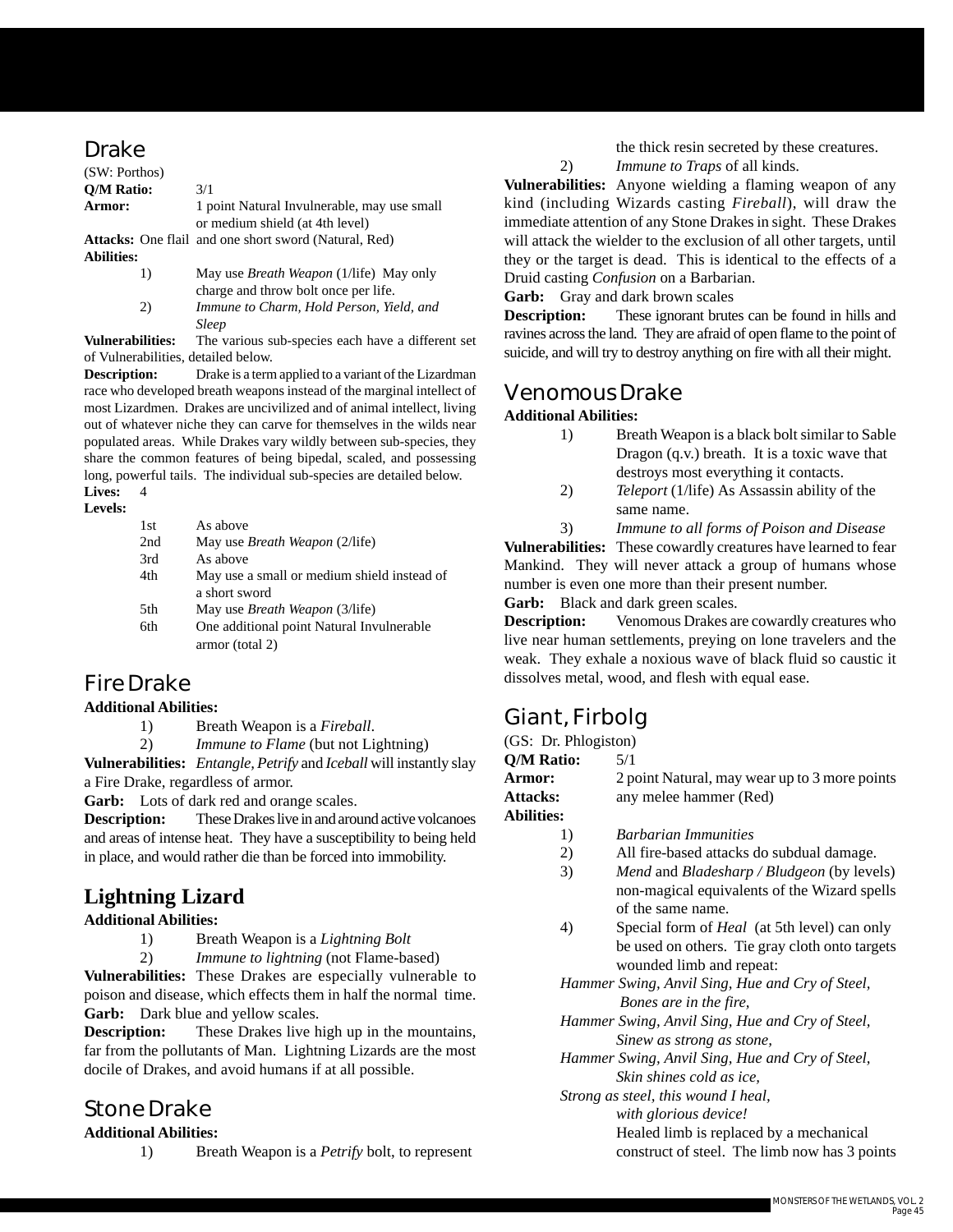of natural armor (which may be *Healed* or *Mended* in the normal fashion). The drawback is that due to the intrusive nature of the procedure, spellcasters who accept this *Heal* lose 1 spellpoint per level. The limb is good for one life only and vanishes when slain (even if *Resurrected*). Should be considered an enchantment toward a person's maximum, though it can not be dispelled.

5) *Titan's Strike* (at 6th level) Once per life, may announce "Titan's Strike!" prior to swinging their hammers. The next blow from that weapon is considered a white siege attack.

**Vulnerabilities:** *Iceball* effects Firbolgs like a *Magic Bolt.* **Garb:** Blacksmith's apron, red face paint, black smudges

**Description:** These ruddy-skinned Giants are gnarled of limb and possessing of great strength. Though smaller than other Giants, they make up for it with skill and intelligence. Expert craftsmen and blacksmiths, these dark-haired Giants always have a gleam in their eye when the challenge of a new task of creation awaits them. Firbolgs are wasteful, however, and dislike the noble-natured sylvan folks who would seek to protect the resources the Firbolg's need to exploit for their crafts.

#### **Lives:** 4

#### **Levels:**

| 1st | Mend (1/life), Bladesharp or Bludgeon (1/life)                   |
|-----|------------------------------------------------------------------|
| 2nd | 1 additional Mend (total 2/life)                                 |
| 3rd | 1 additional <i>Bladesharp</i> or <i>Bludgeon</i> (total 2/life) |
| 4th | 1 additional <i>Mend</i> (total 3/life)                          |
| 5th | <i>Heal Others</i> (1/game) see above                            |
|     | 1 additional <i>Bladesharp</i> or <i>Bludgeon</i> (total 3/life) |
| 6th | <i>Titan's Strike</i> (1/life) see above                         |

## **Giant, Sea**

(SW: Wyngarde)

**Q/M Ratio:** 5/1

**Armor:** 3 points Natural Invulnerability

Attacks: One or two melee weapons (Red)

**Abilities:**

- 1) Sea Giants using a trident or spear are considered to have a white weapon, only if wielded two-handed.
- *2) Barbarian Immunities*
- *3) Mend* (as Healer, at level, non-magical)
- *4) Create Sea Zombies* (at level) This power allows the Sea Giant to "recruit" two dead players from Nirvana to serve for one life. This does not count toward the players total number of lives. The Zombie should do it's best to fight for the Giant. Zombies serve until slain. The Giant who wishes to use this ability should carry copies of the Sea Zombie with them.

**Garb:** Go bare-chested and tie a white sash around your waist. Big trident wouldn't hurt, either. Speak in the traditional Big

#### Giant Voice, too,

**Description:** These huge undersea menaces are the stuff of sailor's nightmares. Hulking, ignorant brutes bent on destruction, the Sea Giants only known allies are the legions of giant sharks that swim in the waters near the Giants home. Sea Giants are known to accumulate large sums of giant pearls, precious shells, and other treasures of the deep.

#### **Lives:** 3

| 1st | As above                                           |
|-----|----------------------------------------------------|
| 2nd | May <i>Mend</i> (1/life)                           |
| 3rd | As above                                           |
| 4th | Create Sea Zombies (1/game)                        |
| 5th | As above                                           |
| 6th | Gains 1 additional point of Natural armor, total 4 |

#### **Giant, Two-Headed**

(GS: Vaargard and Wyngarde)

| (GS: Vaargard and Wyngarde) |                                                  |
|-----------------------------|--------------------------------------------------|
| Q/M Ratio:                  | 5/1                                              |
| <b>Armor:</b>               | 2 points Natural Invulnerability                 |
| <b>Attacks:</b>             | Any one-handed melee weapons (Red),              |
|                             | boulder (White weapon)                           |
| <b>Abilities:</b>           |                                                  |
| 1)                          | <i>Fear</i> (1/life) "I make thee afraid" x2 Can |
|                             | not be attacked by target for 1000 count         |
| 2)                          | <i>Improved Toughness</i> This Monster is played |
|                             | by two people lashed together a la three         |

- by two people, lashed together *a la* threelegged race. In order to kill a Two-Headed Giant, the torso of both participants must be slain. Armor is counted separately for both parts. Shots to the parts "not in use" (i.e.: middle arms and legs) count as torso hits.
- 3) *Barbarian Immunities*
- 4) Immune to black (throwing) weapons and *Magic Bolt.*

**Garb:** Rags, old furs, bags tied to the feet for shoes.

**Description:** Two-Headed Giants are mutants of Giantkind, deformed from birth or through an act of magic to have two heads. They are largely ignorant savages, given to living in caves and wearing little more than the pelts of past meals. While playing a Two-Headed Giant, both heads should howl madly.

#### **Lives:** 2 **Levels:**

| 1st | As above                              |
|-----|---------------------------------------|
| 2nd | 1 additional point Invulnerable Armor |
| 3rd | As above                              |
| 4th | 1 additional Fear (2/life total)      |
| 5th | As above                              |
| 6th | 1 additional point Invulnerable Armor |
|     |                                       |

## **Goblin, Pop**

| (Various)         |                                       |
|-------------------|---------------------------------------|
| <b>O/M Ratio:</b> | $1/3$ (OUEST)                         |
| <b>Attacks:</b>   | Any short, single-handed melee weapon |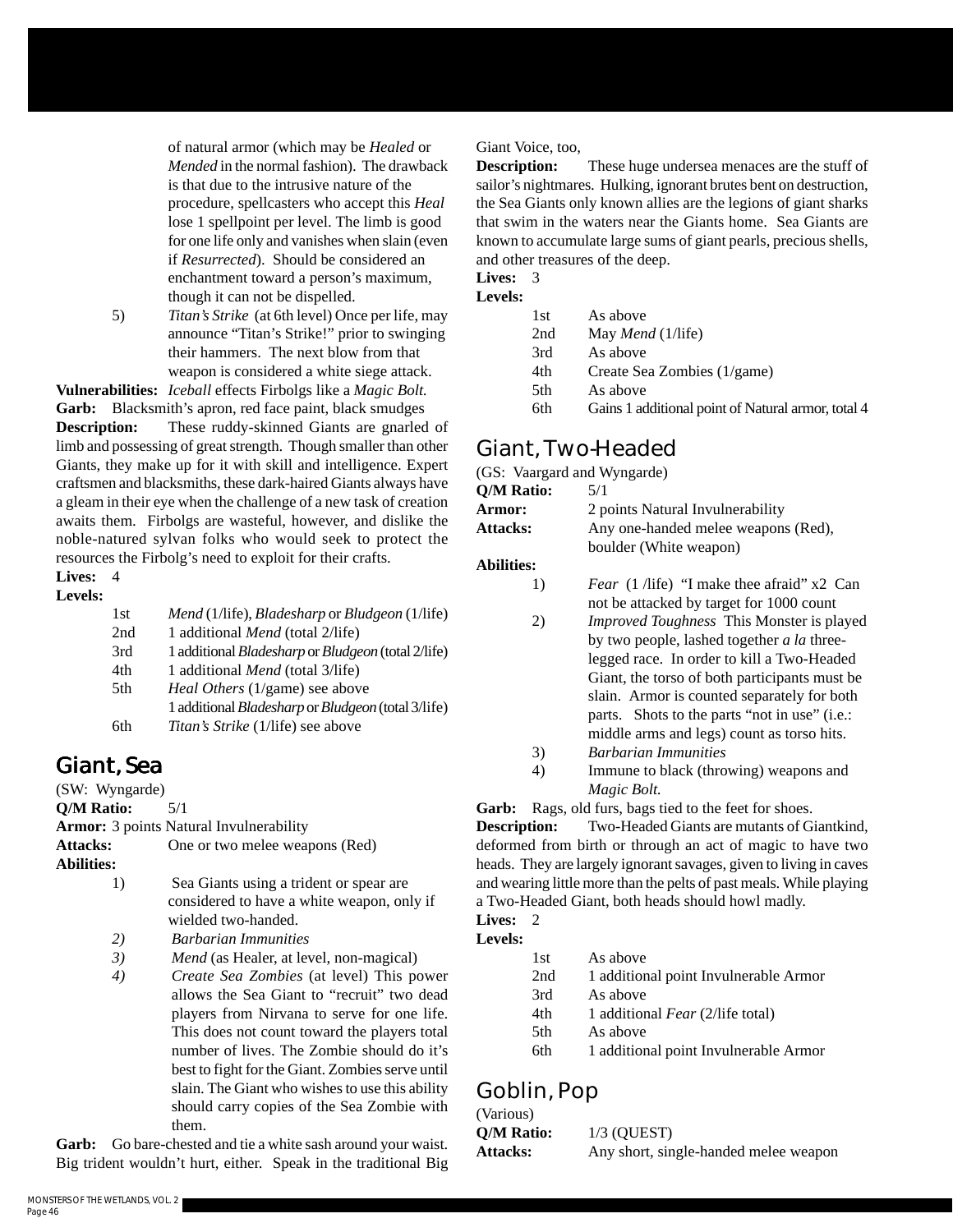**Armor:** None **Abilities:**

1) *Sheer Numbers* (by levels) Pop Goblins breed in phenomenal numbers! Each player actually represents a group of Pop Goblins cavorting around in a group. When a player dies, they return in a 30 count with a loud "POP!" to carry on where the last life left off.

**Vulnerabilities:** Pop Goblins (like other Goblins) are slain on any wound. Unlike regular Goblins, even a near miss can slay a Pop Goblin who is playing in character. To make matters worse, Pop Goblins are slain when ANY spell or class ability is directed against them (exception: *Mend*). This includes abilities that are not ordinarily lethal (i.e.: *Charm, Entangle*, *Heat Weapon,* etc.) Garb: Dirty or ragged garb, green or tan face paint.

**Description:** Pop Goblins are, without a doubt, the wimpiest creatures ever to evolve out of the ooze of life. They are small, greenish humanoids who live off the trash of every other civilized (and uncivilized) race. Individually, Pop Goblins (or "Gobbos") are pathetic and weak, but a dozen of them can make more than a match for a single warrior.

**Lives:** See below

#### **Levels:**

| 1st                                                 | Sheer Numbers (10 lives)         |
|-----------------------------------------------------|----------------------------------|
|                                                     |                                  |
| 2nd                                                 | Sheer Numbers (12 lives)         |
| 3rd                                                 | Sheer Numbers (15 lives)         |
| 4th                                                 | Sheer Numbers (18 lives)         |
| 5th                                                 | Sheer Numbers (20 lives)         |
| 6th                                                 | Sheer Numbers (unlimited, or any |
| unbelievably huge number decided upon by the Reeve) |                                  |

#### **Muck-Dweller**

| (GS: Damien Flynn) |                                                |
|--------------------|------------------------------------------------|
| O/M Ratio:         | 3/1                                            |
| <b>Armor:</b>      | 2 points Natural                               |
| <b>Attacks:</b>    | Two flails or two swords (see below) (Natural) |
| <b>Abilities:</b>  |                                                |

1) Of the two weapons a Muck-Dweller uses to represent tentacles, one of them is treated as a red weapon, the other is treated as a *Poison* weapon (identical to assassin ability, only the poison kills in a 50 count).

2) Muck-Dwellers are completely *Immune to Magic*, except for *Fireballs*

**Vulnerabilities:** Muck-Dwellers are barely mobile, and move in terms of geologic time. The Monster player must carry a 10' radius cloth circle (preferably brown or green in color) which is the diameter of the creature's bulk. The Muck-Dweller may not move outside of that area, and no one may enter. Once every 100 seconds, the creature may move up to five feet, but must remain in the 10' space constraint.

**Garb:** Wear browns, black, and greens to represent to the mottled, decaying hide of these disgusting blobs of putrescence. Also, if you can find a way to affix a couple of extra eyes to your

body, like paper cut-outs or something, that would be excellent. Make lots of disgusting belching sounds, too.

**Description:** Picture if you will, a stumpy legged, multitentacled dung heap. Then add a dozen drooping eyes peering out through the ooze at irregular intervals. Next, add the revolting belching and sucking noises associated with the monster, along with a stench to make a Troglodyte barf. Can we say, "Yuck"? **Lives:** 3

**Levels:** Muck-Dwellers do not even communicate, much less gain levels.

#### **Neanderthal**

| (MS: Buddy Smasher) |       |
|---------------------|-------|
| O/M Ratio:          | 2/1   |
| <b>Attacks:</b>     | any o |

**Abilities:**

**Attacks:** any club, spear, javelin, boulder, or melee dagger Armor: any fur, counted as 1 point, wherever it covers

> 1) *Natural Armor* (at levels) Starting at 2nd level, a Neanderthal is granted additional points of Natural armor. Additional points are gained at later levels. This Natural armor is only good for one life per battlegame, though

multiple points may be spread out amongst many lives or stacked on for one life. (i.e: a 6th level Neanderthal has 3 points of additional Natural armor. Each point is only good for one life, therefore that Neanderthal may have three lives with one point each, or one life with three points, or a combination thereof.) This armor may be *Healed*.

2) *Natural Resistances* (at levels) Neanderthals are *Immune to Poison, Disease*, Scout *Entangle Trap*, and some Bardic magic (*Lore* and *Truth*). Additionally, Neanderthals may not be put under a *Speak With Dead* spell.

**Vulnerabilities:** Neanderthal are afraid of fire and lightning. They will not attack anyone who is holding fire (a *Flameblade*, a charged *Lightning Bolt* or *Fireball*) or approach within 20 feet of a *Flamewall* or bonfire.

Garb: Furs, bones, mud, and skin!

**Description:** The Neanderthal of the Wetlands live in remote seclusion, far from the modern contrivances of Amtgardia. These peaceful brutes eke out a meager existence by hunting and foraging in the wild. Their clothing is the crudest form, made from the furs of past meals, and their weaponry is nothing more than sharp sticks, heavy logs and rocks. Neanderthals can communicate with one another, but do not speak intelligently or intelligibly, making animal sounds, grunts, and bestial howls to convey meaning. Their fear of lighting and fire is legendary, as they can not master the forces of Nature on their own.

#### **Lives:** 3 **Levels:**

| 1st  | <i>Immune to Poison</i>                                    |
|------|------------------------------------------------------------|
| ኅ .1 | $Q_{\text{max}}$ and $M_{\text{max}}$ and $Q_{\text{max}}$ |

- 2nd One point Natural armor
- 3rd *Immune to Disease, Lore* and *Truth*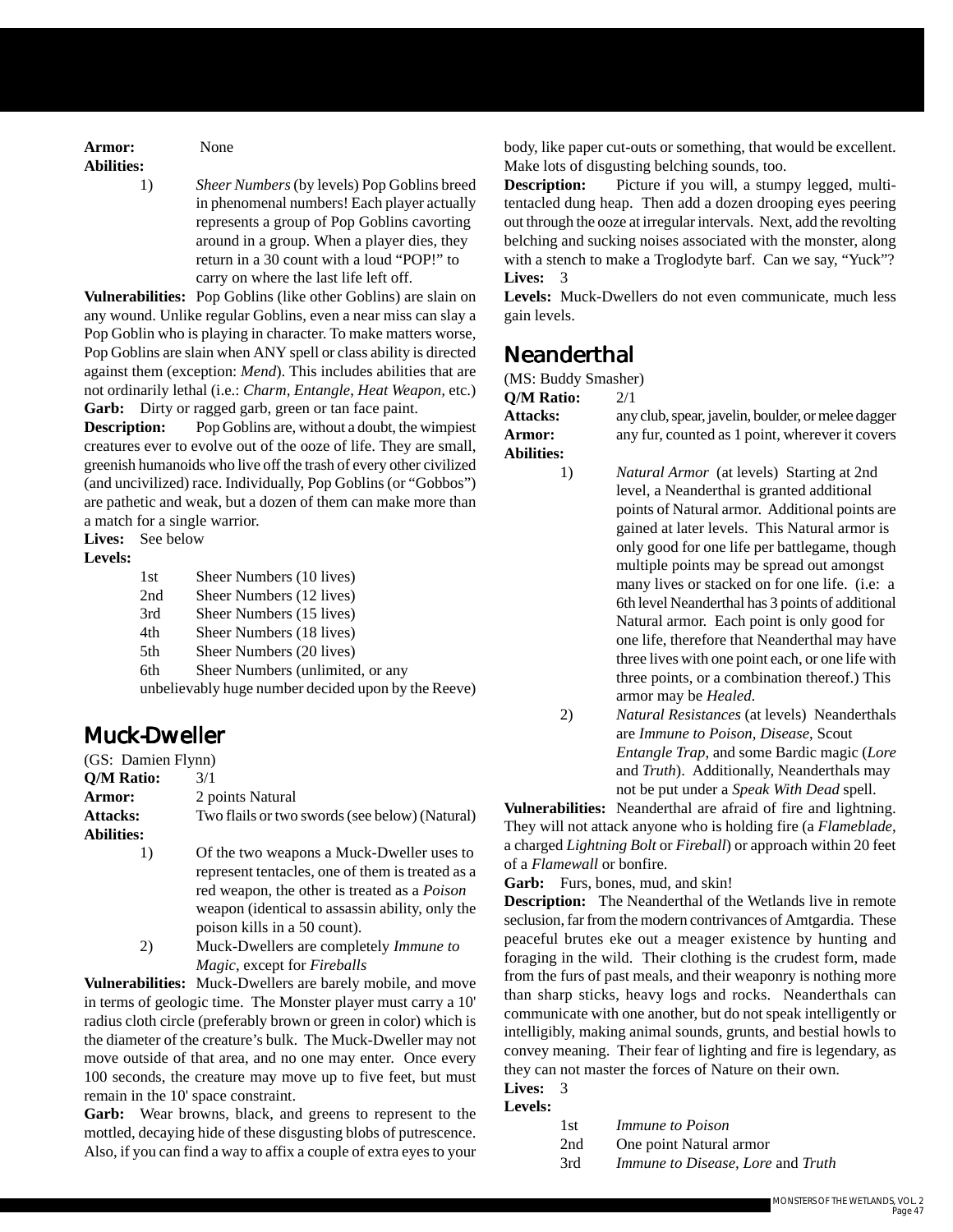- 4th One additional point Natural armor (total 2)
- 5th Immune to Scout *Entangle Trap*
- 6th One additional point Natural armor (total 3)

#### **Netherworm**

| (From the Emerald Hills) |                                               |
|--------------------------|-----------------------------------------------|
| Q/M Ratio:               | 3/1                                           |
| <b>Attacks:</b>          | 2 Flails (Natural, tentacles)                 |
| <b>Armor:</b>            | 3 points Natural                              |
| <b>Abilities:</b>        |                                               |
| $\mathbf{D}$             | <i>Teleport</i> (as Wizard, 1/life) by saying |
|                          |                                               |

- "Tunnelling"x5 and "Arriving"x5 to reappear. 2) *Barbarian Immunities*
- 3) *Fight After Death* (as Barbarian, at level)

**Garb:** Pale brown or grays to denote the hide of this creature. **Description:** The Netherworm is also called the Blindman or Cave Master. It is a squishy, pale mass or flesh, devoid of any features, armed with 2 powerful tentacles. The name Blindman refers to its lack of eyes; it senses vibrations and air currents to capture its prey and is surprisingly fast.

#### **Lives:** 3

#### **Levels:**

| 1st | As above                                                    |
|-----|-------------------------------------------------------------|
| 2nd | Flails considered Red                                       |
| 3rd | Natural armor becomes 4 points                              |
|     | <i>Fight after Death</i> (at the end of <i>every</i> life). |
| 4th | As above                                                    |
| 5th | <i>Teleport</i> becomes (2/life).                           |
| 6th | Natural armor becomes 5 points                              |
|     |                                                             |

#### **Oaken**

| (WL; Stargazer)   |                                             |
|-------------------|---------------------------------------------|
| Q/M Ratio:        | $3/1$ (OUEST)                               |
| <b>Attacks:</b>   | Two long swords or one polearm (Natural)    |
| <b>Armor:</b>     | 4 points Natural (initially)                |
| <b>Abilities:</b> |                                             |
| $\left( \right)$  | <i>Anti-magic Area</i> (unlimited) No human |

- magic may exist within 10 feet of an Oaken. This area is natural and may not be *Dispelled*. This has no effect on class abilities or nonmagical talents of any kind. This area extends another 10 feet with each level of the Oaken.
- 2) *Heal Others* (2/life) Non-magical ability
- 3) *Mend Self* (2/life)
- 4) *Entangle* and *Lore* (4/life) Reeves should supply Oaken with plenty of *Lore* to share.
- 5) *Limited Target* The tree chosen to represent the Oaken is vulnerable to attack, not the player representing the creature. Attacks to damage the Oaken must strike the tree trunk in order to be effective.
- 6) Bards, Scouts, Barbarians, and Druids will NEVER attack an Oaken, and are expected to

defend these majestic creatures against attack, even if the attacks comes from within their own team.

**Vulnerability:** A tree trunk must be chosen to represent the Oaken, attacks must strike this tree in order to be effective. However the player representing the Oaken may not move from underneath the boughs of the chosen tree.

Garb: Browns and greens, leaves and floral prints.

**Description:** Oaken are magical plant-like creatures who live for centuries, yet never move from the place of their birth. Their natural magic resistance, and the effect they spread to nearby grounds, is highly valued by Druids, who often raise them from seedlings to protect their groves.

#### **Lives:** 1

**Levels:** Oaken gain one additional point of Natural armor after 1st level, to a maximum of 8 points at 5th level. Additionally, the *Anti-magic* area that surrounds them expand another 10 feet per level after the first, to a maximum of 60 feet at 6th level.

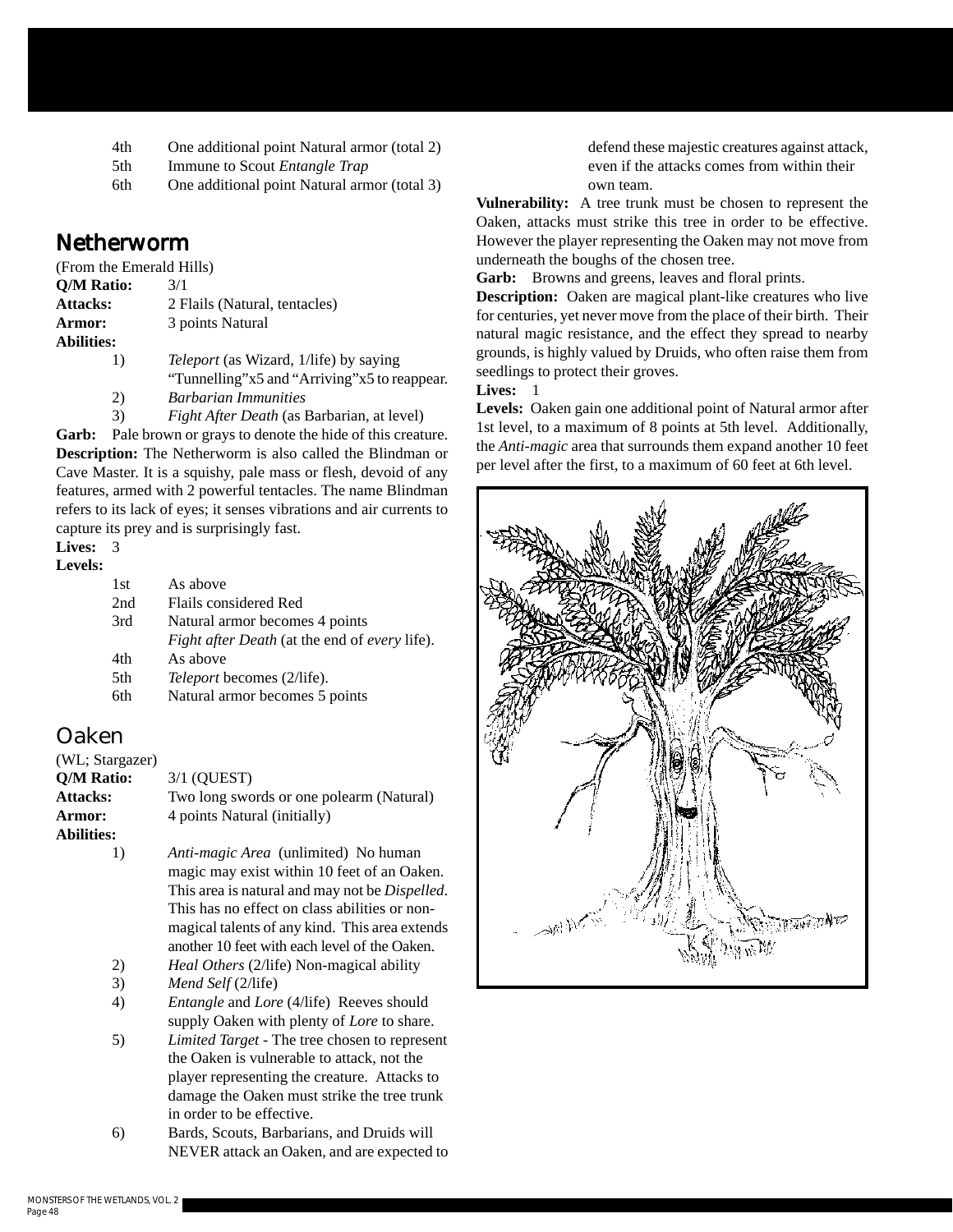#### **Ogre**

| (WL; Various)     |                                                                                                          |
|-------------------|----------------------------------------------------------------------------------------------------------|
| Q/M Ratio:        | 2/1                                                                                                      |
| Armor:            | 2 points Natural                                                                                         |
| <b>Attacks:</b>   | Any clubs, mace, flail or spear (Red) OR two                                                             |
|                   | long swords (Natural Red), boulders (at level, Red)                                                      |
| <b>Abilities:</b> |                                                                                                          |
| 1)                | <i>Berserk</i> (as Barbarian) on last life. This ability<br>grants two additional points of armor to the |
|                   | Ogre's natural armor ( <i>i.e.</i> : 4 points total)                                                     |
| 2)                | Immune to Poison and Disease                                                                             |
| 3)                | <i>Fear</i> (by levels) must say "I make thee afraid"                                                    |
|                   | x3. Effected player may not attack the Ogre                                                              |
|                   | $\mathcal{C}$ 1000 $\mathcal{C}$ 1 $\mathcal{C}$ 1 $\mathcal{C}$ 1                                       |

for a 1000 count and must run away from it if approached. Range: 20 feet.

**Vulnerabilities:** Ogres like pretty ladies. An Ogre will not attack a woman unless that woman strikes it first.

**Garb:** Skins, hides and rough leathers. Brown or green face make-up, tusks.

**Description:** Ogres are the largest of the Goblinoid races (others include Goblins, Hobgoblins, and Orcs). They are misshapen brutes, standing over 9 feet tall, with blotched and mottled skin and sparse black hair. Ogres are generally cruel creatures who delight in the suffering of smaller races. They make their living by raiding caravans and sacking farming communities.

#### **Lives:** 3

| evels<br>٠<br>٠ |  |
|-----------------|--|
|-----------------|--|

| 1st | Fear(1/game)                                  |
|-----|-----------------------------------------------|
| 2nd | May wear one point of leather or padded armor |
| 3rd | Fear(1/life)                                  |
| 4th | May hurl boulders (as Barbarian, considered   |
|     | Red due to size and weight)                   |
| 5th | May wear a total of 2 points of leather or    |
|     | padded armor.                                 |
| 6th | Fear(2/life)                                  |
|     |                                               |





#### **Protozoan**

| (GS: Damien Flynn)                   |                                                                                                              |
|--------------------------------------|--------------------------------------------------------------------------------------------------------------|
| Q/M Ratio:                           | 3/1 (per participant added)                                                                                  |
| Armor:                               | 4 "non-sectional" points of Invulnerable armor<br>per participant (i.e.: Healer <i>Protect</i> )             |
| <b>Attacks:</b><br><b>Abilities:</b> | 2 flails or swords for each participant (Red)                                                                |
| 1)                                   | <i>Stink Bolt</i> (1/reusable bolt per participant)<br>Green spellball acts as <i>Magic Bolt</i> for damage, |

but is non-magical in nature. Affected targets can not be approached by another creature for 300 count because of the stench. If it strikes a shield or weapon, it is rendered useless for a 300 count as well. Protozoans, Troglodytes and other smelly creatures are immune to this..

- 2) *Entrapment* If struck by a non-enchanted weapon, the blow still counts but the weapon is stuck in the Monster's mass. It must be dropped and may not be regained until the monster is fully destroyed.
- 3) *Immune* to all magic except *Lightning Bolt, Fireball*, and *Sphere of Annihilation*. *Lightning Bolt* acts as a full *Mend* and *Heal* for the creature's armor and wounds, however. Fireball destroys one participant's "limb" completely. *Sphere* destroys one participant completely. In all cases, it is the caster who chooses which parts are lost.

**Vulnerabilities:** A 10' or larger area is marked off on the ground and all participants must remain within the boundaries while in combat.

**Garb:** Matching ochre tabards or headbands for all participants. Wrap each participant in brown plastic trash bags. **Description:** This creature is a disgusting magical experiment gone horribly wrong. It resembles a huge amoeboid puddle of slime. All manner of refuse can be seen floating within it's murky form. It attacks anything that comes close enough to reach with it's giant pseudopodia, not out of malice, but instinct and a never-ending hunger.

Lives: 1 per participant (all participants must be slain before the Monster is considered "dead".) **Levels:** None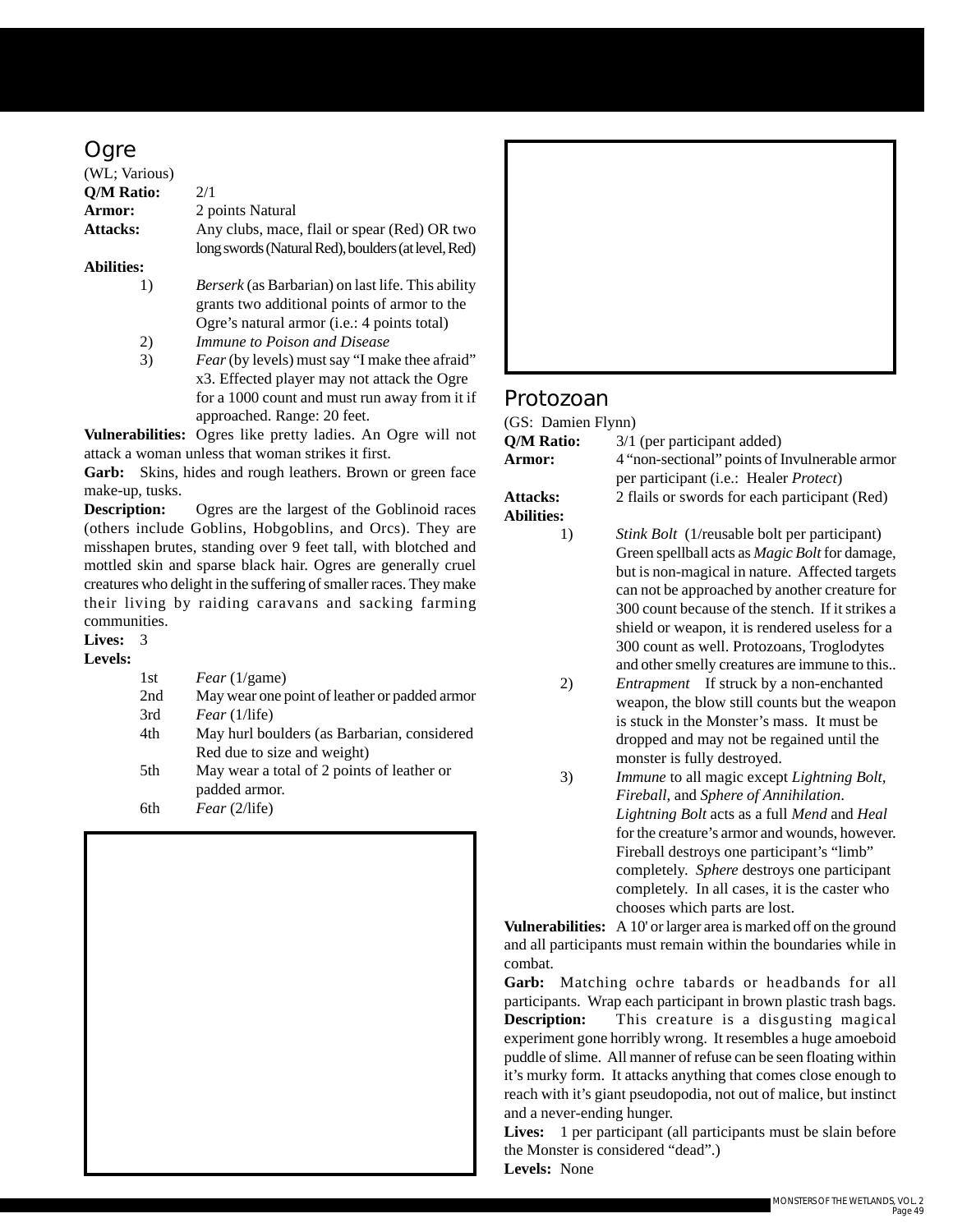### **Quillion**

(From the Emerald Hills) **Q/M Ratio:** 2/1 **Armor:** 2 points Natural **Attacks:** 2 short swords and throwing daggers (Natural) **Abilities:** 1) *Fear* (1/life)

- 
- 2) *Immune to Lost and Subdual*
- 3) *Tracking* (as Scout, 1/life)

**Garb:** Brown or tan garb with quills affixed to the back. **Description:** Quillions are hideous, glowing-eyed humanoids covered in a thick coat of deadly quills. They are extremely cunning and easily angered. They eat all meat including carrion or human flesh.

#### **Lives:** 3

#### **Levels:**

| 1st | As above                             |
|-----|--------------------------------------|
| 2nd | <i>Tracking</i> becomes (2/life)     |
| 3rd | Natural melee weapons considered Red |
|     | One additional life (total 4)        |
| 4th | Armor becomes 4 points.              |
| 5th | <i>Fear</i> becomes (2/life)         |
| 6th | Daggers considered Poisoned          |



#### **Rock Caller**

(CL: Aethulwolf Carlyle) **Q/M Ratio:** 3/1 **Armor:** 3 points Natural Attacks: Two short swords (Natural, treated as red), throwing boulders

**Abilities:**

1) *Call Rocks* (2/life) Must bellow loudly for a 5 count, then say "Rocks!" x3. All players (except other Rock Callers) within 50 feet of the Rock Caller suffer 1 point of damage to armor in all locations, unarmored players suffer a wound to the leg. This ability can not be used to kill. Holding a shield overhead makes a single player immune to this power, otherwise no one is immune.

- 2) *Fight After Death* (1/life) As Barbarian ability of the same name.
- 3) May bestow one point of *Stoneskin* (at 3rd level) to one other player (1/game) Use gray cloth to represent this enchantment, which counts toward a players total number of enchantments carried, otherwise this ability is the same as the Druid spell of the same name.

**Garb:** Long blond wig, lots of fur, and horns.

**Description:** Big, kind, slow, hairy, simplistic softies. Always try not kill, unless provoked. Babies are born in groves far from the eyes of Man.

**Lives:** 3 **Levels:**

| s: |            |                                                     |
|----|------------|-----------------------------------------------------|
|    | 1st        | As above                                            |
|    | 2nd        | One additional <i>Call Rocks</i> (total 3/life)     |
|    | 3rd        | May bestow one point of Stoneskin on another        |
|    |            | person.                                             |
|    | 4th        | One additional <i>Call Rocks</i> (total 4/life)     |
|    | 5th        | May bestow one additional point of <i>Stoneskin</i> |
|    |            | (total 2) on another person $(1/\text{game})$       |
|    | <b>6th</b> | One additional life (total 4)                       |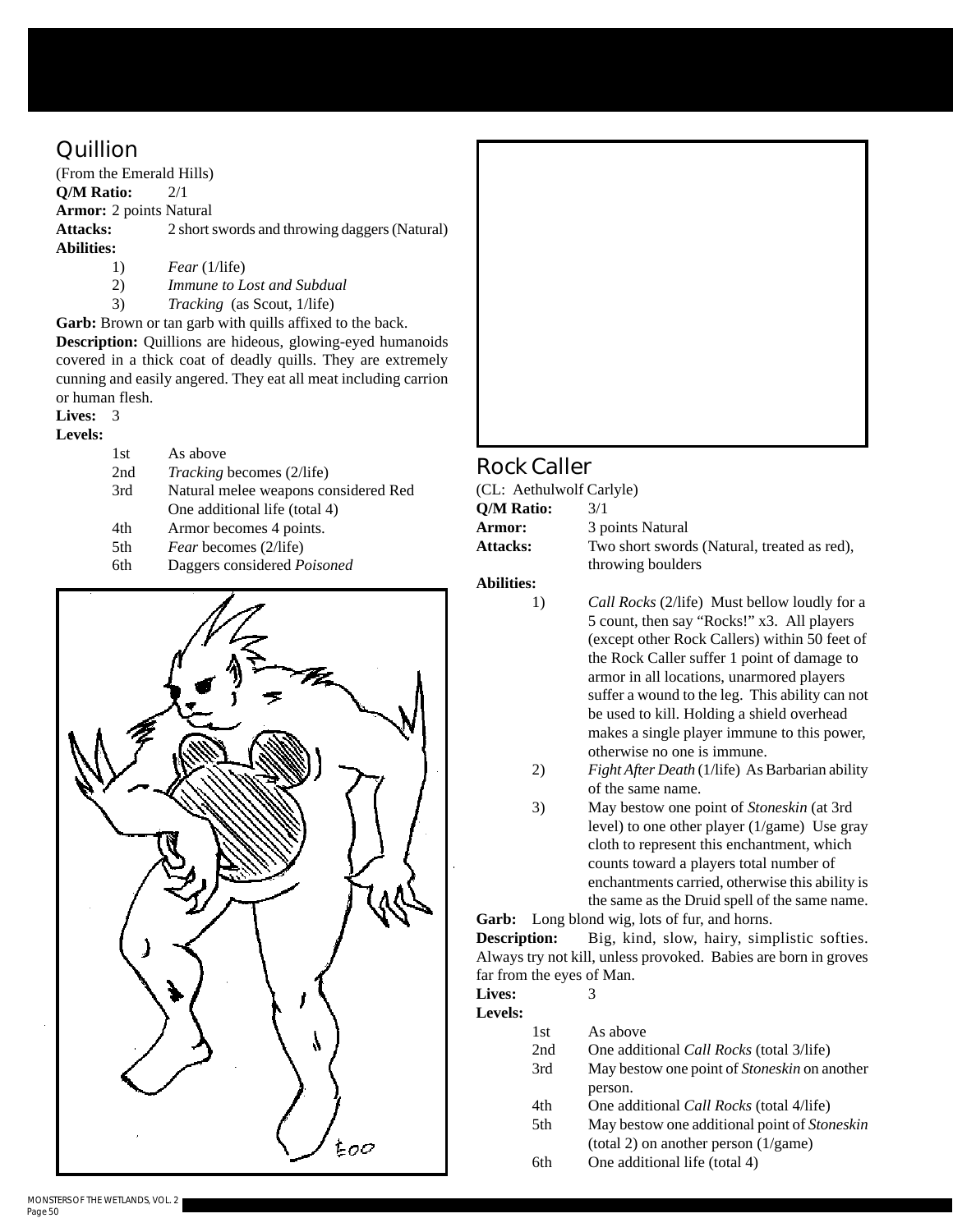#### **Shemeshoe**

(GS; Anubis) **Q/M Ratio:** 2/1 **Armor:** 1 point Natural Attacks: any melee weapon under 4' **Abilities:** 1) *Partial Invulnerability* - Wounds from a metal

- weapons (i.e.: swords, daggers, axes, arrows) do no damage to a Shemeshoe. They still do not like to be hit by them, however.
- 2) *Sheer numbers* Number of lives determined by level.

Garb: Jester garb, leather armor and blue-green make up

**Description:** Shortly after the separation of Orcs and Goblins another race was formed. As the Goblins roamed for survival, one group got lost. These Goblins were mutated in the mystical Marsh of Sayerscull. Their skin color changed to a bluegreen color. They grew stronger, meaner and were mystically protected from metal weapons. Metal weapons only slow them down and make them angry. They are slightly more intelligent than their cousins, the Orcs and Goblins. They commonly wear blue jester outfits and attack from behind. Though they have been known to eat other races, they have a fondness for music. **Vulnerabilities:** Shemeshoes are mesmerized by music and will not attack a musician while they are playing music, unless provoked. Shemeshoes will fall asleep (as per *Sleep* spell) after a ten count of exposure to music.

#### Lives: see below **Levels:**

| 1st | 6 lives                          |
|-----|----------------------------------|
| 2nd | 8 lives                          |
| 3rd | may use up to medium shield      |
| 4th | 10 lives                         |
| 5th | 12 lives                         |
| 6th | may wear up to 2 points of armor |



## **Troll, Bridge**

| $3/1$ (OUEST)                     |
|-----------------------------------|
| 2 points Natural Invulnerability. |
| Two short swords (Natural, Red).  |
|                                   |
| <b>Barbarian Immunities</b>       |
|                                   |

- 2) Weapons used count as Red due to strength (including thrown rocks!).
- 3) *Fear* (by levels) must say, "I make thee afraid" x2. Victims of this must stay away from the troll for a 1000 count, and cannot attack the troll during this time. Once a person has been affected by this ability, they may not be scared again, until their next life.
- 4) May *Jump* on and off the bridge by saying, "Jumping" x3 and making some pretense of landing or leaping. Works the same as *Teleport* except the source or destination is in the cave under the bridge.

**Vulnerabilities:** Must stay within ten feet of the bridge. **Garb:** Crude clothing, fur/skin loincloth. Gray make-up, tusks **Description:** A Bridge Troll take advantage of the traffic of a bridge by building their home under it and eating people who cross it. Trolls live in order to eat and play, so they are content in killing one in the party and retreating into their home. **Lives:** 2

#### **Levels:**

- 1st *Fear* (2/life)
- 2nd 1 additional life (3 total)
- 3rd 1 additional point of Invulnerable armor (3 total)
- 4th *Fear* now (3/life)
- 5th 1 additional life (4 total)
- 6th 1 additional point of Invulnerable armor (4 total).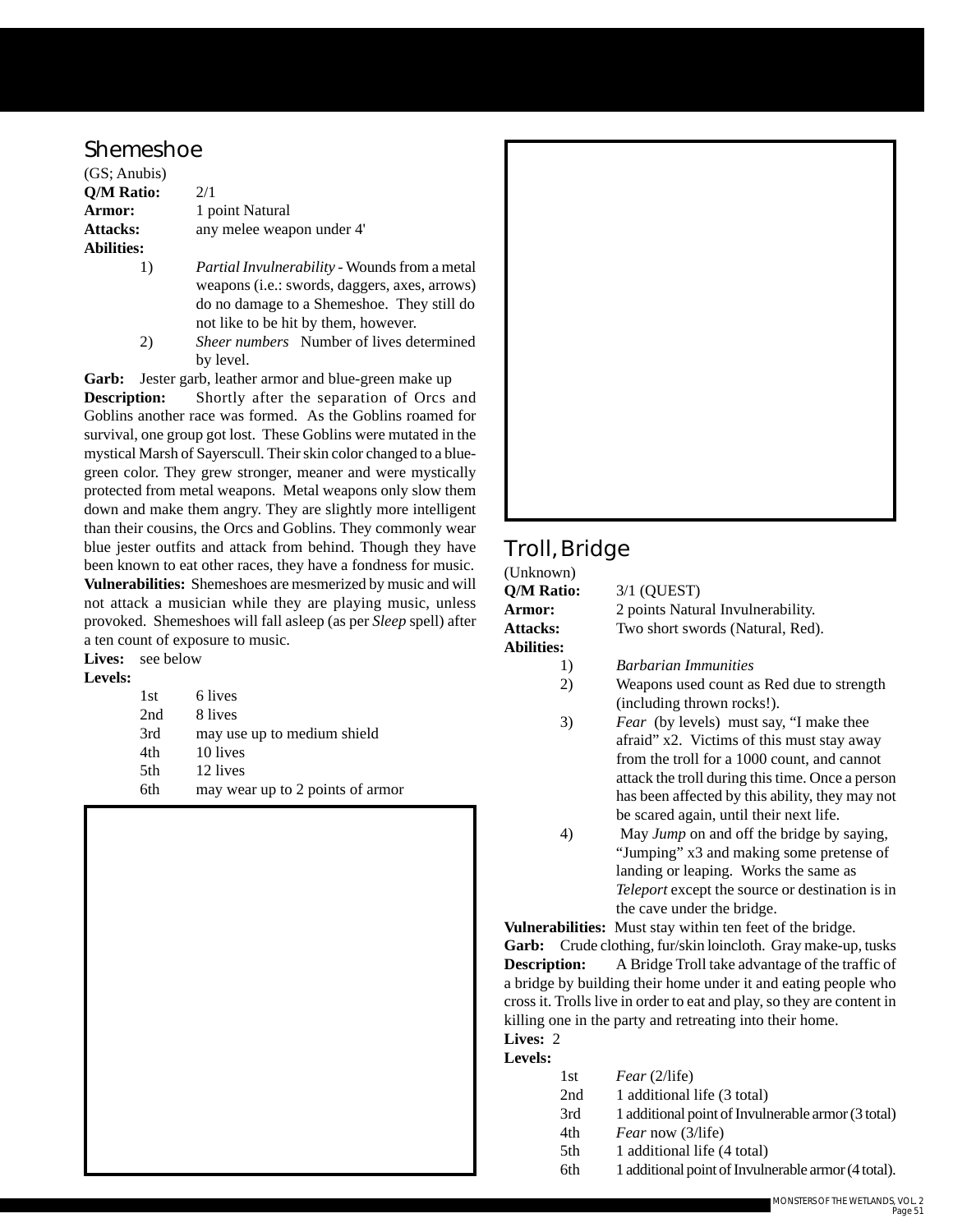#### **Un-Human**

| (GS: Dr. Phlogiston) |                                                |
|----------------------|------------------------------------------------|
| Q/M Ratio:           | 1/1                                            |
| Armor:               | may wear up to 2 points                        |
|                      | of non-metallic armor                          |
| <b>Attacks:</b>      | any melee club, flail,                         |
|                      | or staff                                       |
| Abilities:           |                                                |
| 1)                   | Some                                           |
|                      | <b>Barbarian Abilities</b>                     |
|                      | and Immunities                                 |
|                      | to spells (by level)                           |
| 2)                   | Camouflage                                     |
|                      | (by levels) must drop weapons and touch a      |
|                      | large, stationary plant and say "Camouflage"   |
|                      | x3. So long as the Un-Human remains            |
|                      | motionless, it is rendered safe from detection |
|                      | and harm. While Camouflaged, the Un-           |
|                      | Human may take no other actions except         |
|                      | <i>Healing</i> themselves. To rejoin the game, |
|                      | merely step away from the hiding place.        |
| 3)                   | Immune to all forms of Poison and Death Magic. |
| 4)                   | Touch of Death (as Assassin, at level)         |

#### **Vulnerabilities:**

- 1) Un-Humans are incredibly afraid of magic, and will not attack a spellcaster unless they outnumber the mage(s) at least 3 to 1.
- 2) After they kill a victim, at least one Un-Human will attempt to rummage through the slain's pockets and pouches for a 60 count.

**Garb:** Ragged cloths and messy face paint, animal snouts, fangs, tusks, fur and fake ears are all indicative of these scavengers.

**Description:** Long ago, an evil wizard transformed an entire village into bestial subhuman servitors, stronger and heartier than normal humans, but also more ignorant. After the wizard's demise, these creatures inhabited the forests around his keep and prospered. Now, may generations later, they have become their own species, looking much like filthy humans with animalistic features (snouts, bristles, pointed ears, and clawed fingers)

#### **Lives:** 4 **Levels:**

| 1st | Camouflage (2/game)        |
|-----|----------------------------|
|     | <b>Barbarian Immunites</b> |
| 2nd | As above                   |
| 3rd | Camouflage (3/game)        |
| 4th | Touch of Death (1/game)    |
| 5th | Camouflage (1/life)        |
| 6th | May Heal Self (1/life)     |